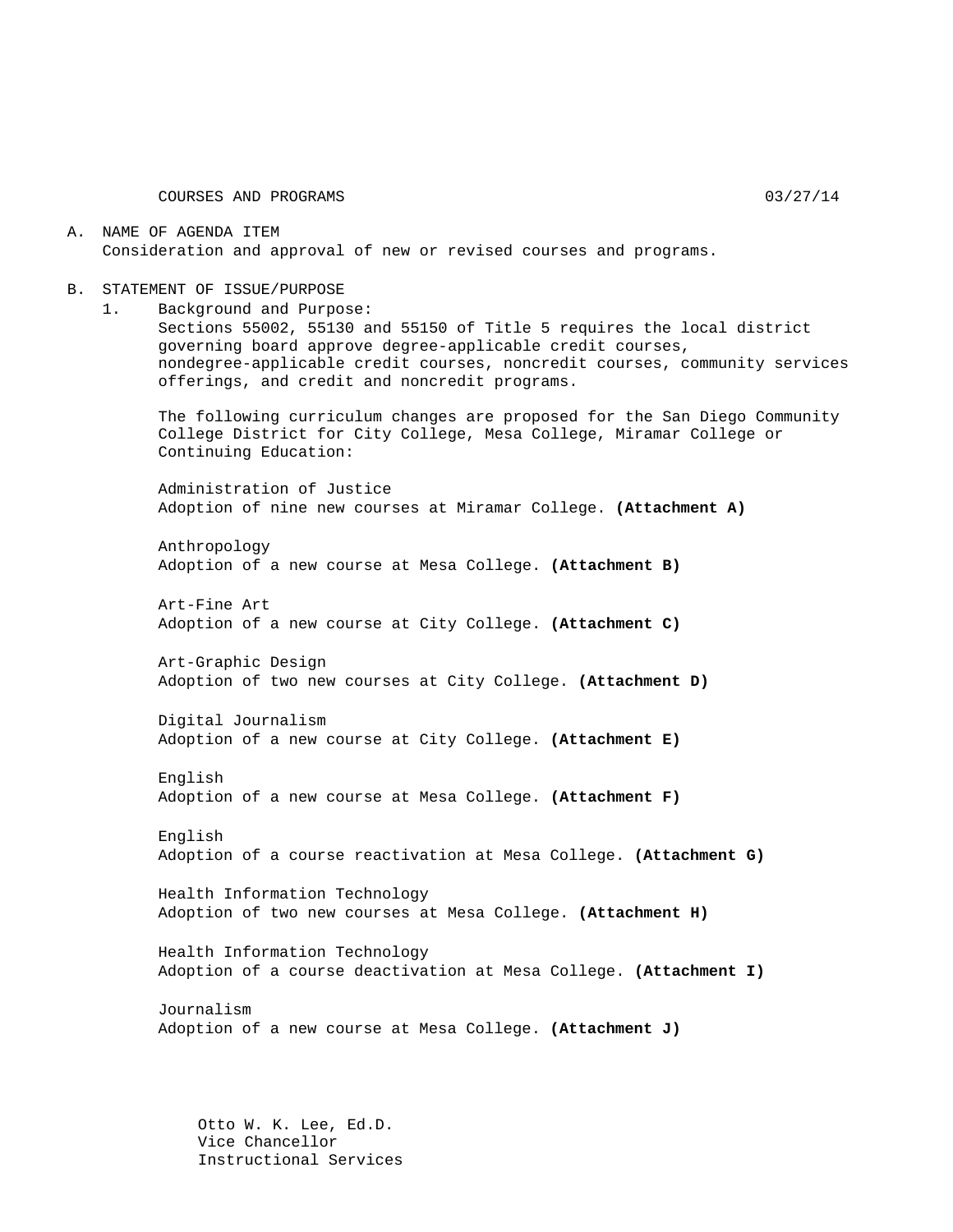B. STATEMENT OF ISSUE/PURPOSE (continued) 1.Background and Purpose: (continued) Mathematics Adoption of a course deactivation at Mesa College. **(Attachment K)** Radio, Television and Film Adoption of three new courses at City College. **(Attachment L)** Sociology Adoption of a new course at City and Miramar College. **(Attachment M)** Art Adoption of a new program at Miramar College. **(Attachment N)** Behavioral Sciences Adoption of a new program at City College. **(Attachment O)** Business Studies Adoption of a new program at City College. **(Attachment P)** Communications Adoption of a program revision at City College. **(Attachment Q)** Communication Studies Adoption of a program revision at Miramar College. **(Attachment R)** Conflict Resolution Adoption of a new program at City College. **(Attachment S)** English Adoption of new program at City College. **(Attachment T)** English Adoption of new program at Mesa College. **(Attachment U)** English Adoption of a new program at Miramar College. **(Attachment V)** English Adoption of a program deactivation at Miramar College. **(Attachment W)** Exercise Science Adoption of a program revision at Miramar College. **(Attachment X)** Geography Adoption of a new program at City College. **(Attachment Y)** Humanities Adoption of a new program at Miramar College. **(Attachment Z)**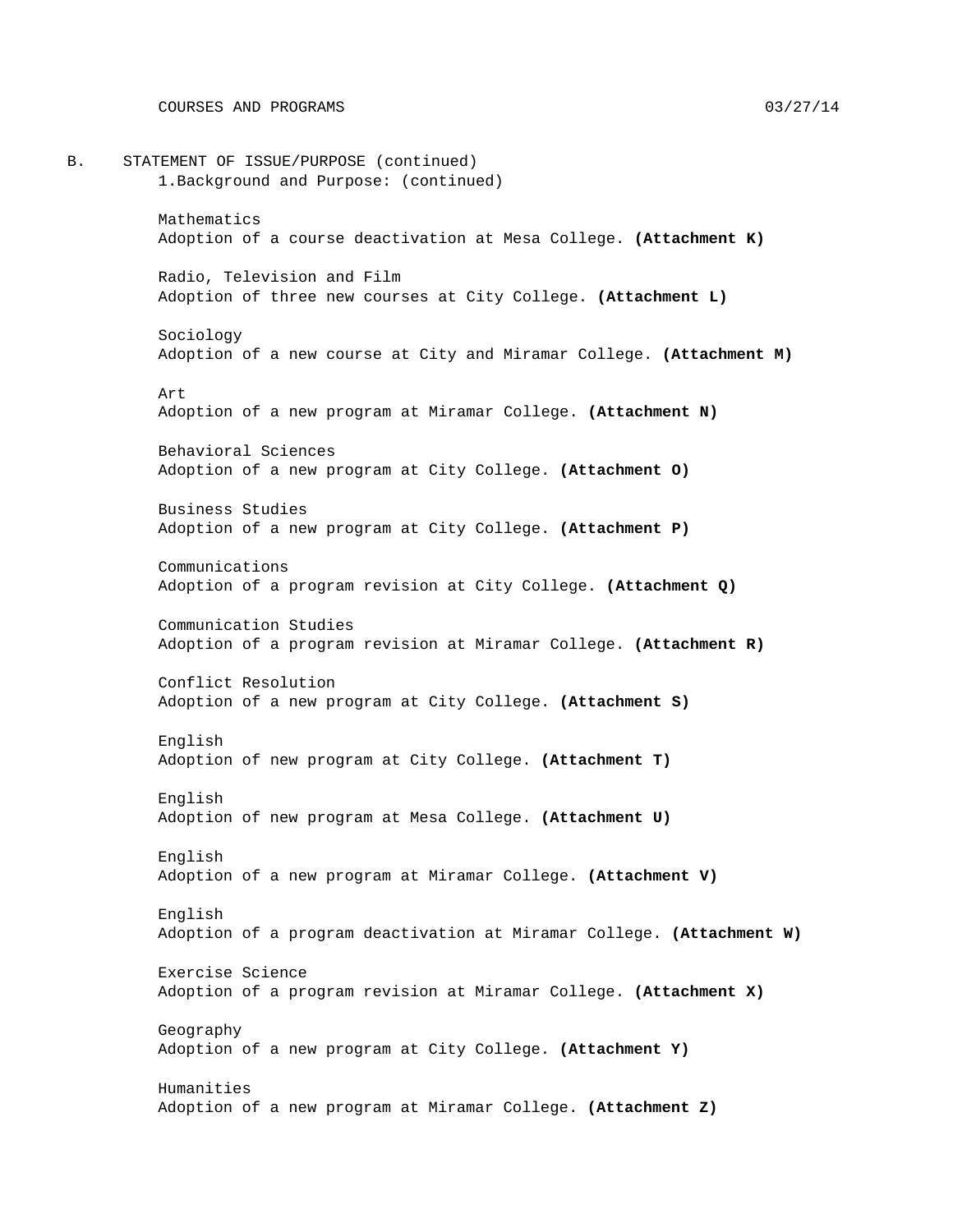COURSES AND PROGRAMS 03/27/14

B. STATEMENT OF ISSUE/PURPOSE (continued) 1.Background and Purpose: (continued)

> Journalism Adoption of a program revision at Mesa College. **(Attachment AA)**

Languages Adoption of a new program at City College. **(Attachment BB)**

Physical Science Adoption of a program revision at Miramar College. **(Attachment CC)**

Social and Behavioral Sciences Adoption of a program revision at Miramar College. **(Attachment DD)**

Visual and Performing Arts Adoption of a program revision at City College. **(Attachment EE)**

Visual and Performing Arts Adoption of a new program at Mesa College. **(Attachment FF)**

World Language Studies Adoption of a new program at Miramar College. **(Attachment GG)**

2. Cost and Funding There is no additional cost to the District.

#### C. PROPOSAL

The Board of Trustees hereby grants authority to take the action outlined in Part A.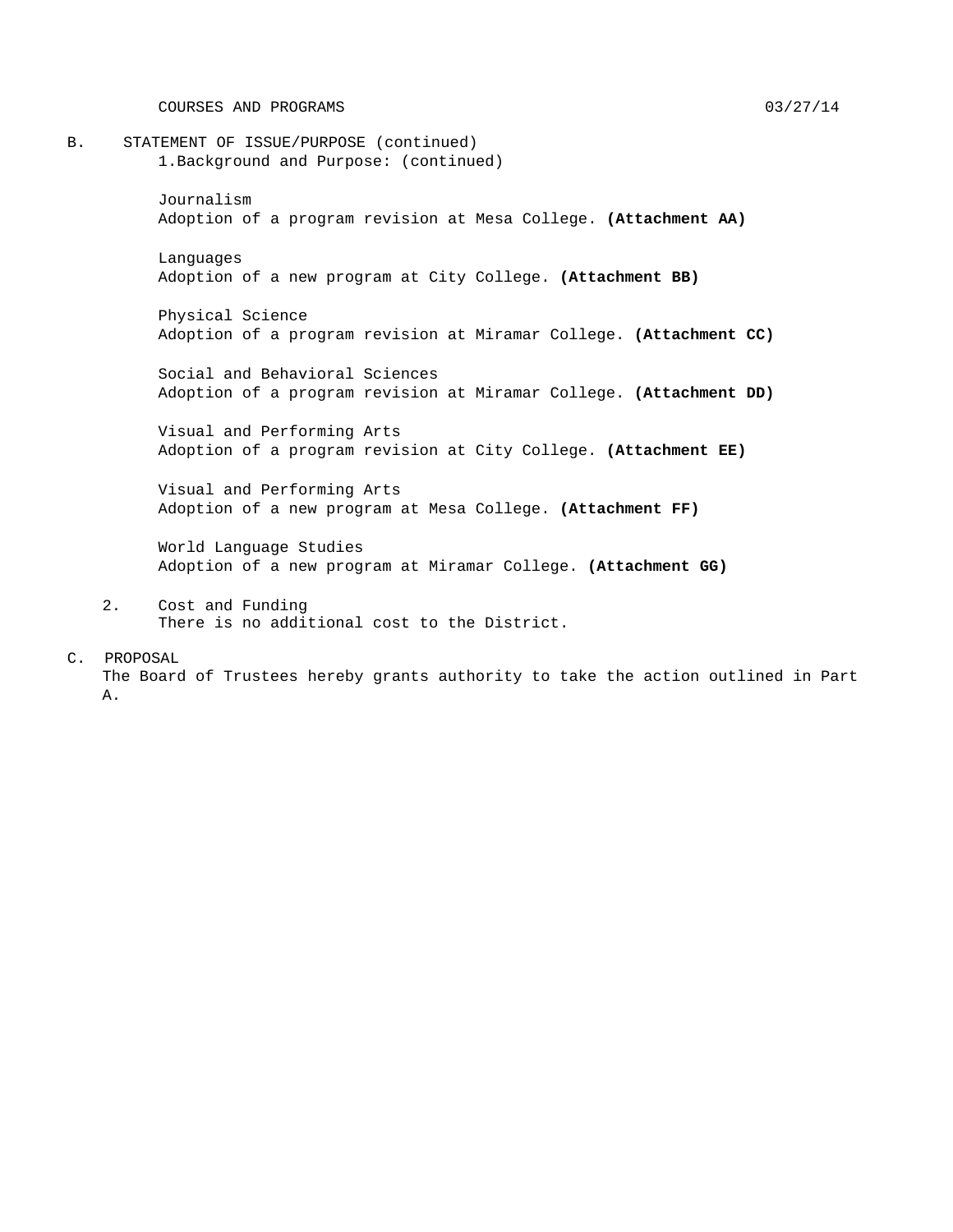Adoption of nine new courses at Miramar College.

Proposed new courses at Miramar College:

### **127B Physical Conditioning II 48 - 54 hours lab, 1 units Letter Grade or Pass/No Pass Option**

*Advisory:* English 47A or English 48 and English 49, each with a grade of "C" or better, or equivalent or Assessment Skill Levels R5 and W5; Administration of Justice 127A with a grade of "C" or better, or equivalent. This course provides introductory-level students with beginning-level physical conditioning skills and techniques used in public safety occupations. Techniques from the introductory course are developed into a full beginning-level workout routine. Additional topics include the importance of fitness to lifelong well-being; injury prevention; and the relationship between physical fitness training and work tasks in criminal justice, fire protection, and related occupations. This course is intended for students preparing for employment in a public safety-related field. Associate Degree Credit & transfer to CSU.

### **127C Physical Conditioning III 48 - 54 hours lab, 1 units Letter Grade or Pass/No Pass Option**

*Advisory:* English 47A or English 48 and English 49, each with a grade of "C" or better, or equivalent or Assessment Skill Levels R5 and W5; Administration of Justice 127B with a grade of "C" or better, or equivalent. This course provides beginning-level students with intermediate-level physical conditioning skills and techniques used in public safety occupations. Techniques and workout routines from the beginning course are expanded into taskspecific exercises related to work requirements in public safety occupations. In addition, students are introduced to fitness self-assessments in several fundamental physical conditioning categories. Other topics include nutritional guidelines; injury prevention practices and treatment; and the importance of lifelong physical fitness practices in criminal justice, fire protection, and related occupations. This course is intended for students preparing for employment in a public safety-related field. Associate Degree Credit & transfer to CSU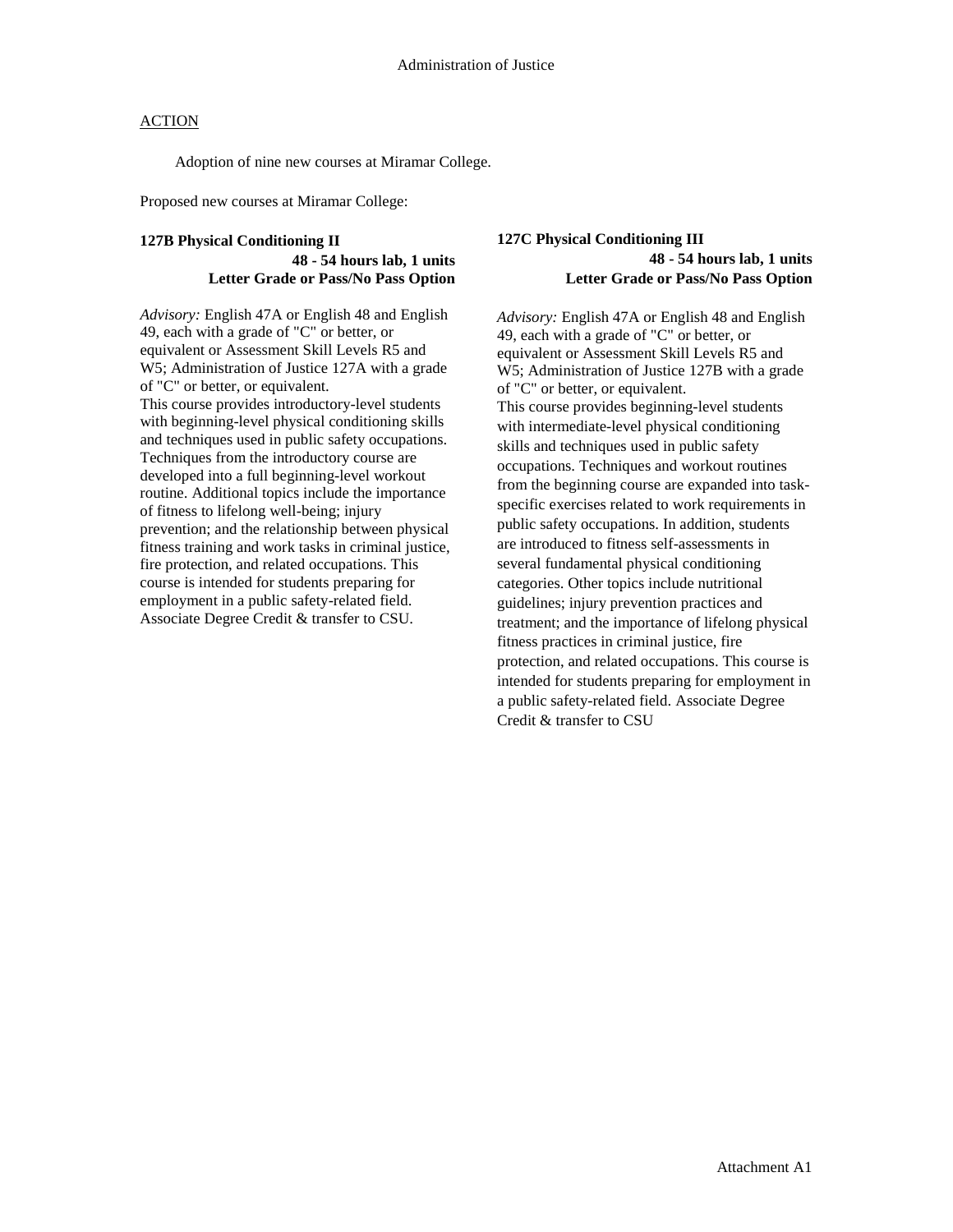### **127D Physical Conditioning IV 48 - 54 hours lab, 1 units Letter Grade or Pass/No Pass Option**

*Advisory:* English 47A or English 48 and English 49, each with a grade of "C" or better, or equivalent or Assessment Skill Levels R5 and W5; Administration of Justice 127C with a grade of "C" or better, or equivalent . This course provides intermediate-level students with advanced-level physical conditioning skills and techniques used in public safety occupations. Students integrate techniques and workout routines from the intermediate course to develop individual workout routines designed to meet the lifelong occupational requirements of a public safety field. Students also expand their selfassessment skills into a comprehensive fitness, nutrition, and health self-evaluation. This course is intended for students preparing for employment in a public safety-related field. Associate Degree Credit & transfer to CSU.

#### **128B Defensive Tactics II 48 - 54 hours lab, 1 units Grade Only**

*Advisory:* English 47A or English 48 and English 49, each with a grade of "C" or better, or equivalent or Assessment Skill Levels R5 and W5; Administration of Justice 128A with a grade of "C" or better, or equivalent. This course provides introductory-level students with beginning level skills and practice in protection against persons armed with dangerous weapons. Techniques from the introductory course are developed and expanded to include single subject searches during arrest and the restraint of single and multiple prisoners. In addition, students expand their knowledge of related California Penal Code sections. This course is intended for students majoring in Administration of Justice or practicing peace officers. (FT) Associate Degree Credit & transfer to CSU.

### **128C Defensive Tactics III 48 - 54 hours lab, 1 units**

**Grade Only**

*Advisory:* English 47A or English 48 and English 49, each with a grade of "C" or better, or equivalent or Assessment Skill Levels R5 and W5; Administration of Justice 128B with a grade of "C" or better, or equivalent.

This course provides beginning-level students with intermediate-level skills and practice in protection against persons armed with dangerous weapons. Techniques from the beginning course are developed and expanded to include multiple subject searches during arrest and the restraint of multiple prisoners. Other topics include the psychological and physiological effects of the use of force; the transportation of single and multiple prisoners; and an introduction to the use of the police baton. This course is intended for students majoring in Administration of Justice or practicing peace officers. (FT) Associate Degree Credit & transfer to CSU.

### **128D Defensive Tactics IV 48 - 54 hours lab, 1 units Grade Only**

*Advisory:* English 47A or English 48 and English 49, each with a grade of "C" or better, or equivalent or Assessment Skill Levels R5 and W5; Administration of Justice 128C with a grade of "C" or better, or equivalent. This course provides intermediate-level students with advanced-level skills and practice in protection against persons armed with dangerous weapons. Students learn to integrate techniques and concepts from the intermediate course in order to evaluate arrest and control situations, determine the appropriate use of force, and avoid illegal use of force. Other topics include advanced use of the police baton; liabilities arising from the use of force; and weapon retention and disarming. This course is intended for students majoring in Administration of Justice or practicing peace officers. (FT) Associate Degree Credit & transfer to CSU.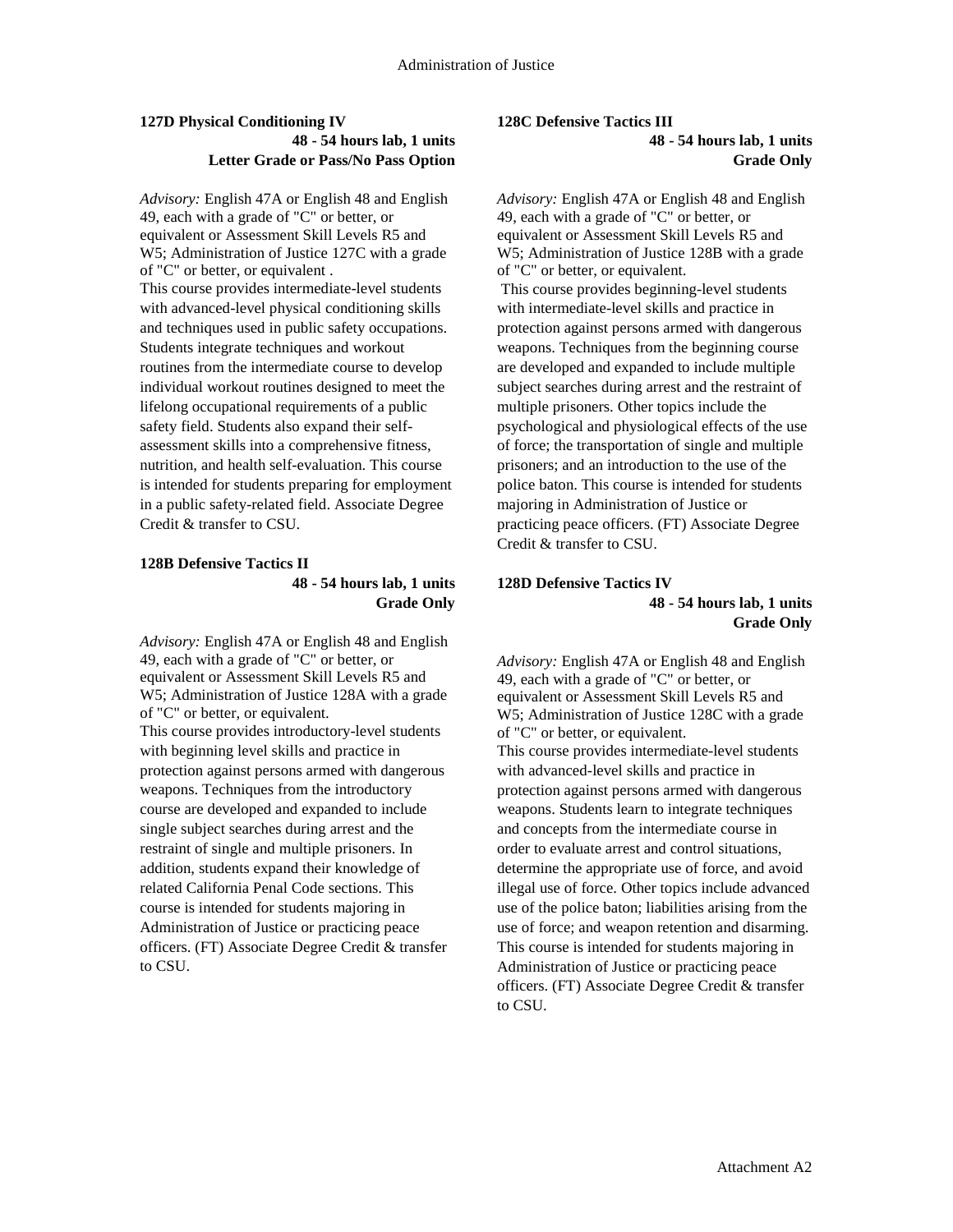#### **129B Firearms II**

### **48 - 54 hours lab, 1 units Grade Only**

*Advisory:* English 47A or English 48 and English 49, each with a grade of "C" or better, or equivalent or Assessment Skill Levels R5 and W5; Administration of Justice 129A with a grade of "C" or better, or equivalent. This course provides introductory-level students with beginning-level skills and practice in the use, handling, and care of firearms including the pistol and shotgun. Students develop basic techniques and skills from the introductory course to improve marksmanship. Other topics include specific types of firearms used in law enforcement; restrictions; safety precautions; and cleaning and transportation of firearms. Students must meet all applicable firing range safety requirements in order to participate in live fire activities. This course is intended for students majoring in Administration of Justice or those interested in firearms safety. (FT) Associate Degree Credit & transfer to CSU.

#### **129C Firearms III**

### **48 - 54 hours lab, 1 units Grade Only**

*Advisory:* English 47A or English 48 and English 49, each with a grade of "C" or better, or equivalent or Assessment Skill Levels R5 and W5; Administration of Justice 129B with a grade of "C" or better, or equivalent. This course provides beginning-level students with intermediate-level skills and practice in the use, handling, and care of firearms including the pistol and shotgun. Students further develop basic techniques and skills from the beginning course to improve marksmanship and rate of fire. Students also learn to evaluate their shooting technique and effectiveness. Other topics include legal and moral issues related to firearm use and expanded knowledge and skills in the safe use, cleaning, and transportation of firearms and ammunition. Students must meet all applicable firing range safety requirements in order to participate in live fire activities. This course is intended for students majoring in Administration of Justice or those interested in firearms safety. (FT) Associate Degree Credit & transfer to CSU.

#### **129D Firearms IV**

**48 - 54 hours lab, 1 units Grade Only**

*Advisory:* English 47A or English 48 and English 49, each with a grade of "C" or better, or equivalent or Assessment Skill Levels R5 and W5; Administration of Justice 129C with a grade of "C" or better, or equivalent. This course provides intermediate-level students with advanced-level skills and practice in the use, handling, and care of firearms including the pistol and shotgun. Students integrate the knowledge, techniques, and skills from the intermediate course to select and safely use appropriate firearms for a given law enforcement situation. Other topics include moral aspects, legal provisions, and civil liability related to firearm use. Students must meet all applicable firing range safety requirements in order to participate in live fire activities. This course is intended for students majoring in Administration of Justice or those interested in firearms safety. (FT) Associate Degree Credit & transfer to CSU.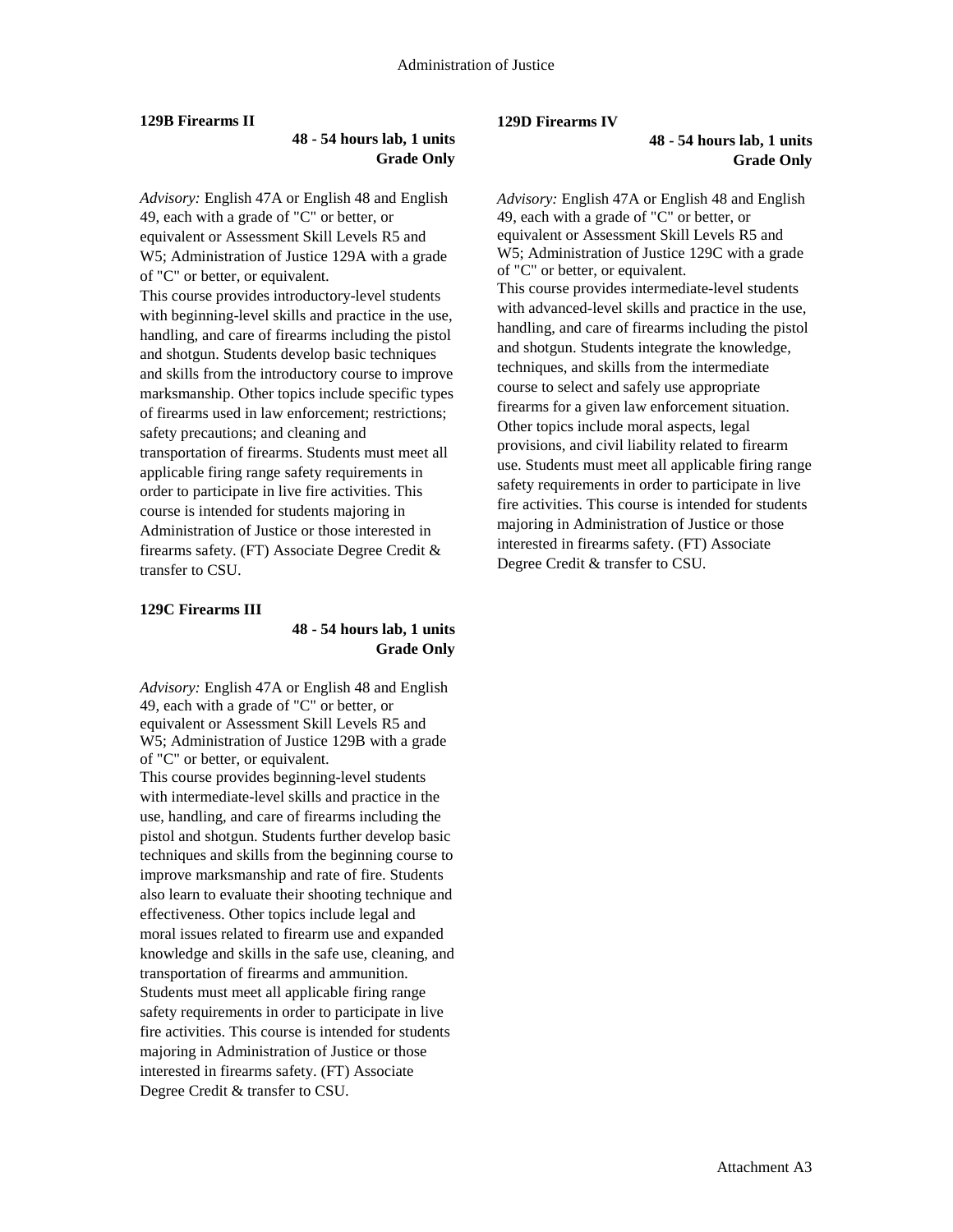Adoption of a new course at Mesa College.

Proposed new course at Mesa College:

#### **125 Archaeological Faunal Remains Analysis 32 - 36 hours lecture, 48 - 54 hours lab, 3 units Letter Grade or Pass/No Pass Option**

*Advisory:* English 101 with a grade of "C" or better, or equivalent or Assessment Skill Level R6 and W6.

This course is a practical study of archaeological animal bone analysis. Emphasis is placed on animal bone identification and human use of animals for food and other purposes. Students learn the most current techniques for describing, classifying, cataloging, and documenting archaeological animal bone. This course is designed for students majoring in anthropology with an emphasis in archaeology and for anyone interested in a career in archaeology or employment in Cultural Resource Management (CRM). (FT) Associate Degree Credit & transfer to CSU.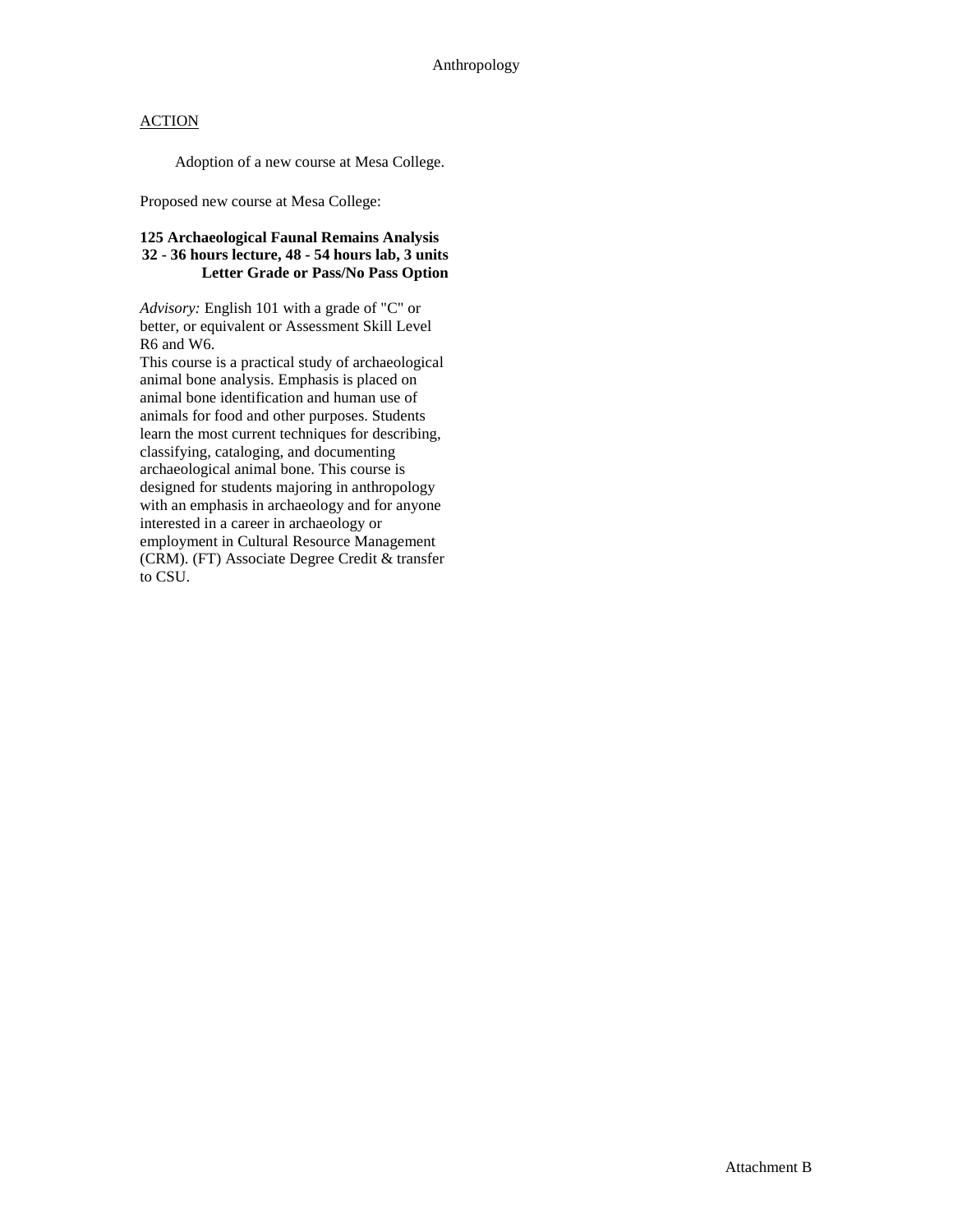Adoption of a new course at City College.

Proposed new course at City College:

#### **104 Artists and Designers Today 48 - 54 hours lecture, 3 units Letter Grade or Pass/No Pass Option**

*Advisory:* English 101 with a grade of "C" or better, or equivalent or Assessment Skill Levels R6 and W6.

This course is an overview of current artist and designer practices. Students gain insight into art, design and craft fields such as painting, sculpture, graphic design, interior design, industrial design, furniture, fibers, ceramics, metalwork and multimedia. This course is designed for students beginning the study of art and/or related disciplines. (FT) Associate Degree Credit & transfer to CSU.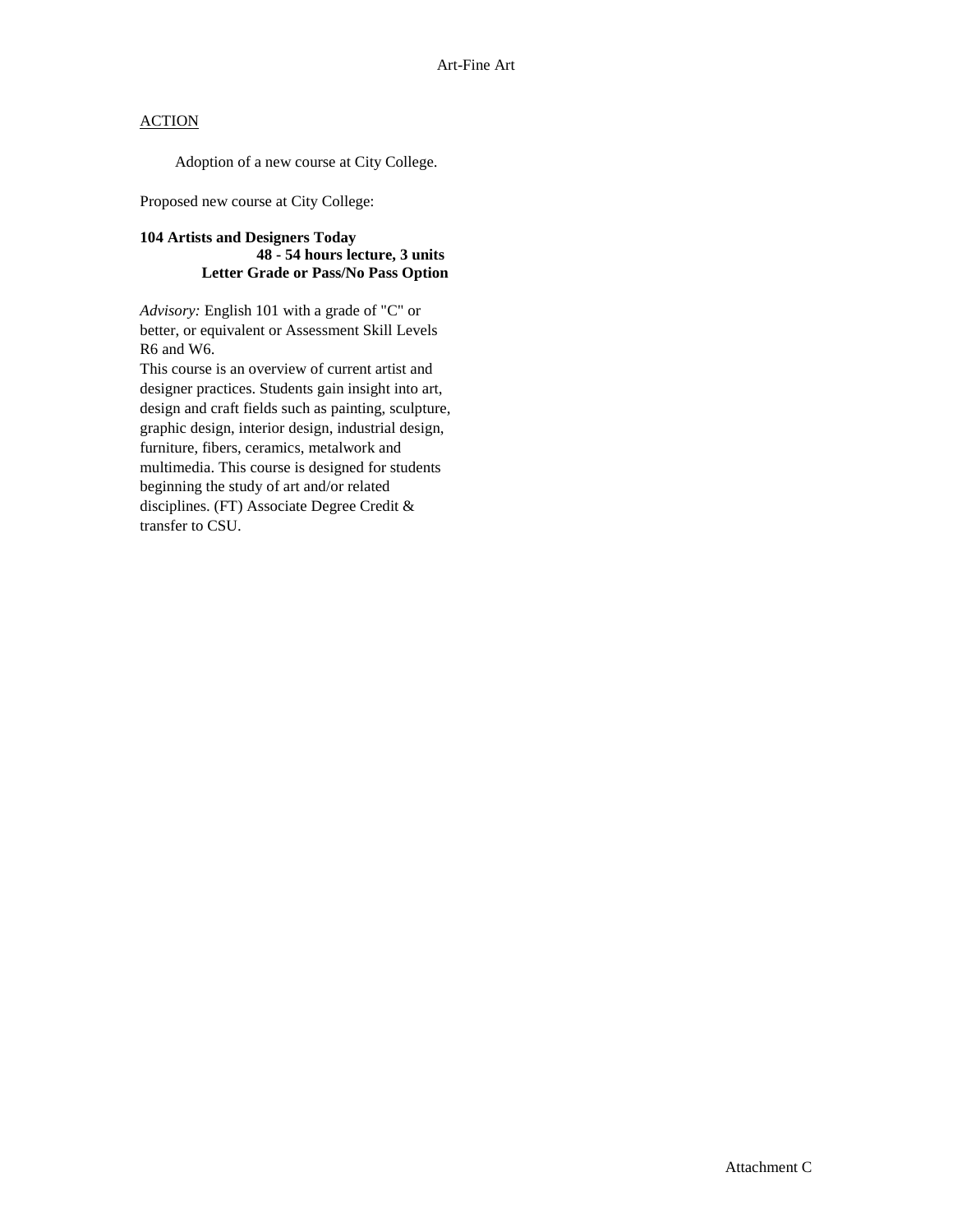Adoption of two new courses at City College.

Proposed new courses at City College:

### **135 Professional Practices**

**24 - 27 hours lecture, 72 - 81 hours lab, 3 units Grade Only**

*Corequisite: Completion of or concurrent enrollment in* Art-Graphic Design 124 or Art-Graphic Design 133 with a grade of "C" or better, or equivalent.

This course is a practical study of professional practices for graphic designers. Emphasis is placed on employment opportunities, freelance, and small business creation in the graphic design field. Students work on real-world projects to assess their strengths and weaknesses, create a personal brand, and interact with various working professionals. Topics also include selfpromotion, contracts, and professional networking. This course is designed for students majoring in graphic design. (FT) Associate Degree Credit & transfer to CSU.

#### **138 Process and Production 24 - 27 hours lecture, 72 - 81 hours lab, 3 units Grade Only**

*Corequisite: Completion of or concurrent enrollment in* Art-Graphic Design 124 or Art-Graphic Design 133 with a grade of "C" or better, or equivalent.

This course is a practical study of creative processes as they relate to graphic design production. Emphasis is placed on idea generation, techniques for inspiration, and communicating individual creative processes as they relate to graphic design production. Topics also include current graphic design trends and intellectual property. This course is intended for graphic design majors and graphic designers currently working in the field. (FT) Associate Degree Credit & transfer to CSU.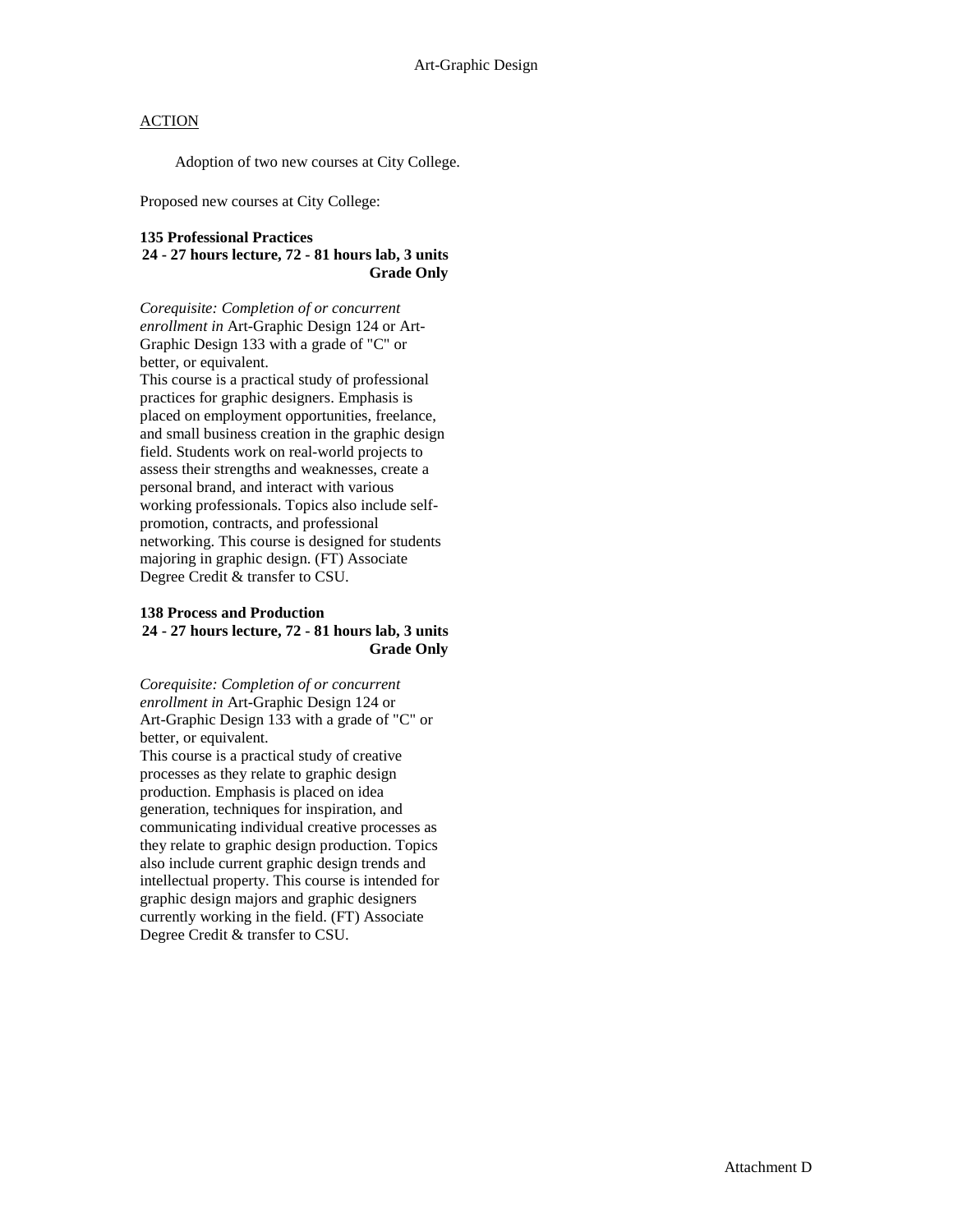Adoption of a new course at City College.

Proposed new course at City College:

### **205 Community Journalism for Multimedia 32-36 hours lecture, 48-54 hours lab, 3 units Grade Only**

*Advisory:* English 101 or English 105 with a grade of "C" or better, or equivalent. or Assessment Skill Level R6/W6; or Digital Journalism 200 or 210 with a grade of "C" or better, or equivalent; or Radio Television and Film 140 with a grade of "C" or better, or equivalent; or Journalism 200 or 210A with a grade of "C" or better, or equivalent. This course offers a new-media approach to covering public affairs for online and print news environments. The course guides students through the process of community news reporting. Topics include coverage of local and regional government, city boards, police, courts, and school boards. The course also covers legal and ethical issues in news media, including the unique challenges posed by emerging online formats. This course is designed for students pursuing media-related majors and for those seeking employment in the field. (FT) Associate Degree Credit & transfer to CSU.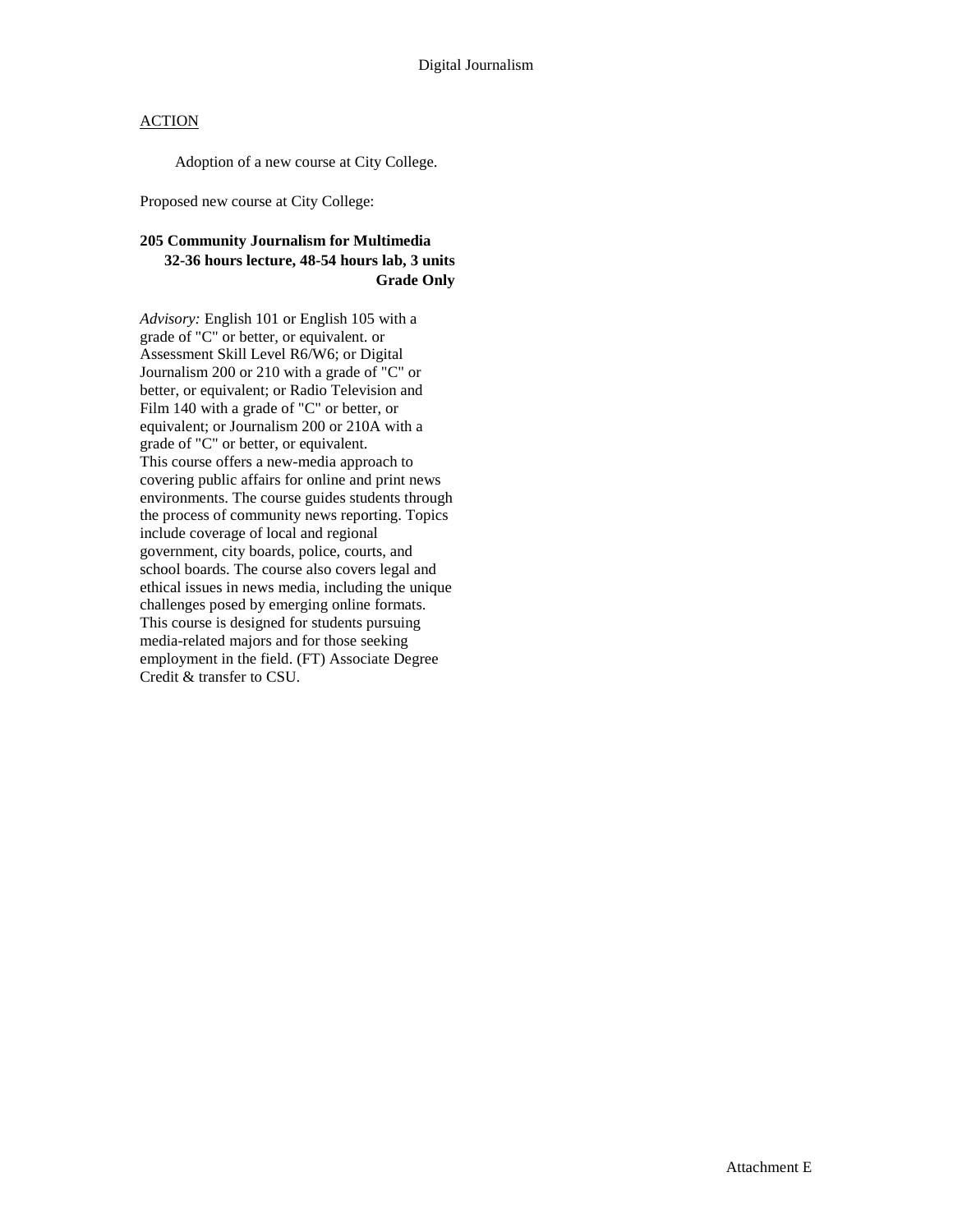Adoption of a new course at Mesa College.

Proposed new course at Mesa College:

### **247B Advanced Writing Seminar – Poetry 48 - 54 hours lecture, 3 units Letter Grade or Pass/No Pass Option**

*Prerequisite:* English 247 with a grade of "C" or better, or equivalent.

This course provides advanced instruction in writing poems. Emphasis is placed on sophisticated forms, techniques, and evaluation, as well as on preparing poems for submission and publication. This course is intended for students majoring in English and all students interested in writing poems. (FT) Associate Degree Credit & transfer to CSU.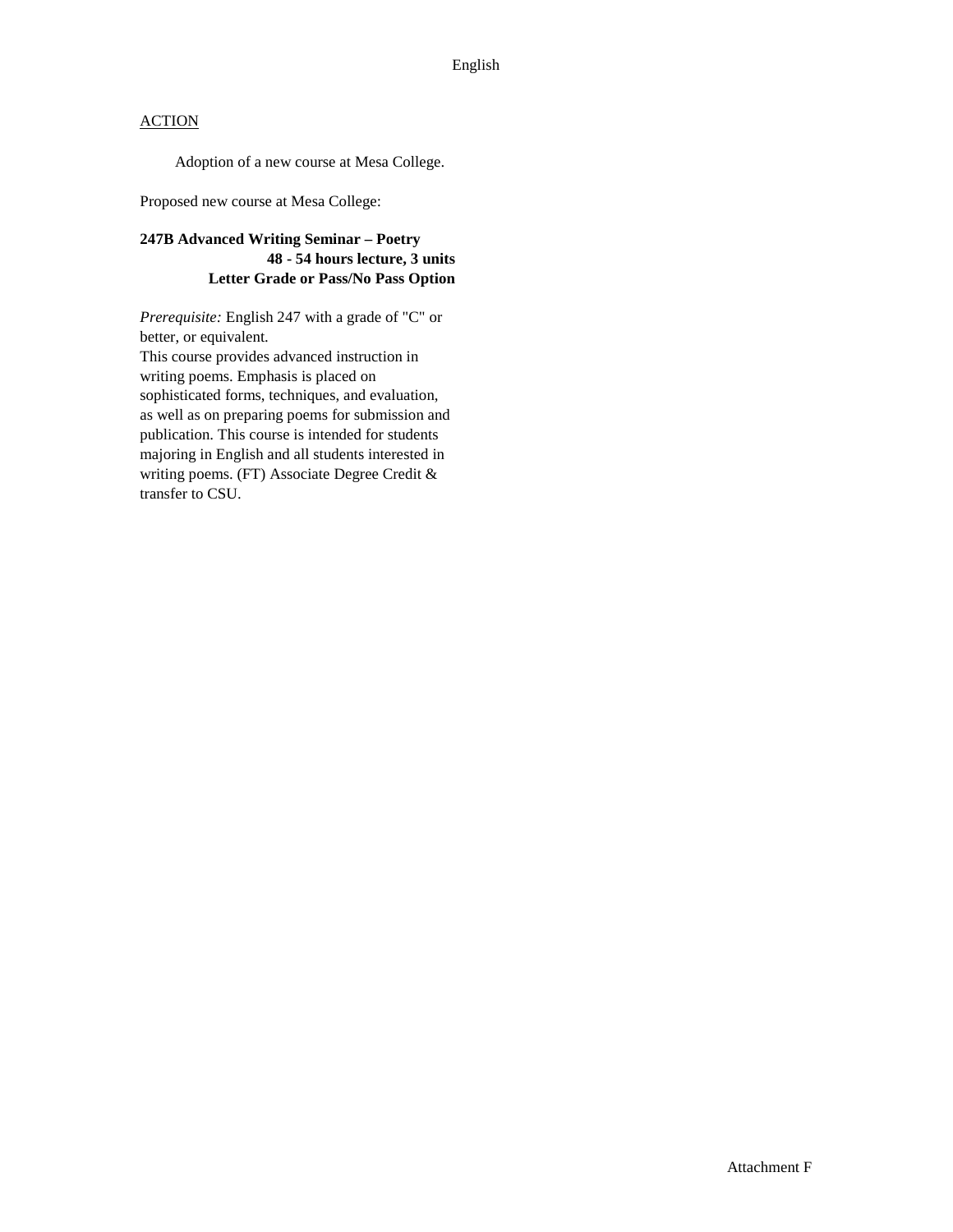Adoption of a course reactivation at Mesa College.

Proposed course reactivation at Mesa College:

### **249B Introduction to Creative Writing II 48-54 hours lecture, 3 units Letter Grade or Pass/No Pass Option**

*Prerequisite:* English 249 with a grade of "C" or better, or equivalent.

This course is an exploration and application of creative writing with a focus on fiction and poetry. Students use complex elements of poetry and fiction writing to analyze the works of professional writers, to create original pieces, and to critique the work of their peers as well as their own. This course is intended for students majoring in English and all students interested in fiction and fiction writing. (FT) Associate Degree Credit & transfer to CSU.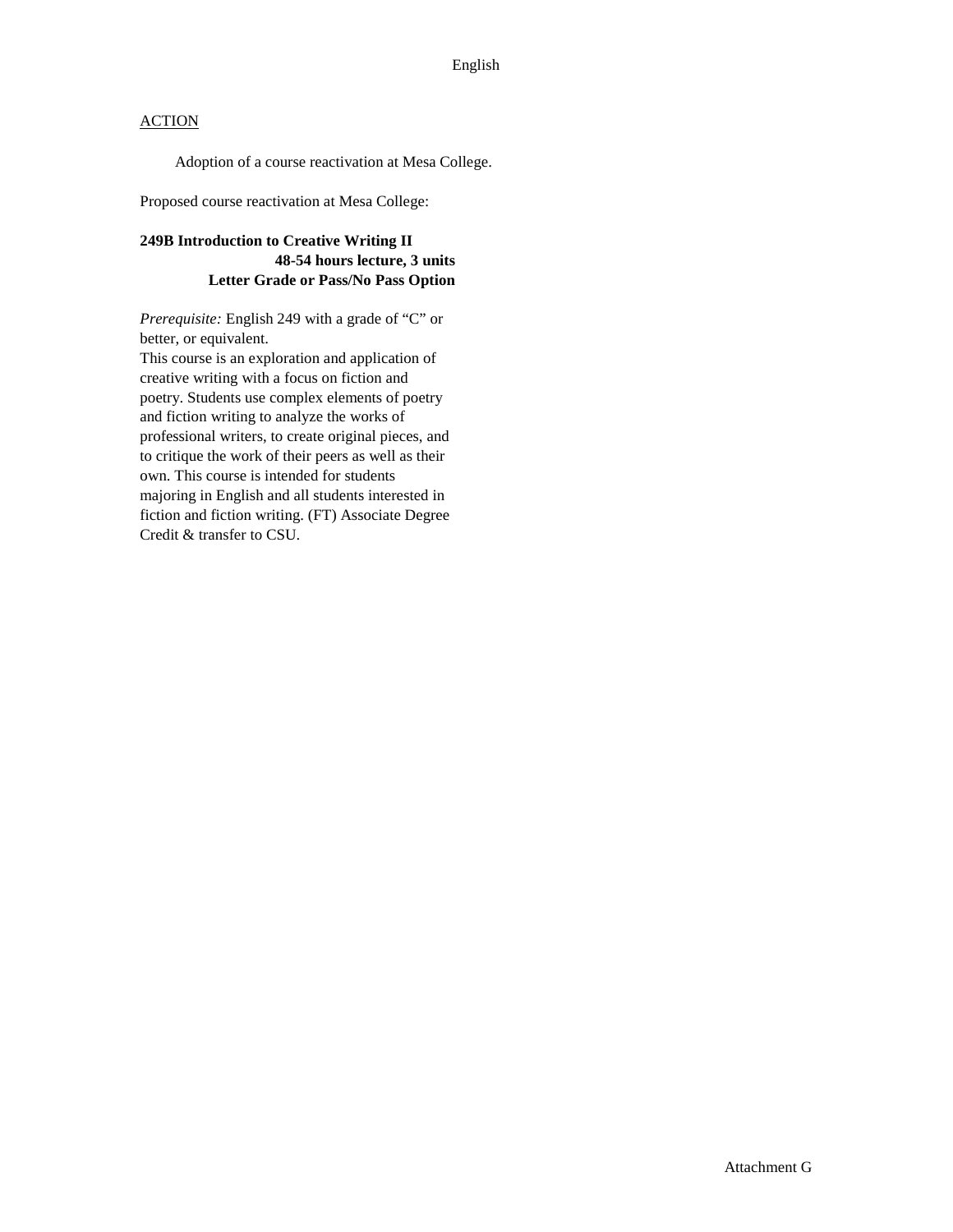Adoption of two new courses at Mesa College.

Proposed new courses at Mesa College:

#### **75 Computer Basics for Health Information Technology**

**16 - 18 hours lecture, 1 units Grade Only**

*Advisory:* English 47A or English and English 49 with a grade of "C" or better, or equivalent or Assessment Skill Levels R5 and W5. This course is an introduction to computer systems used in healthcare and health information management (HIM). Emphasis is placed on basic computer and networking technologies as well as on specialized software and electronic health record (EHR) applications. This course is designed for students interested in the use of computers in the health information technology field. (FT) Associate Degree Credit only and not Transferable.

#### **130 Basic Pharmacology 16 - 18 hours lecture, 1 units Grade Only**

*Prerequisite:* Medical Assisting 115 with a grade of "C" or better, or equivalent.

This course is an introduction to pharmacology. Topics include pharmacology terminology, drug forms, routes of administration, drug categories, and mechanisms of drug action. This course is intended for students in the health information technology program and healthcare professionals who want to refresh their working knowledge of basic pharmacology. (FT) Associate Degree Credit & transfer to CSU.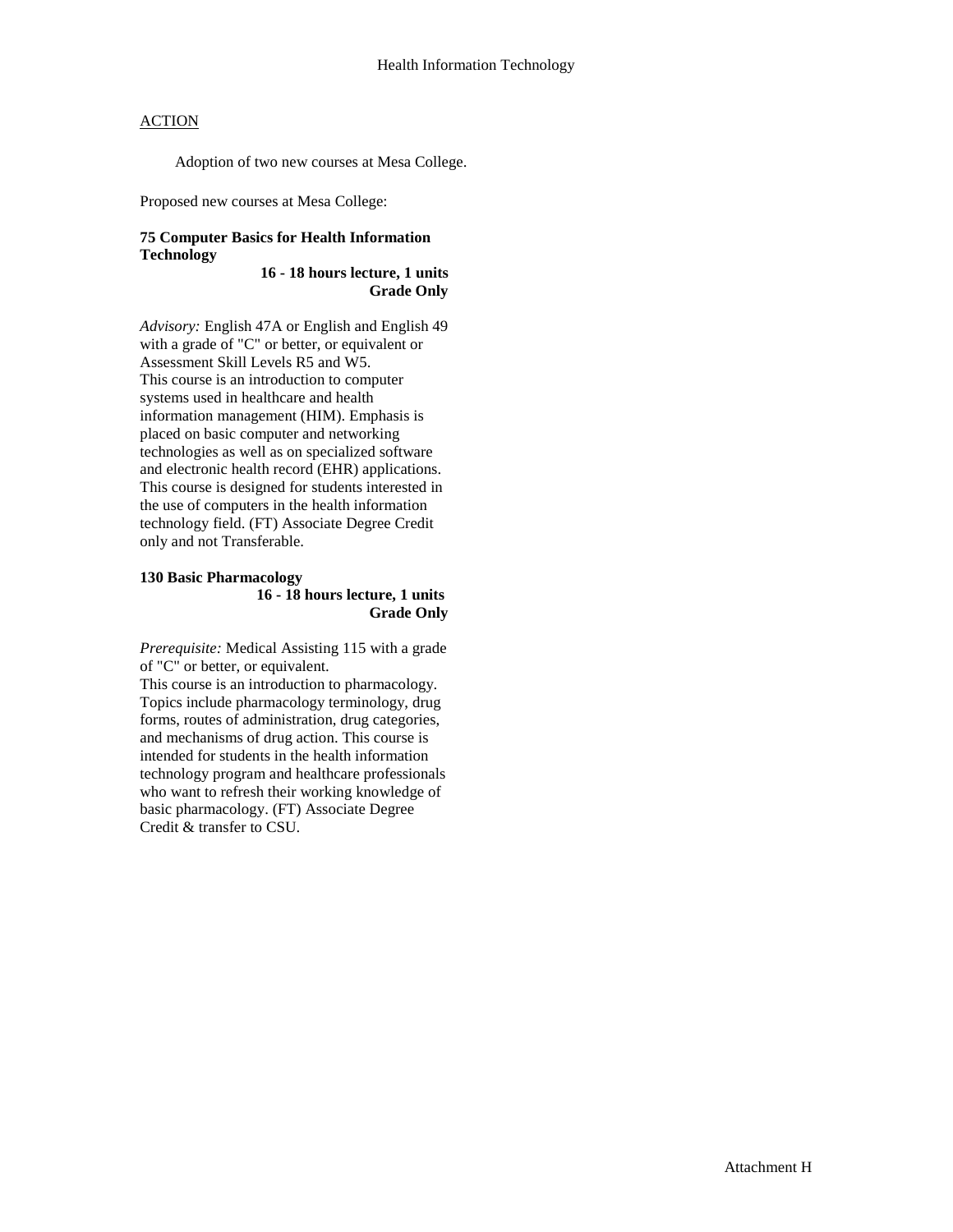Adoption of a course deactivation at Mesa College.

Proposed course deactivation at Mesa College:

#### **260 Principles of Supervision and Administration**

**48 - 54 hours lecture, 3 units Grade Only**

*Limitation on Enrollment:* Special Admission must be admitted to program. *Limitation on Enrollment:* This course is not open to students with previous credit for Medical Record Technology 260. This course for health information technology students introduces the basic concepts of personnel supervision, including role transition, recruitment, training, performance standards, discipline, and performance evaluation. Other topics include writing job descriptions and policy and procedure manuals. Budget management, department layout/design, meetings, management, stress and time management are also included. (FT) Associate Degree Credit & transfer to CSU.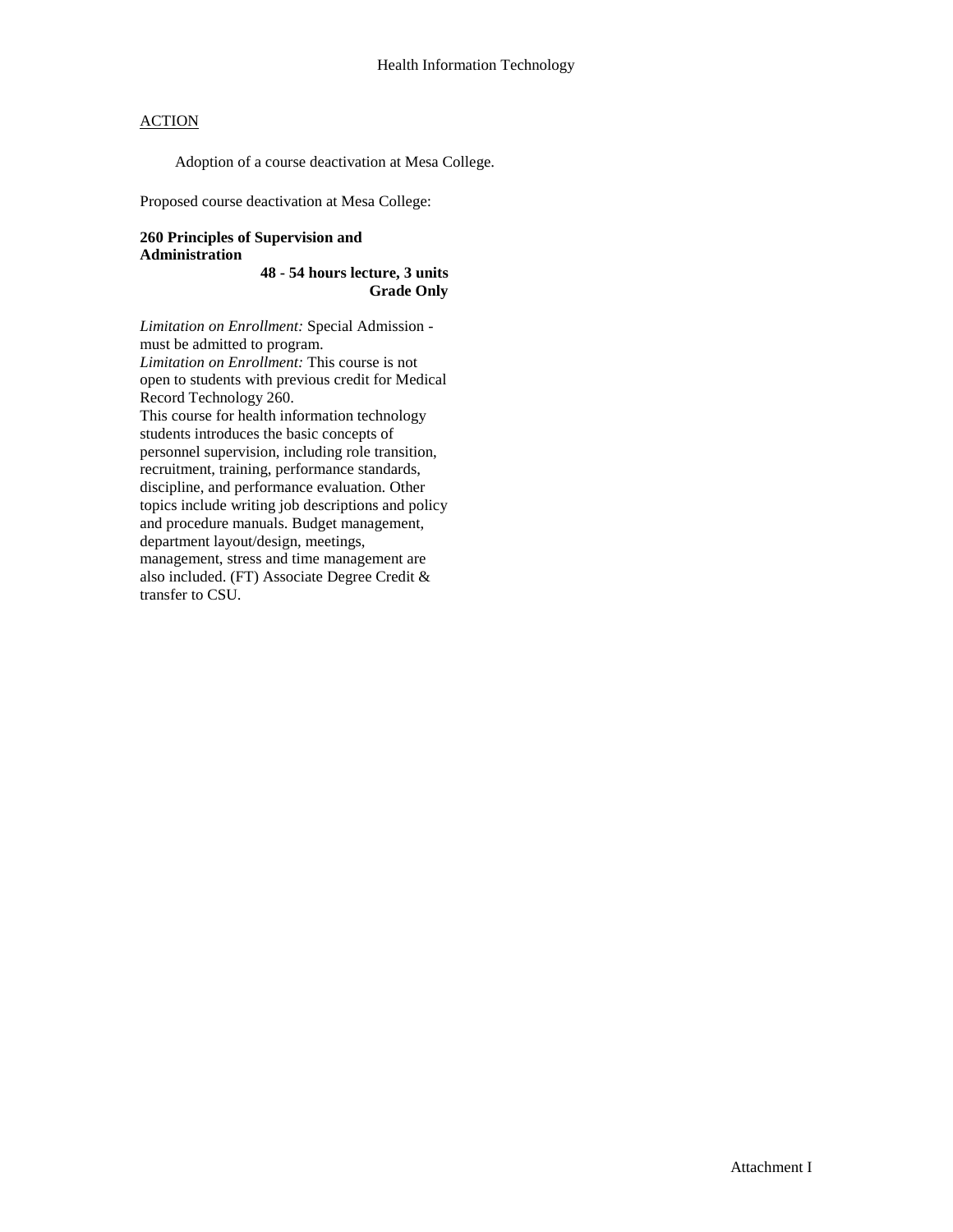Adoption of a new course at Mesa College.

Proposed new course at Mesa College:

### **215A Magazine Writing and Production I 16-18 hours lecture, 96-108 hours lab, 3 units Letter Grade or Pass/No Pass Option**

*Advisory:* English 101 with a grade of "C" or better, or equivalent or Assessment Skill Level R6/W6.

This course is designed to provide experience in writing, production, and publication of a student news magazine. Emphasis is placed on researching and writing in-depth magazine articles, taking feature photographs, and packaging all elements into one publication. Topics include the basic principles of magazine writing, editing, photography, design, and layout. This course is designed for students majoring in journalism and all students interested in magazine writing and production. (FT) Associate Degree Credit & transfer to CSU.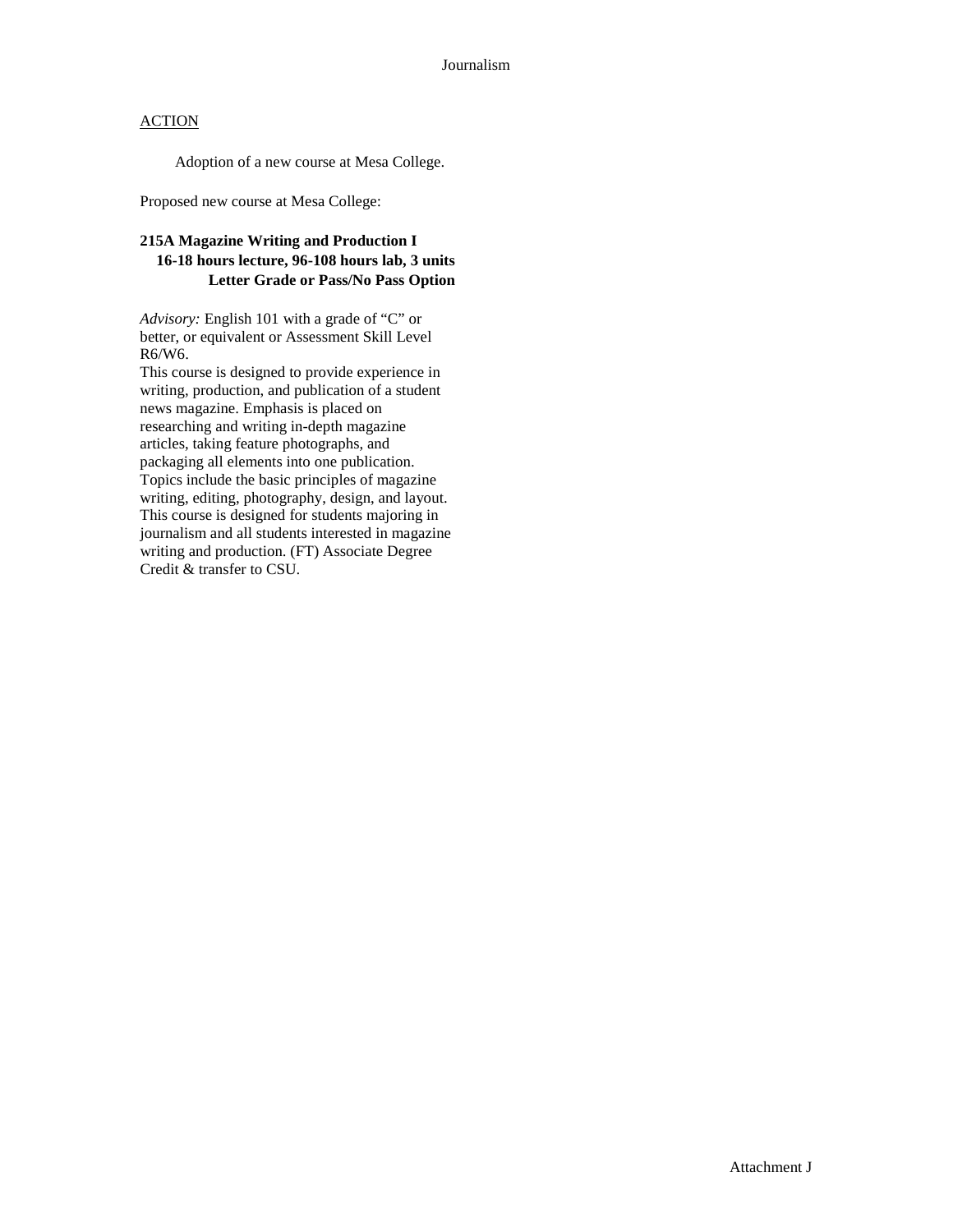Adoption of a course deactivation at Mesa College.

Proposed course deactivation at Mesa College:

### **265S Applied Beginning and Intermediate Algebra**

**48 - 54 hours lecture, 48 - 54 hours lab, 4 units Grade Only**

*Advisory:* Mathematics 34A with a grade of "C" or better, or equivalent or Assessment Skill Level M20 and English 48 or English 49 with a grade of "C" or better, or equivalent or Assessment Skill Level R5 or W5. This course emphasizes real world applications in the development of beginning and intermediate algebraic topics. Topics include a review of fractions, decimals and percents, as well as the development of linear, quadratic, rational, radical, exponential and logarithmic functions. This course is designed for those students whose major and transfer institution requires only statistics or math for liberal arts as the transfer level math course for the degree. This course does not meet the prerequisite for trigonometry, college algebra or any other transfer level math course. (FT) Associate Degree Credit only and not Transferable.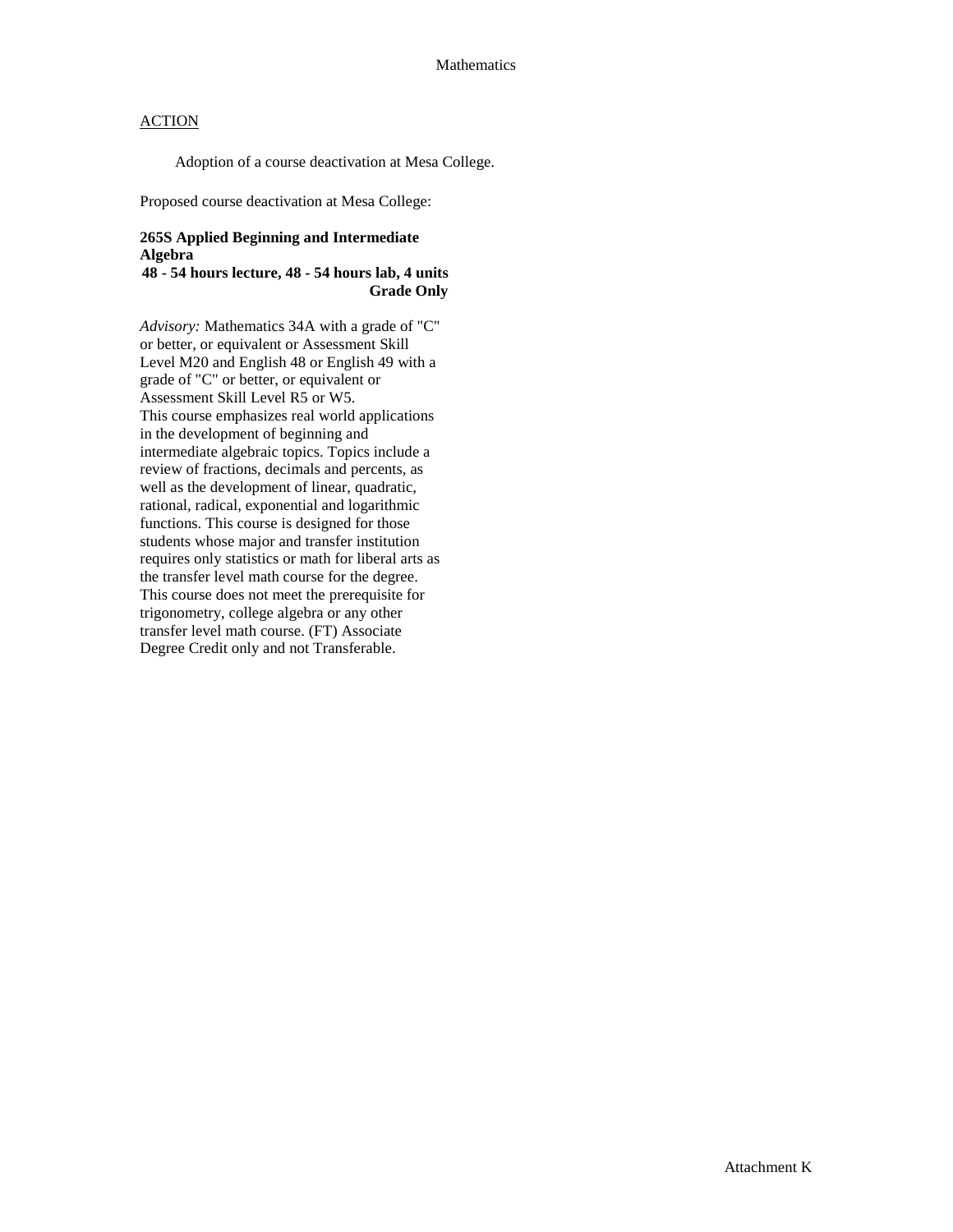Adoption of three new courses at City College.

Proposed new courses at City College:

#### **101 Media Law and Ethics 48 - 54 hours lecture, 3 units Grade Only**

*Advisory:* English 101 with a grade of "C" or better, or equivalent or Assessment Skill Levels R6 andW6.

This course is an introduction to legal issues affecting Journalists in print, radio, television and the Internet. Emphasis is placed on the application of the First Amendment to traditional media sources and emerging technologies. Topics include libel, invasion of privacy, prior restraint, freedom of information, copyright, and the protection of sources. This course is intended for students majoring in Radio, Television, Film, and Digital Journalism. (FT) Associate Degree Credit & transfer to CSU.

#### **161 Professional Practices in Film 48 - 54 hours lecture, 3 units Grade Only**

*Advisory:* English 101 with a grade of "C" or better, or equivalent or Assessment Skill Levels R6 andW6.

This course is a study of the business side of film. Emphasis is placed on budgeting, financial records, and the distribution and marketing of film. This course is designed for students in the Radio, Television and Film documentary film area of specialization. (FT) Associate Degree Credit & transfer to CSU.

#### **162 Women in Film 48 - 54 hours lecture, 3 units Grade Only**

*Advisory:* English 101 with a grade of "C" or better, or equivalent or Assessment Skill Levels R6 andW6; Radio, Television and Film 160 with a grade of "C" or better, or equivalent. This course is a study of the role of women in the film industry. Emphasis is placed on women directors of various film genres. Topics also include statistical analyses of women in the field and the depiction of women in mainstream film. This course is designed for students in the Radio, Television and Film documentary film area of specialization and all students interested in women in film. (FT) Associate Degree Credit & transfer to CSU.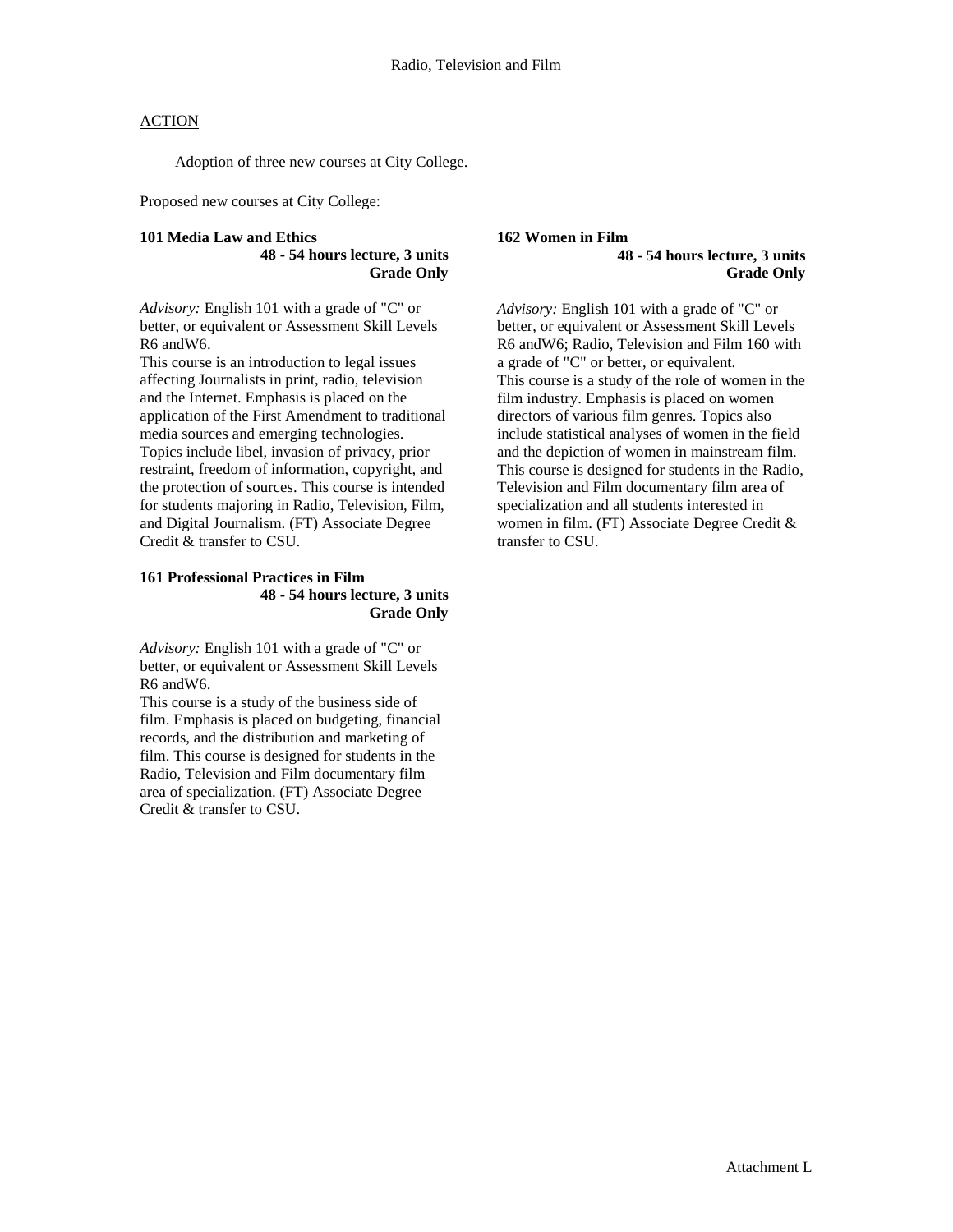Adoption of a new course at City and Miramar College.

Proposed new course at City and Miramar College:

#### **220 Introduction to Research Methods in Sociology**

**48 - 54 hours lecture, 3 units Grade Only**

*Prerequisite:* Sociology 101 with a grade of "C" or better, or equivalent.

*Advisory:* English 47A or English 48 and English 49, each with a grade of "C" or better, or equivalent or Assessment Skill Levels R5 and W5; Psychology 258 with a grade of "C" or better, or equivalent.

This course introduces students to the fundamental elements of sociological research. Topics include the role of theory in research, issues of ethics, key steps of research design, a review of data collection methods, quantitative and qualitative analyses, and development of a research report. This course is intended for students majoring in Sociology or other fields of social science. (FT) Associate Degree Credit & transfer to CSU.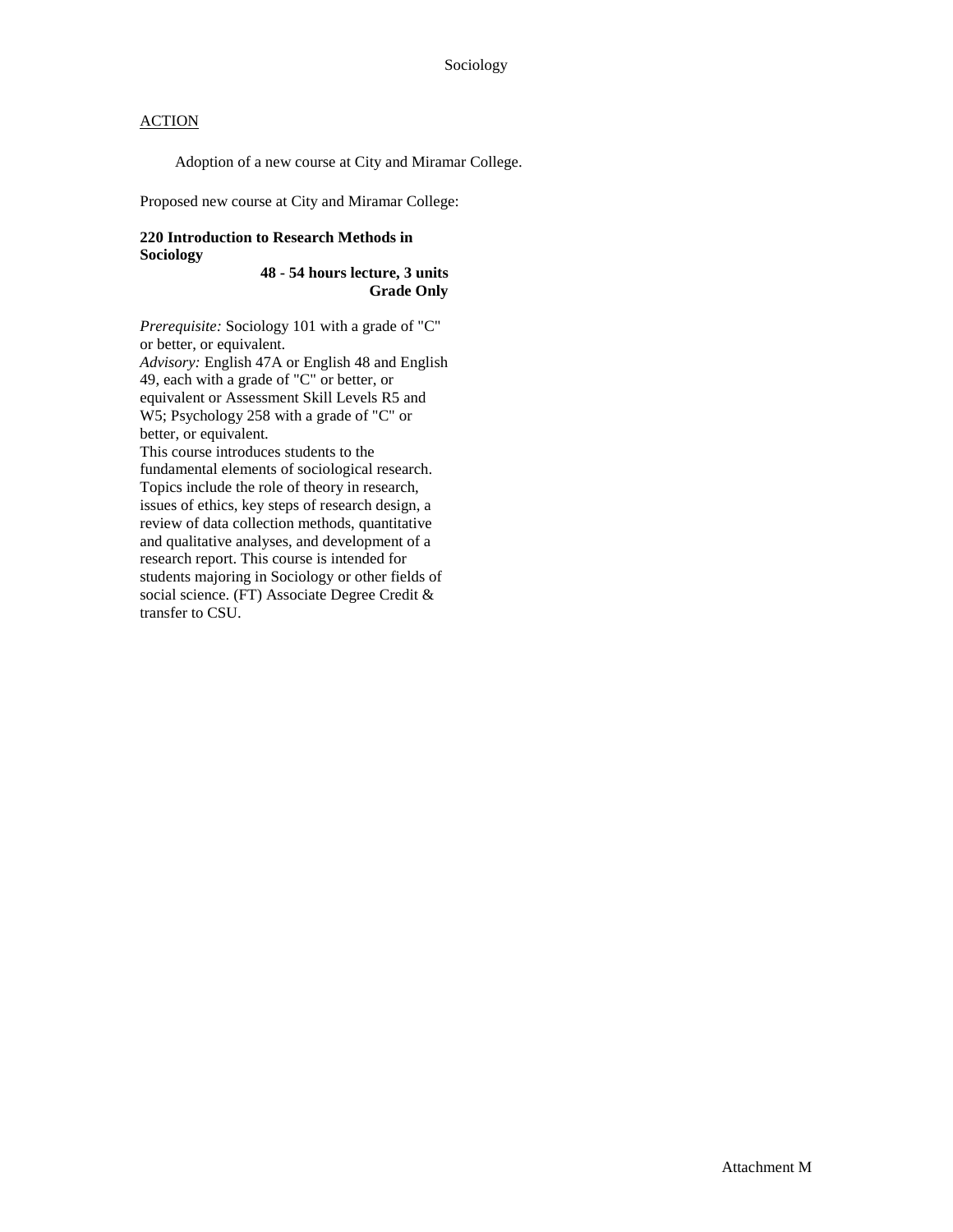Adoption of a new program at Miramar College.

Proposed new programs at Miramar College:

### **Associate in Arts in Art History for Transfer Degree**

| <b>Courses Required for the Major:</b> Units   |  |
|------------------------------------------------|--|
| ARTF 110 Art History: Prehistoric to Gothic  3 |  |
| <b>ARTF 111 Art History: Renaissance to</b>    |  |
|                                                |  |
| ARTF 125 Art History: Arts of the Asian        |  |
|                                                |  |
| ARTF 150A Two-Dimensional Design3              |  |
| ARTF 155A Freehand Drawing I3                  |  |
|                                                |  |

| Select one course (3 units minimum) from the |              |
|----------------------------------------------|--------------|
| following:                                   | <b>Units</b> |
| ARTF 107 Contemporary Art3                   |              |
| ARTF 109 History of Modern Art3              |              |
| ARTF 113 Arts of Africa, Oceania, and the    |              |
|                                              |              |
| DFLM 101 Introduction to Film3               |              |

**Total Units = 18**

### **Associate in Arts in Studio Arts for Transfer Degree**

| <b>Courses Required for the Major:</b>         | <b>Units</b> |
|------------------------------------------------|--------------|
| ARTF 110 Art History: Prehistoric to Gothic  3 |              |
| ARTF 111 Art History: Renaissance to           |              |
|                                                |              |
| ARTF 150A Two-Dimensional Design3              |              |
| ARTF 151 Three-Dimensional Design3             |              |
| ARTF 155A Freehand Drawing I3                  |              |
| ARTF 155B Freehand Drawing II or               |              |
| ARTF 210A Life Drawing I3                      |              |
| ARTF 165A Composition in Painting I3           |              |
| ARTF 165B Composition in Painting II or        |              |
| ARTF 210B Life Drawing II3                     |              |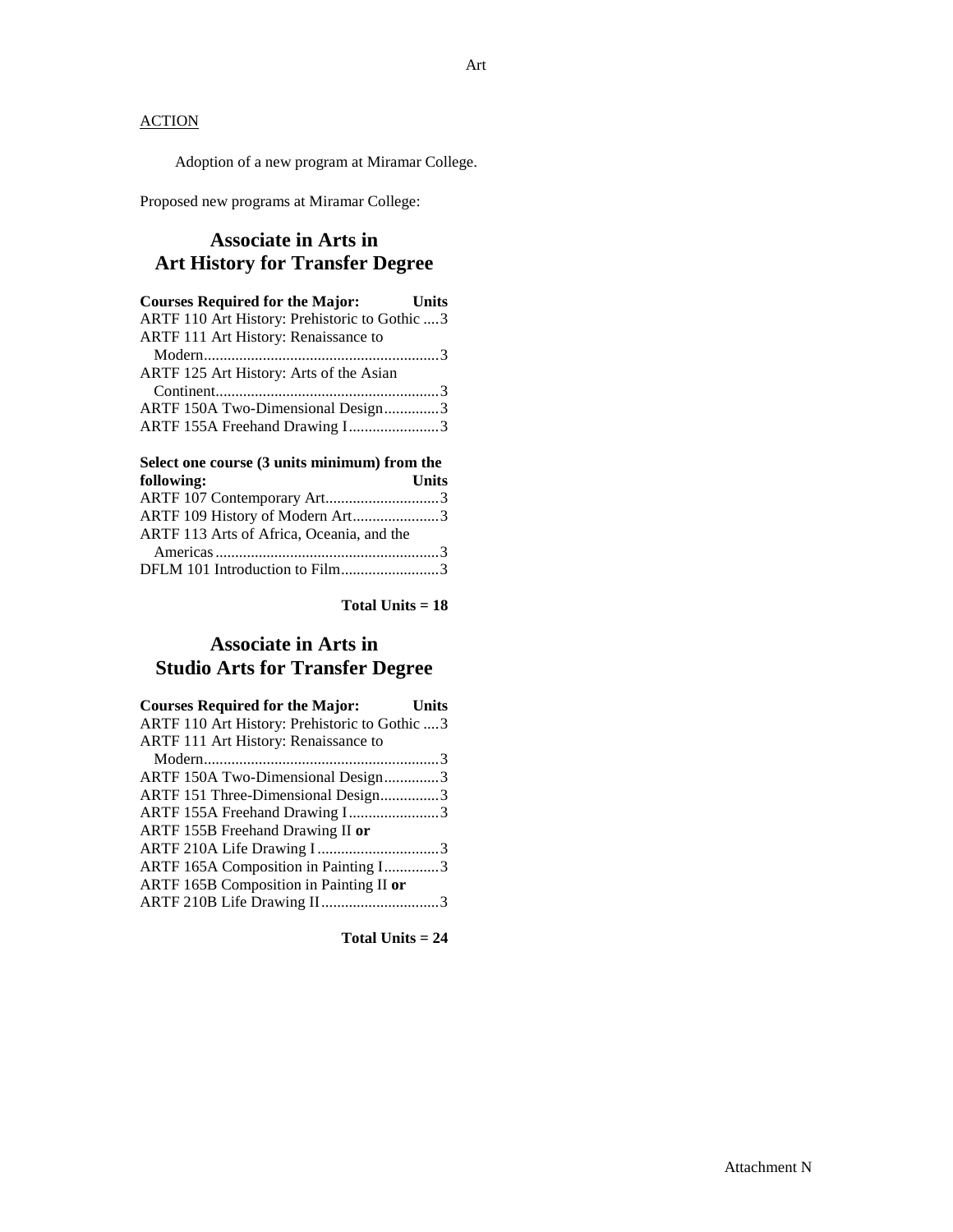Adoption of a new program at City College.

Proposed new program at City College:

### **Associate in Arts in Anthropology for Transfer Degree**

| <b>Courses Required for the Major:</b>   | <b>Units</b> |
|------------------------------------------|--------------|
| <b>ANTH 103 Introduction to Cultural</b> |              |
|                                          |              |
| <b>ANTH 102 Introduction to Physical</b> |              |
|                                          |              |
| ANTH 107 Introduction to Archaeology3    |              |
|                                          |              |

#### **Select one course (3 semester units): Units** ENGL 202 Introduction to Linguistics...............3 GEOG 101 Physical Geography.........................3 GEOG 102 Cultural Geography .........................3 GEOL 100 Physical Geology .............................3 MATH 119 Elementary Statistics **or** PSYC 258 Behavioral Science Statistics............3

#### **Select one to two courses not selected from**

| above (minimum 3 semester units):       | <b>Units</b> |
|-----------------------------------------|--------------|
| <b>ANTH 104 Laboratory in Physical</b>  |              |
|                                         |              |
|                                         |              |
| ENGL 202 Introduction to Linguistics3   |              |
| GEOG 101 Physical Geography3            |              |
| GEOG 102 Cultural Geography 3           |              |
| GEOL 100 Physical Geology 3             |              |
| GEOL 101 Physical Geology Laboratory3   |              |
| MATH 119 Elementary Statistics or       |              |
| PSYC 258 Behavioral Science Statistics3 |              |
|                                         |              |

#### **Select one course**

| (minimum 3 semester units):                    | <b>Units</b> |
|------------------------------------------------|--------------|
| ANTH 115 Introduction to Archaeological Field  |              |
|                                                |              |
| ANTH 120 Archaeological Artifact Analysis  3   |              |
| ANTH 210 Introduction to California Indians  3 |              |
| ANTH 215 Cultures of Latin America3            |              |
| COMS 180 Intercultural Communication 3         |              |
| GEOG 154 Introduction to Urban Geography3      |              |
| HIST 115A History of the Americas I3           |              |
| HIST 120 Introduction to Asian Civilizations3  |              |
| HUMA 106 World Religions 3                     |              |
|                                                |              |
| PSYC 135 Marriage and Family Relations 3       |              |
| SOCO 101 Principles of Sociology3              |              |
| SOCO 110 Contemporary Social Problems 3        |              |
|                                                |              |

SOCO 125 Sociology of the Family...................3

### **Total Units 18-21**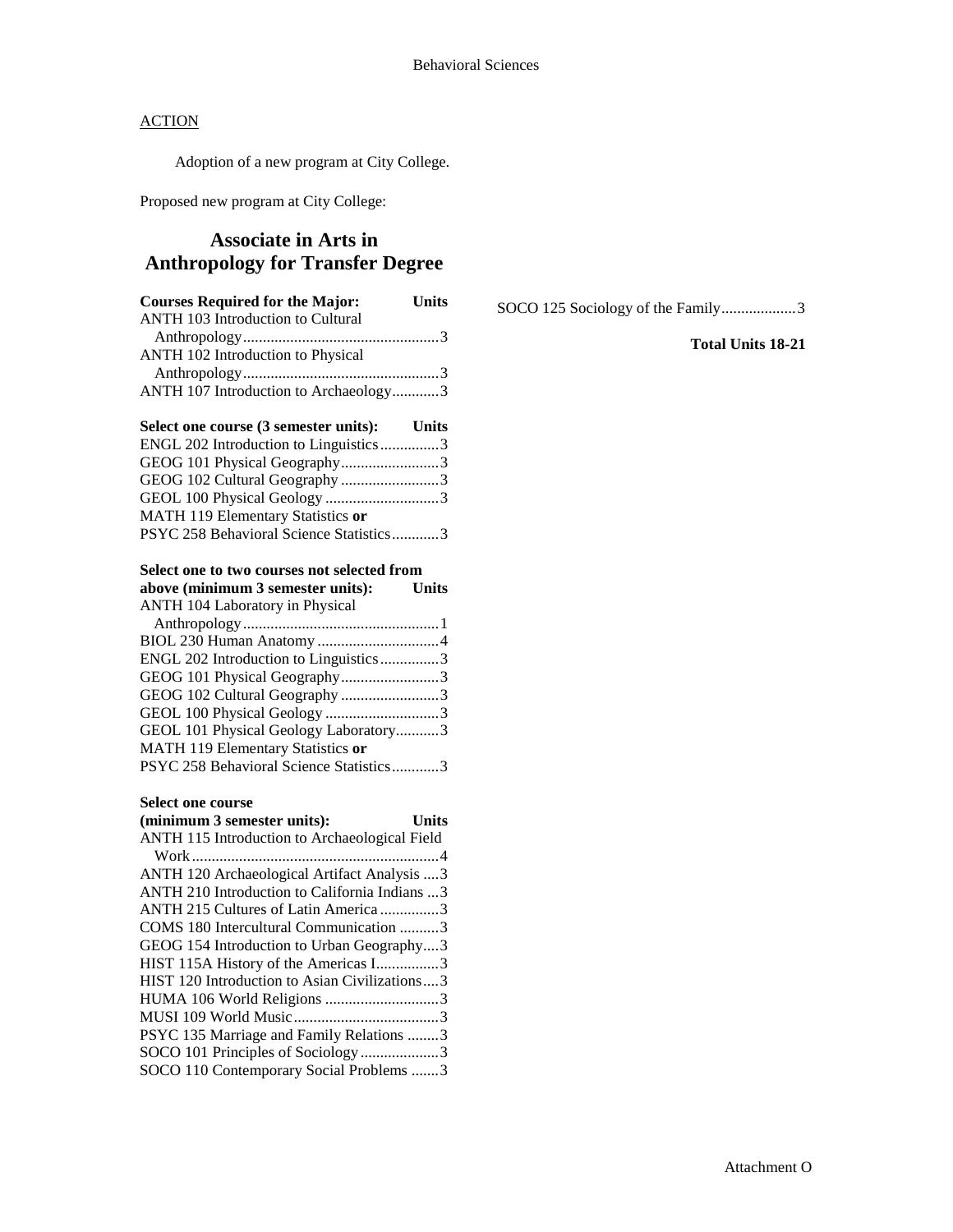Adoption of a new program at City College.

Proposed new program at City College:

### **Associate in Science in Business Administration for Transfer Degree**

| <b>Courses Required for the Major:</b>      | Units |
|---------------------------------------------|-------|
| ACCT 116A Financial Accounting4             |       |
| ACCT 116B Managerial Accounting 4           |       |
| BUSE 140 Business Law and the Legal         |       |
|                                             |       |
| CISC 181 Principles of Information Systems4 |       |
| ECON 120 Principles of Macroeconomics3      |       |
| ECON 121 Principles of Microeconomics 3     |       |
| MATH 119 Elementary Statistics3             |       |
| MATH 121 Basic Techniques of Applied        |       |
|                                             |       |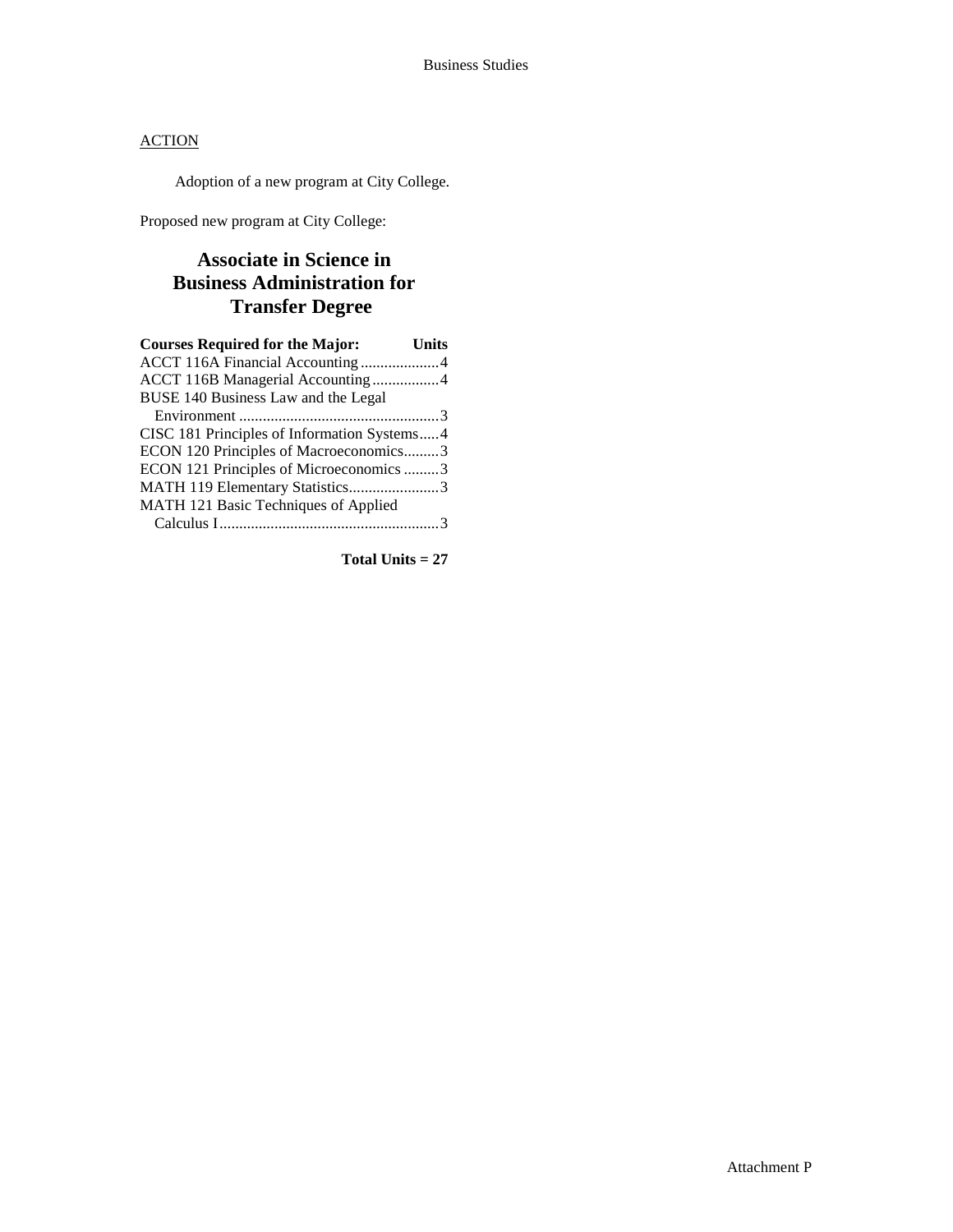Adoption of a program revision at City College.

Proposed program revisions at City College:

### **Certificate of Performance Digital Media Production**

| <b>Courses Required for the Major:</b>  | <b>Units</b> |
|-----------------------------------------|--------------|
| DMPR 151 Introduction to Multimedia 3   |              |
| Select six units from the following:    | <b>Units</b> |
| DMPR 152 Sound Design and Digital Audio |              |

| DMPR 153 Introduction to Nonlinear Editing or     |  |
|---------------------------------------------------|--|
| DMPR 155 Advanced Nonlinear Editing3              |  |
| DMPR 157 Advanced Multimedia Production3          |  |
| ARTG 124 Intermediate Graphic Design I (Page      |  |
|                                                   |  |
| <b>CISC 114 Introduction to Computer Graphics</b> |  |
|                                                   |  |
| RTVF 290 Independent Study1-3                     |  |
|                                                   |  |

**Total Units = 9**

### **Certificate of Achievement Video Production**

| <b>Courses Required for the Major:</b><br><b>Units</b> |
|--------------------------------------------------------|
| RTVF 118 Television Studio Operations 3                |
| RTVF 122 Television Production or                      |
| RTVF 123 Advanced Television Production  3             |
| RTVF 124 Electronic Field Production3                  |
| Select nine units from the following: Units            |
| RTVF 115 Radio and Television Management               |
|                                                        |
| RTVF 118 Television Studio Operations 3                |
| RTVF 125 Advanced Television and Video                 |
|                                                        |
| RTVF 126 Art Direction for Film and                    |
|                                                        |
| RTVF 128 Lighting for Television and Film3             |
| RTVF 131 Advanced Radio Performance4                   |
| RTVF 146 The TV News Field Report 3                    |
| RTVF 167 Motion Picture Production 3                   |
| RTVF 175 Radio and Television Sales 3                  |
| DMPR 153 Introduction to Nonlinear Editing or          |
| DMPR 155 Advanced Nonlinear Editing3                   |
| RTVF 290 Independent Study1-3                          |

**Total Units = 18**

### **Associate in of Science Degree Radio Area of Specialization**

| <b>Courses Required for the Major:</b> Units  |
|-----------------------------------------------|
| RTVF 100 Introduction to Radio and Television |
| or                                            |
| JOUR 202 Introduction to Mass Communication   |
| or                                            |
| DJRN 100 Mass Media in the Digital Age3       |
| RTVF 107 Audio Production 3                   |
| RTVF 118 Television Studio Operations 3       |
| RTVF 140 Radio and TV Newswriting3            |
| RTVF 160 Introduction to Cinema3              |
|                                               |
| Complete the following courses for emphasis   |
| in radio:<br><b>Units</b>                     |
| RTVF 105 Media Performance 3                  |
| RTVF 106 Acting for Radio/Voice-Over3         |
| RTVF 115 Radio and Television Management      |
|                                               |
| RTVF 130 Radio Programming 3                  |
| RTVF 131 Advanced Radio Performance4          |
| RTVF 132 Radio Remote Concert Production2     |
| RTVF 141 Radio News Production4               |
| RTVF 175 Radio and Television Sales 3         |
| RTVF 247A Radio Broadcasting Workshop -       |
| Production or                                 |
| RTVF 247B Radio Broadcasting Workshop -       |
| News or                                       |
| RTVF 247C Radio Broadcasting Workshop -       |
| Music or                                      |
| RTVF 247D Radio Broadcasting Workshop -       |
|                                               |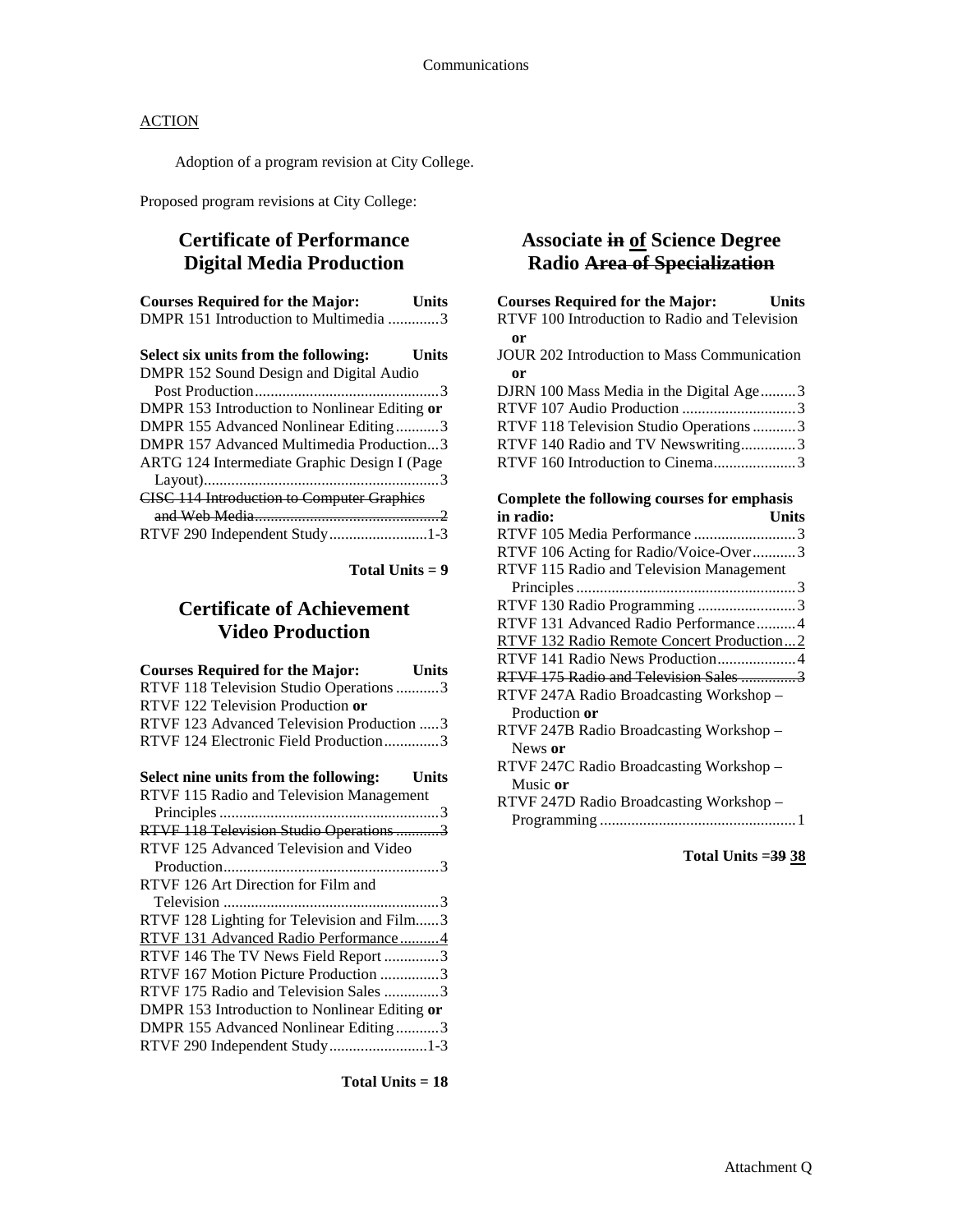Adoption of a program revision at Miramar College.

Proposed program revision at Miramar College:

### **Associate in Arts Degree in Communication Studies for Transfer Degree**

| <b>Courses Required for the Major:</b>       | <b>Units</b> |
|----------------------------------------------|--------------|
| COMS 103 Oral Communication 3                |              |
| COMS 135 Interpersonal Communication 3       |              |
|                                              |              |
| Select two of the following courses:         | <b>Units</b> |
| (It is recommended to that students select   |              |
| courses that meet lower division major       |              |
| preparation requirements for your their      |              |
| transfer university.)                        |              |
| COMS 180 Intercultural Communication 3       |              |
| <b>JOUR 202 Introduction to Mass</b>         |              |
|                                              |              |
| JOUR 210A <sup>1</sup> Newspaper Production3 |              |
| ENGL 101 Reading and Composition3            |              |
| ENGL 205 Critical Thinking and Intermediate  |              |
|                                              |              |
| ENGL 210 American Literature I3              |              |
| ENGL 211 American Literature II 3            |              |
| ENGL 215 English Literature I: 800-17993     |              |
| ENGL 216 English Literature II: 1800 -       |              |
|                                              |              |
| HIST 105 Introduction to Western             |              |
|                                              |              |
| HIST 106 Introduction to Western             |              |
|                                              |              |
| MATH 119 Elementary Statistics or            |              |
| PSYC 258 Behavioral Science Statistics3      |              |
| PSYC 101 General Psychology3                 |              |
| SPAN 201 Third Course in Spanish5            |              |
| <sup>†</sup> (3 unit option only)            |              |

**If needed to total 18 units, select one of the following courses (not selected above): Units (It is recommended to that students select courses that meet lower division major preparation requirements for your their transfer university.)** COMS 180 Intercultural Communication ..........3 JOUR 202 Introduction to Mass Communication...............................................3 JOUR 210A<sup>1</sup> Newspaper Production...................3

| <b>ANTH 103 Introduction to Cultural</b>    |
|---------------------------------------------|
|                                             |
| ENGL 101 Reading and Composition3           |
| ENGL 205 Critical Thinking and Intermediate |
|                                             |
| ENGL 210 American Literature I3             |
| ENGL 211 American Literature II 3           |
| ENGL 215English Literature I: 800-17993     |
| ENGL 216 English Literature II: 1800 -      |
|                                             |
| <b>HIST 105 Introduction to Western</b>     |
|                                             |
| <b>HIST 106 Introduction to Western</b>     |
|                                             |
| MATH 119 Elementary Statistics or           |
| PSYC 258 Behavioral Science Statistics3     |
| PSYC 101 General Psychology3                |
| SPAN 201 Third Course in Spanish5           |
| SOCO 101 Principles of Sociology3           |
| $\frac{1}{2}$ and the option only)          |
|                                             |

**Total Units = 18-22**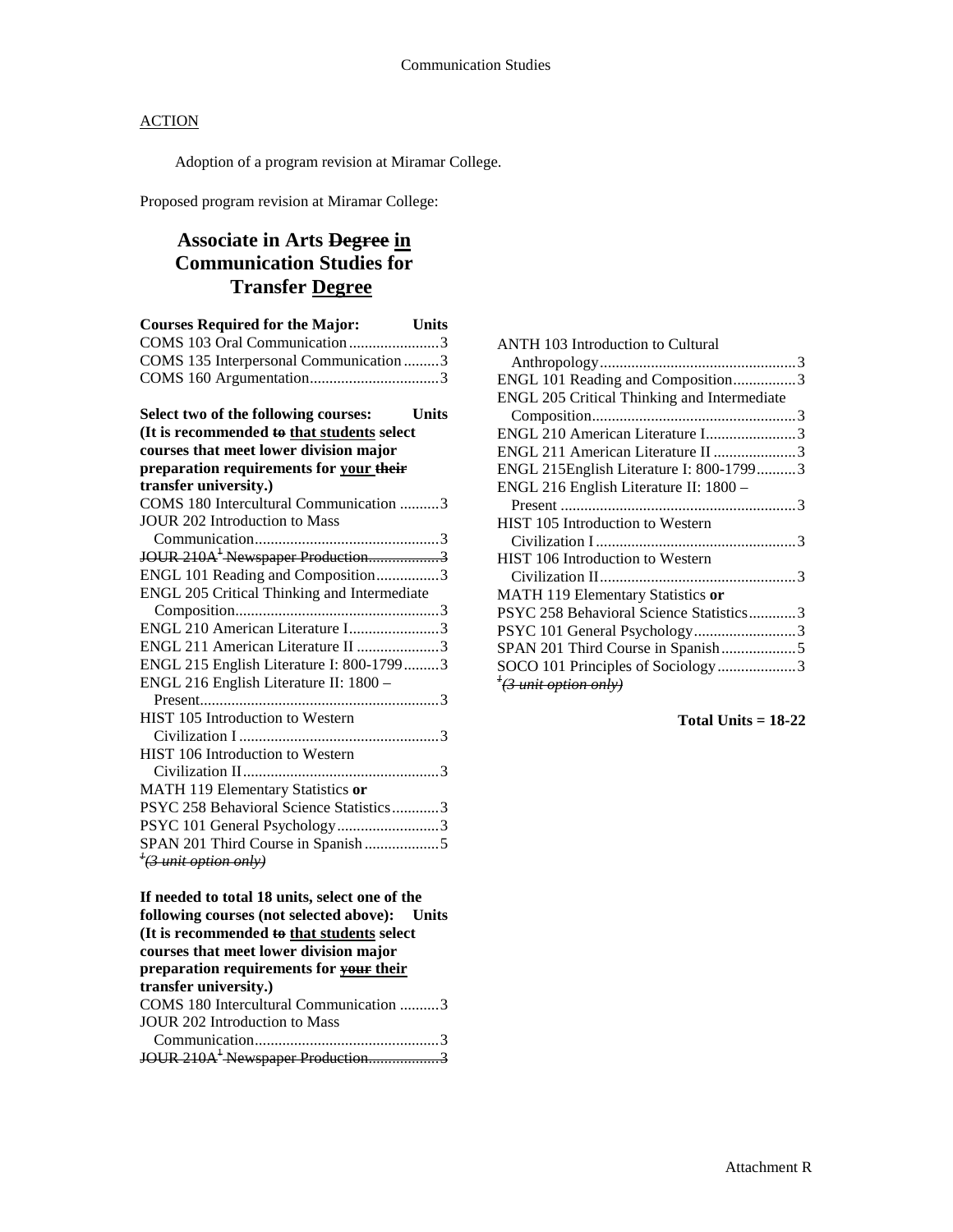Adoption of a new program at City College.

Proposed new programs at City College:

### **Certificate of Performance Conflict Resolution and Mediation**

| <b>Courses Required for the Major:</b><br>Units<br><b>ANTH 103 Introduction to Cultural</b> |
|---------------------------------------------------------------------------------------------|
| Anthropology or                                                                             |
| HUMS 118 Diversity and Cultural                                                             |
| PSYC 130 Introduction to Community                                                          |
| Psychology or<br>PSYC 166 Introduction to Social Psychology3                                |
| PEAC 102 Nonviolence and Conflict                                                           |
| CRES 101 Conflict Resolution and Mediation3                                                 |
|                                                                                             |

**Total Units = 15**

### **Certificate of Achievement Conflict Resolution and Mediation**

| <b>Courses Required for the Major:</b><br>Units |
|-------------------------------------------------|
| <b>ANTH 103 Introduction to Cultural</b>        |
| Anthropology or                                 |
| HUMS 118 Diversity and Cultural                 |
|                                                 |
| PSYC 130 Introduction to Community              |
| Psychology or                                   |
| PSYC 166 Introduction to Social Psychology3     |
| PEAC 102 Nonviolence and Conflict               |
|                                                 |
| CRES 101 Conflict Resolution and Mediation3     |
|                                                 |
| CRES 276 Field Work in Conflict Resolution      |
|                                                 |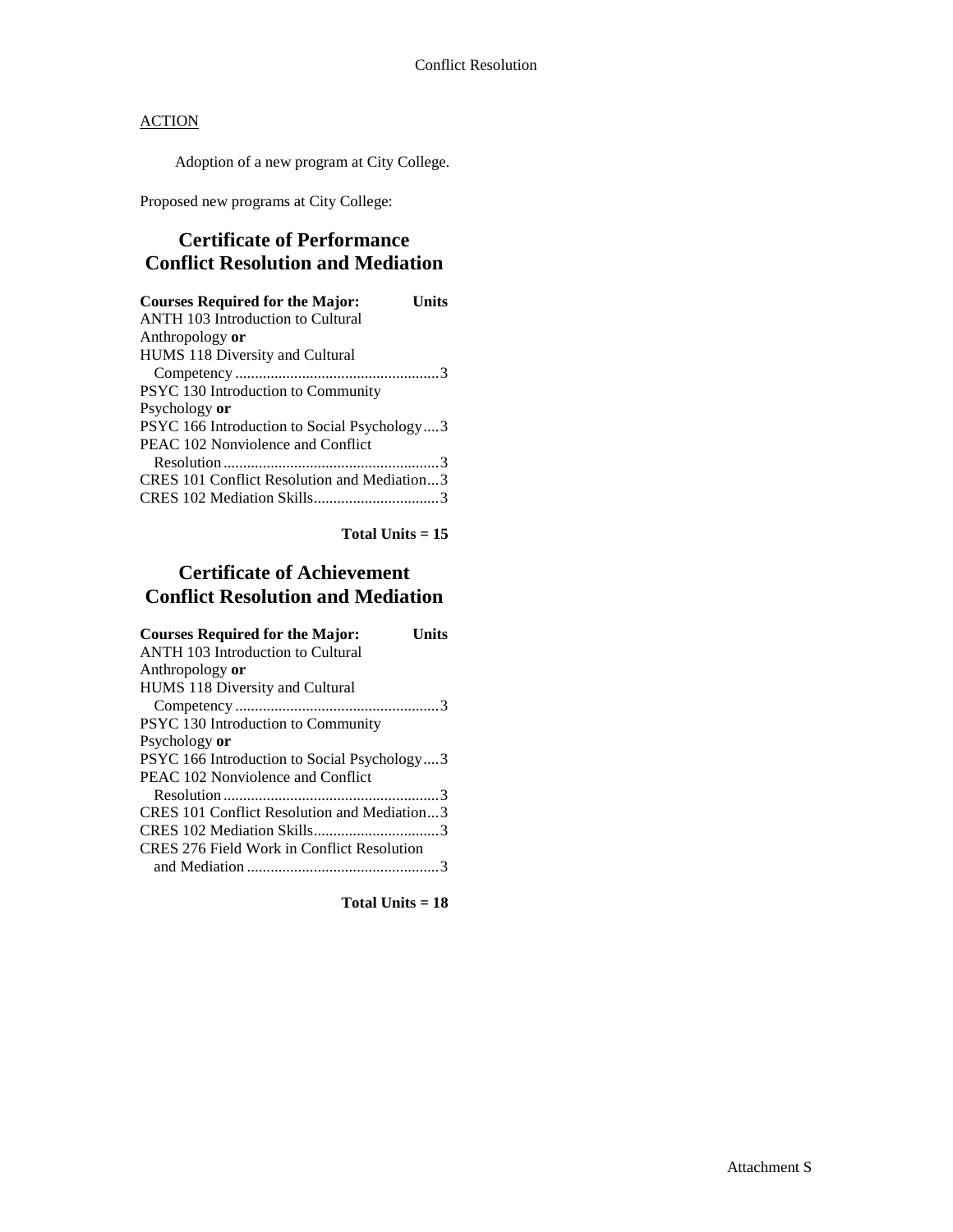Adoption of a new program at City College.

Proposed new program at City College:

### **Associate in Arts in English for Transfer Degree**

| <b>Courses Required for the Major:</b>        | <b>Units</b> |
|-----------------------------------------------|--------------|
| ENGL 205 Critical Thinking and Intermediate   |              |
|                                               |              |
| ENGL 208 Introduction to Literature3          |              |
|                                               |              |
| Select two of the following courses:          | Units        |
| ENGL 210 American Literature I3               |              |
| ENGL 211 American Literature II 3             |              |
| ENGL 215 English Literature I: 800-17993      |              |
| ENGL 216 English Literature II: 1800 -        |              |
|                                               |              |
| ENGL 220 Masterpieces of World Literature I:  |              |
|                                               |              |
| ENGL 221 Masterpieces of World Literature II: |              |
|                                               |              |

### **Select one of the following courses (not selected above) to meet the lower division preparation for the major to your transfer**

| university                                    | Units |
|-----------------------------------------------|-------|
| ENGL 101 Reading and Composition3             |       |
| ENGL 105 Composition and Literature 3         |       |
| ENGL 210 American Literature I3               |       |
| ENGL 211 American Literature II 3             |       |
| ENGL 215 English Literature I: 800-17993      |       |
| ENGL 216 English Literature II: 1800 -        |       |
|                                               |       |
| ENGL 220 Masterpieces of World Literature I:  |       |
|                                               |       |
| ENGL 221 Masterpieces of World Literature II: |       |
|                                               |       |
|                                               |       |
| ENGL 245A Writing Creative Nonfiction 3       |       |
| ENGL 245B Advanced Creative Nonfiction3       |       |
| ENGL 247 Writing Seminar – Poetry 3           |       |
| ENGL 249 Introduction to Creative Writing3    |       |
|                                               |       |

**Select one of the following courses (not selected above) to meet the lower division preparation for the major to your transfer university: Units**

| AMSL 115 American Sign Language Level I 4     |
|-----------------------------------------------|
| AMSL 116 American Sign Language Level II4     |
| AMSL 215 American Sign Language Level         |
|                                               |
| AMSL 216 American Sign Language Level         |
|                                               |
|                                               |
| ARAB 102 Second Course in Arabic 5            |
| CHIC 130 Mexican Literature in Translation3   |
| ENGL 101 Reading and Composition3             |
| ENGL 105 Composition and Literature 3         |
| ENGL 210 American Literature I3               |
| ENGL 211 American Literature II 3             |
| ENGL 215 English Literature I: 800-17993      |
| ENGL 216 English Literature II: 1800 -        |
|                                               |
| ENGL 220 Masterpieces of World Literature I:  |
|                                               |
| ENGL 221 Masterpieces of World Literature II: |
|                                               |
|                                               |
| ENGL 245A Writing Creative Nonfiction 3       |
| ENGL 245B Advanced Creative Nonfiction3       |
| ENGL 247 Writing Seminar - Poetry 3           |
| ENGL 252A Fundamentals of Fiction Writing 3   |
| ENGL 252B Intermediate Fiction Writing3       |
| ENGL 249 Introduction to Creative Writing3    |
|                                               |
| FREN 102 Second Course in French5             |
|                                               |
|                                               |
| GERM 101 First Course in German5              |
| GERM 102 Second Course in German5             |
| GERM 201 Third Course in German 5             |
|                                               |
|                                               |
|                                               |
|                                               |
| SPAN 101 First Course in Spanish 5            |
| SPAN 102 Second Course in Spanish5            |
| SPAN 201 Third Course in Spanish5             |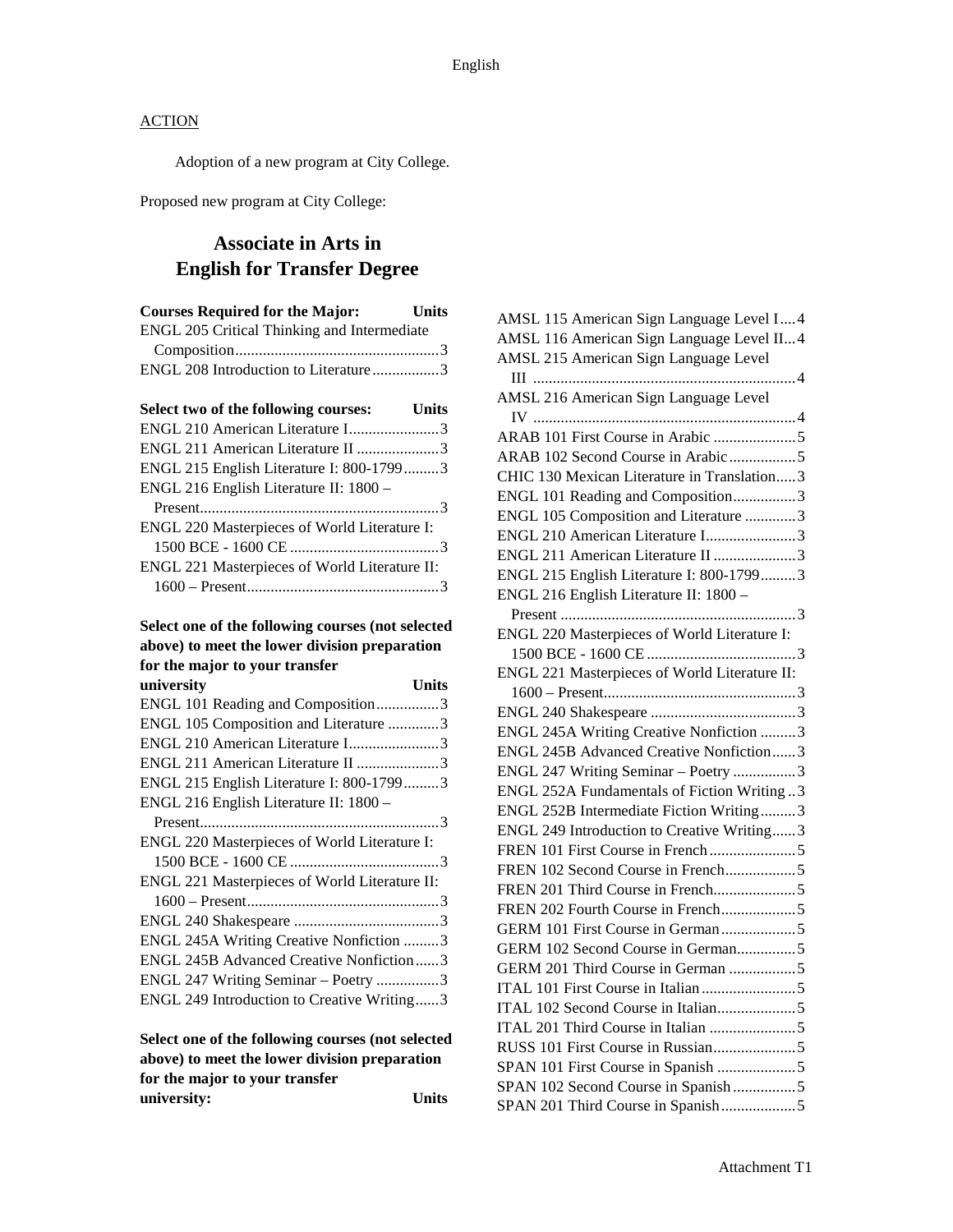| SPAN 215 Spanish for Spanish Speakers I 5 |
|-------------------------------------------|
| SPAN 216 Spanish for Spanish Speakers II5 |

**Total Units = 18-20**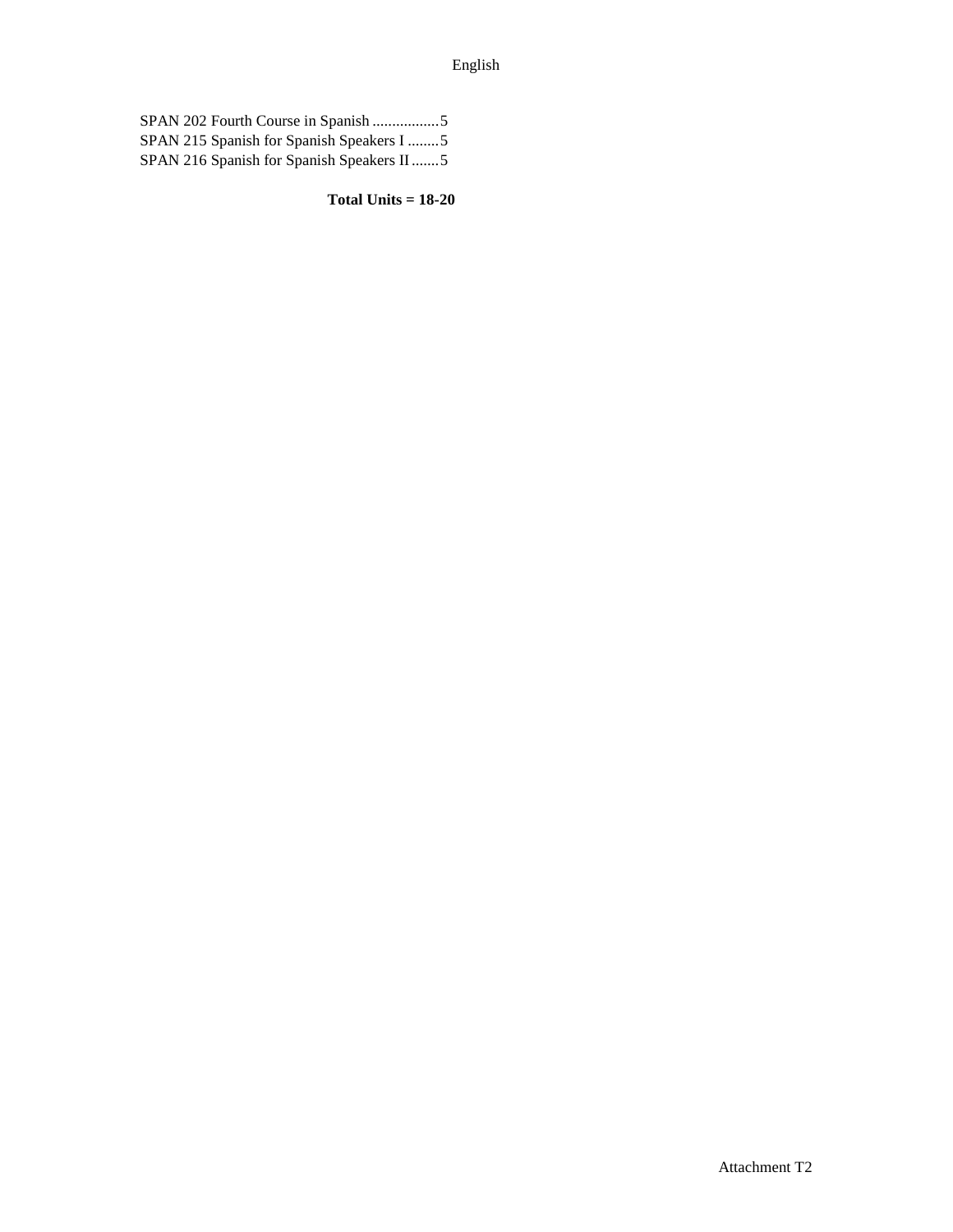Adoption of a new program at Mesa College.

Proposed new program at Mesa College:

### **Associate in Arts in English for Transfer Degree**

| <b>Courses Required for the Major:</b>      | <b>Units</b> |
|---------------------------------------------|--------------|
| ENGL 205 Critical Thinking and Intermediate |              |
|                                             |              |
| ENGL 208 Introduction to Literature 3       |              |

### **Category A: Select two of the following**

| courses. Sequential courses highly preferred. |              |
|-----------------------------------------------|--------------|
| (Minimum of six units):                       | <b>Units</b> |
| ENGL 210 American Literature I3               |              |
| ENGL 211 American Literature II 3             |              |
| ENGL 215 English Literature I: 800-17993      |              |
| ENGL 216 English Literature II: 1800 –        |              |
|                                               |              |
| ENGL 220 Masterpieces of World Literature I:  |              |
|                                               |              |
| ENGL 221 Masterpieces of World Literature II: |              |
|                                               |              |

| Category B: Select one of the following courses |  |
|-------------------------------------------------|--|
| or any course not selected in Category A        |  |

| (Minimum of three units):                         | Units |
|---------------------------------------------------|-------|
| ENGL 101 Reading and Composition3                 |       |
| ENGL 105 Composition and Literature 3             |       |
|                                                   |       |
| ENGL 245A Writing Creative Nonfiction 3           |       |
| <b>ENGL 245B Advanced Creative Nonfiction3</b>    |       |
| ENGL 247 Writing Seminar - Poetry 3               |       |
| ENGL 247B Advanced Writing Seminar -              |       |
|                                                   |       |
| ENGL 249 Introduction to Creative Writing3        |       |
| <b>ENGL 249B Introduction to Creative Writing</b> |       |
|                                                   |       |
| ENGL 252A Fundamentals of Fiction Writing3        |       |
| ENGL 252B Intermediate Fiction Writing3           |       |

| Category C: Select one of the following courses |       |
|-------------------------------------------------|-------|
| or any course not selected in Category A or B   |       |
| (Minimum of three units):                       | Units |
| BLAS 155 African American Literature 3          |       |
| CHIC 130 Mexican Literature in Translation3     |       |
| CHIC 135 Chicana/o Literature3                  |       |

| DRAM 105 Introduction to Dramatic Arts3       |
|-----------------------------------------------|
| ENGL 202 Introduction to Linguistics3         |
| ENGL 207 The Art of the Sentence 3            |
| ENGL 209 Literary Approaches to Film3         |
| ENGL 230 Asian American Literature3           |
| JOUR 200 Introduction to Newswriting and      |
|                                               |
| <b>JOUR 202 Introduction to Mass</b>          |
|                                               |
| AMSL 115 American Sign Language Level I4      |
| AMSL 116 American Sign Language Level II4     |
| AMSL 215 American Sign Language Level         |
|                                               |
| AMSL 216 American Sign Language Level         |
|                                               |
| CHIN 101 First Course in Mandarin Chinese  5  |
| CHIN 102 Second Course in Mandarin            |
|                                               |
| CHIN 201 Third Course in Mandarin Chinese5    |
| CHIN 202 Fourth Course in Mandarin Chinese. 5 |
|                                               |
| FREN 102 Second Course in French5             |
|                                               |
|                                               |
|                                               |
| GERM 102 Second Course in German5             |
| GERM 201 Third Course in German 5             |
|                                               |
| ITAL 102 Second Course in Italian5            |
|                                               |
| JAPN 101 First Course in Japanese5            |
| JAPN 102 Second Course in Japanese 5          |
| JAPN 201 Third Course in Japanese 5           |
| JAPN 202 Fourth Course in Japanese 5          |
|                                               |
|                                               |
|                                               |
|                                               |
| RUSS 102 Second Course in Russian 5           |
|                                               |
|                                               |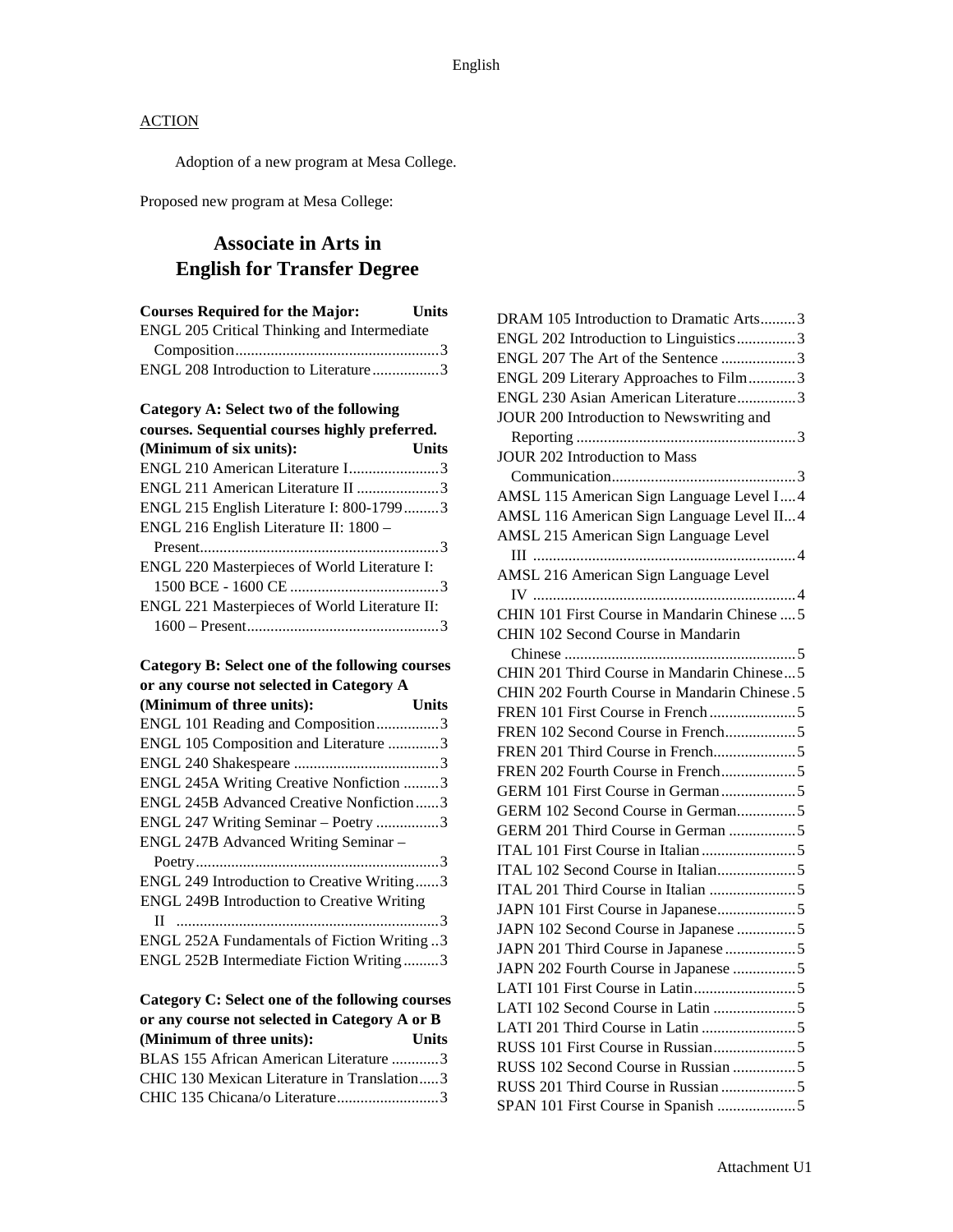| SPAN 102 Second Course in Spanish5        |  |
|-------------------------------------------|--|
|                                           |  |
| SPAN 202 Fourth Course in Spanish 5       |  |
| SPAN 215 Spanish for Spanish Speakers I 5 |  |
| SPAN 216 Spanish for Spanish Speakers II5 |  |
|                                           |  |
| TAGA 102 Second Course in Tagalog5        |  |
|                                           |  |
| VIET 101 First Course in Vietnamese5      |  |
| VIET 102 Second Course in Vietnamese 5    |  |
| VIET 201 Third Course in Vietnamese 5     |  |
|                                           |  |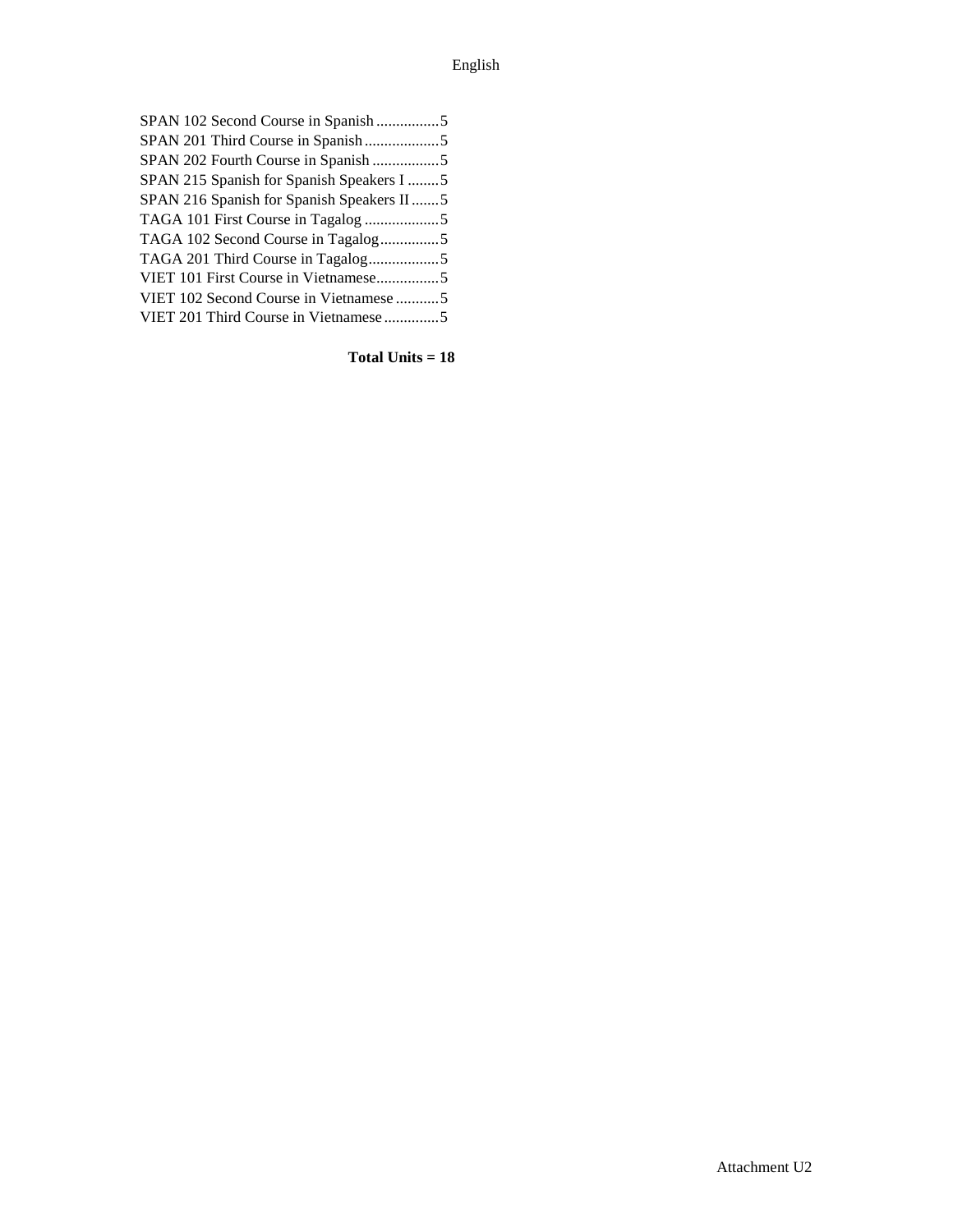Adoption of a new program at Miramar College.

Proposed new program at Miramar College:

### **Associate in Arts in English for Transfer Degree**

| <b>Courses Required for the Major:</b>          | <b>Units</b> |
|-------------------------------------------------|--------------|
| ENGL 205 Critical Thinking and Intermediate     |              |
|                                                 |              |
| ENGL 208 Introduction to Literature3            |              |
| ENGL 215 English Literature I: 800-17993        |              |
| ENGL 216 English Literature II: 1800 -          |              |
|                                                 |              |
| Select one course (3 units) from the            |              |
| following:                                      | Units        |
| (It is recommended that students select courses |              |
| that meet lower division major preparation      |              |
| requirements for their transfer university)     |              |
| ENGL 210 American Literature I3                 |              |
| ENGL 211 American Literature II 3               |              |
| Select one course (3 units minimum) from the    |              |
| following:                                      | <b>Units</b> |
| (It is recommended that students select courses |              |
| that meet lower division major preparation      |              |
| requirements for their transfer university)     |              |
| ENGL 101 Reading and Composition3               |              |
| ENGL 105 Composition and Literature 3           |              |
| ENGL 209 Literary Approaches to Film3           |              |
| ENGL 210 American Literature I3                 |              |
| ENGL 211 American Literature II 3               |              |

| LI VOLI 21 I TYMONGAN LITORATUR 11 J                |  |
|-----------------------------------------------------|--|
| <b>ENGL 220 Masterpieces of World Literature I:</b> |  |
|                                                     |  |
| ENGL 221 Masterpieces of World Literature II:       |  |
|                                                     |  |
| ENGL 230 Asian American Literature3                 |  |
| ENGL 237 Women in Literature3                       |  |
| ENGL 249 Introduction to Creative Writing3          |  |
|                                                     |  |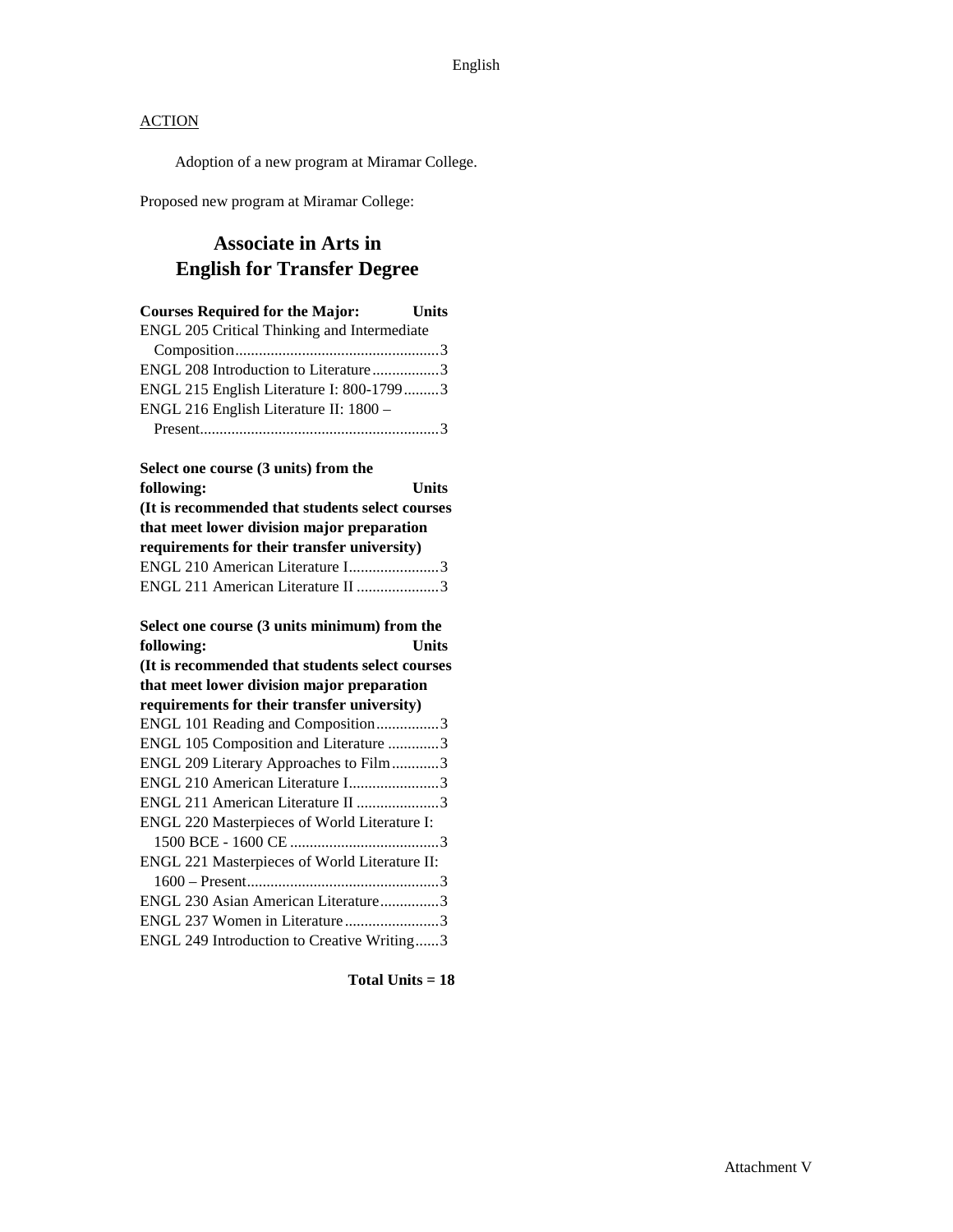Adoption of a program deactivation at Miramar College.

Proposed program deactivation at Miramar College:

### **Associate in Arts Degree English**

| <b>Courses Required for the Major: Units</b>             |
|----------------------------------------------------------|
| <b>ENGL 101 Reading and Composition or</b>               |
| ENGL 105 Composition and Literature 3                    |
| ENGL 205 <sup>+</sup> Critical Thinking and Intermediate |
|                                                          |
| ENGL 215 English Literature I: 800 17993                 |
| ENGL 216 English Literature II: 1800                     |
|                                                          |
| <sup>+</sup> ENGL 205 Meets SDSU/CSU critical thinking   |
| requirement.                                             |
|                                                          |
| Select three units from:<br><b>Units</b>                 |
| <b>ENGL 208 Introduction to Literature or</b>            |
| <b>ENGL 220 Masterpieces of World Literature I:</b>      |
| 1500 BCE 1600 CE or                                      |
| <b>ENGL 221 Masterpieces of World Literature II:</b>     |
|                                                          |
| Recommended sequence for UC transfer.                    |
|                                                          |
| <b>Example 1</b><br>Units<br>Select three units from:    |
| <b>ENGL 210 American Literature Lor</b>                  |
| <b>ENGL 211 American Literature II or</b>                |
| <b>ENGL 245A Writing Creative Nonfiction or</b>          |
| <b>ENGL 247 Writing Seminar Poetry or</b>                |
| <b>ENGL 249 Introduction to Creative Writing or</b>      |
| ENGL 254 Intermediate Fiction Writing3                   |
| Recommended sequence for UC transfer.                    |
| <b>Courses designed to support this and other</b>        |
| $\overline{\phantom{a}}$<br>majors:<br>—Units            |
| ESOL 019 Transitional English for ESOL                   |
|                                                          |
| ESOL 020 Writing for Non native Speakers of              |
|                                                          |
| ESOL 021 Reading for Non native Speakers of              |
|                                                          |
| <b>ESOL 022 Listening and Speaking for</b>               |
| Non native Speakers of English I 3                       |
| <b>ESOL 030 Writing for Non native Speakers of</b>       |
| <del>6</del>                                             |
| ESOL 031 Reading for Non native Speakers of              |
|                                                          |
| ESOL 032 Listening and Speaking for                      |
| Non Native Speakers of English II 3                      |
|                                                          |

ESOL 040 Reading and Writing for Non-Native Speakers of English III 6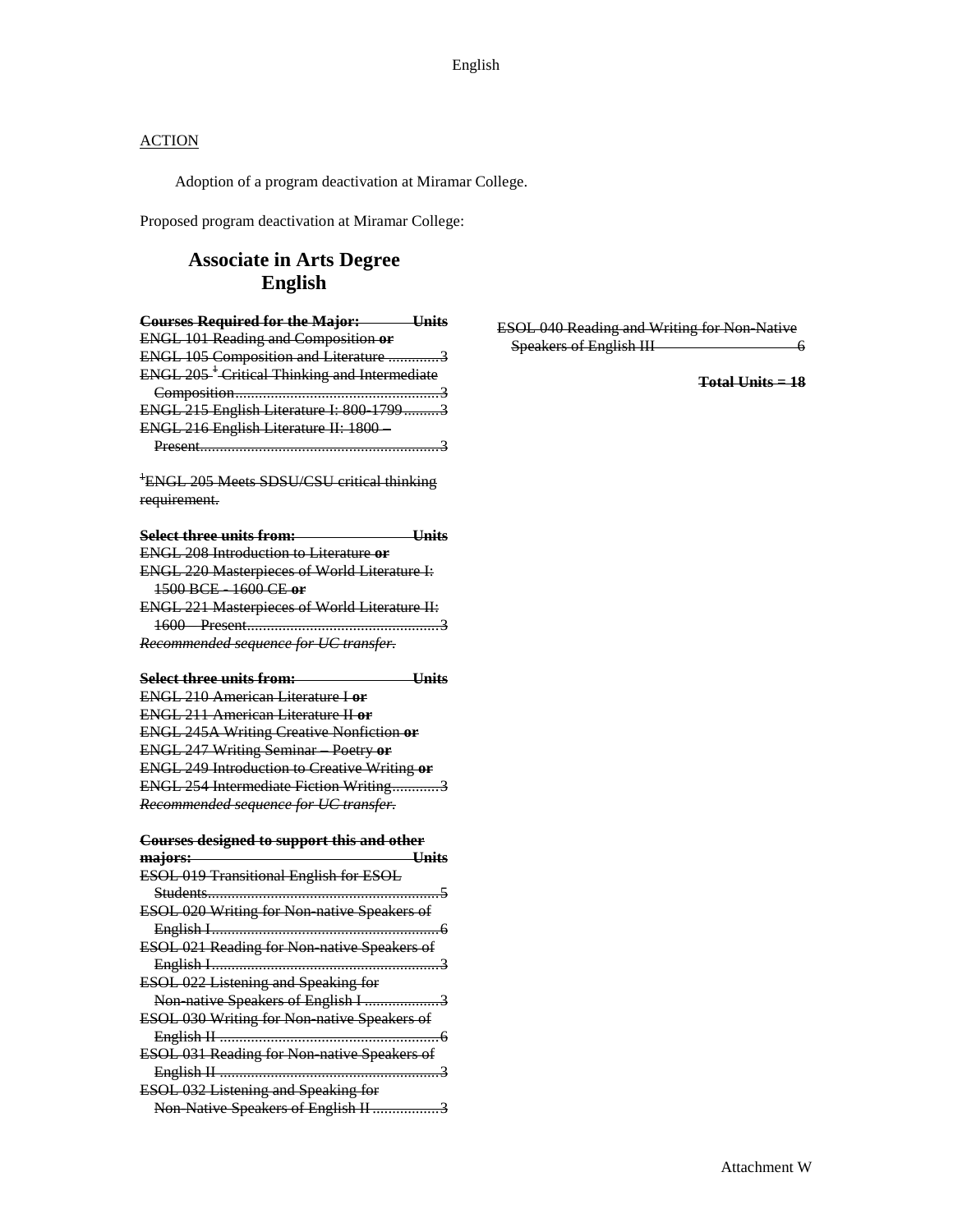**following: Units**

### **ACTION**

Adoption of a program revision at Miramar College.

Proposed program revisions at Miramar College:

### **Associate in of Science Degree Health and Physical Education Studies**

| <b>Courses Required for the Major:</b>        |       |
|-----------------------------------------------|-------|
| Select at least two courses from the          |       |
| following:                                    | Units |
| <b>EXSC 241B Introduction to Kinesiology3</b> |       |
| EXSC 242B Care and Prevention of Injuries  3  |       |
| HEAL 101 Health and Life-Style3               |       |
|                                               |       |
| NUTR 170 Nutrition and Fitness3               |       |
| PHYE 241B Introduction to Kinesiology3        |       |
| PHYE 242B Care and Prevention of Injuries3    |       |
|                                               |       |

| Select at least one course from the |  |
|-------------------------------------|--|
| following:                          |  |

| BIOL 107 General Biology-Lecture and     |  |
|------------------------------------------|--|
|                                          |  |
| BIOL 210A Introduction to the Biological |  |
|                                          |  |
|                                          |  |
|                                          |  |
|                                          |  |

**Select at least one course and the remainder of units needed to meet the minimum of 18** 

| from the following:                      | <b>Units</b> |
|------------------------------------------|--------------|
|                                          |              |
| BIOL 135 Biology of Human Nutrition 3    |              |
| BIOL 160 Elements of Human Anatomy and   |              |
|                                          |              |
|                                          |              |
| BIOL 210B Introduction to the Biological |              |
|                                          |              |
| CHEM 100 Fundamentals of Chemistry 3     |              |
| CHEM 100L Fundamentals of Chemistry      |              |
|                                          |              |
| CHEM 130 Introduction to Organic and     |              |
|                                          |              |
| CHEM 130L Introduction to Organic and    |              |
| Biological Chemistry Laboratory1         |              |
| CHEM 200 General Chemistry I - Lecture 3 |              |
| CHEM 200L General Chemistry I -          |              |
|                                          |              |
| CHEM 201 General Chemistry II - Lecture3 |              |
| CHEM 201L General Chemistry II -         |              |
|                                          |              |
|                                          |              |

| <b>EXSC 115B Water Exercise II0.5-1</b>            |
|----------------------------------------------------|
| EXSC 115C Water Exercise III0.5-1                  |
|                                                    |
|                                                    |
|                                                    |
| EXSC 124B Aerobic and Core                         |
|                                                    |
| <b>EXSC 124C Aerobic and Core</b>                  |
|                                                    |
| <b>EXSC 124D Aerobic and Core</b>                  |
|                                                    |
|                                                    |
|                                                    |
| EXSC 125C Aerobic Dance III 0.5-1                  |
|                                                    |
| EXSC 126A Cardio Conditioning I0.5-1               |
| EXSC 126B Cardio Conditioning II0.5-1              |
| EXSC 126C Cardio Conditioning III 0.5-1            |
| EXSC 126D Cardio Conditioning IV0.5-1              |
| EXSC 135A Individual Conditioning $I -$            |
|                                                    |
| EXSC 135B Individual Conditioning II -             |
|                                                    |
| EXSC 135C Individual Conditioning III -            |
|                                                    |
| EXSC 135D Individual Conditioning IV -             |
|                                                    |
| <b>EXSC 136A Off-Season Conditioning for</b>       |
|                                                    |
|                                                    |
|                                                    |
| EXSC 139A Weight Training I 0.5-1                  |
|                                                    |
|                                                    |
| EXSC 139D Weight Training IV 0.5-1                 |
| <b>EXSC 145A Yoga I-Fundamentals of Yoga 0.5-1</b> |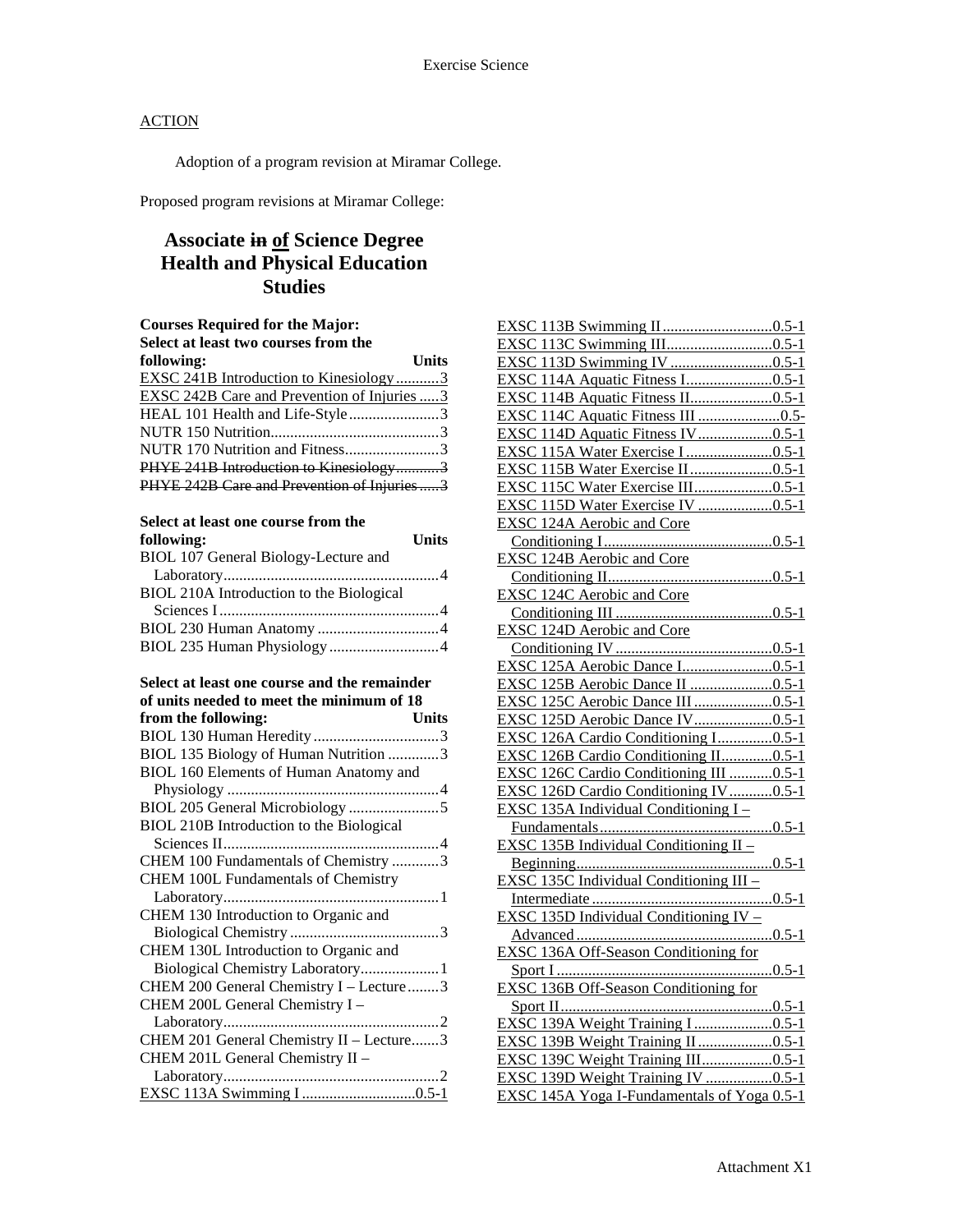| EXSC 145B Yoga II-Beginning Yoga 0.5-1         |
|------------------------------------------------|
| EXSC 145C Yoga III-Intermediate 0.5-1          |
| EXSC 145D Yoga IV - Advanced Level0.5-1        |
| EXSC 147A Kickboxing I-Fundamental0.5-1        |
| EXSC 147B Kickboxing II-Beginning0.5-1         |
| EXSC 147C Kickboxing III-Intermediate  0.5-1   |
| EXSC 147D Kickboxing IV-Advanced0.5-1          |
| EXSC 148A Martial Arts I-Fundamental  0.5-1    |
| EXSC 148B Martial Arts II-Beginning 0.5-1      |
| EXSC 148C Martial Arts III-Intermediate  0.5-1 |
| EXSC 148D Martial Arts IV-Advanced0.5-1        |
|                                                |
| <b>EXSC</b>                                    |
|                                                |
| EXSC 154D Badminton IV 0.5-1                   |
|                                                |
|                                                |
|                                                |
|                                                |
|                                                |
|                                                |
|                                                |
|                                                |
|                                                |
| EXSC                                           |
| <b>EXSC</b>                                    |
|                                                |
|                                                |
|                                                |
|                                                |
|                                                |
|                                                |
|                                                |
|                                                |
|                                                |
|                                                |
|                                                |
|                                                |
|                                                |
| EXSC 204 Intercollegiate Basketball I2-3.5     |
| EXSC 205 Intercollegiate Basketball II 2-3.5   |
| EXSC 214 Intercollegiate Soccer I2-3.5         |
| EXSC 215 Intercollegiate Soccer II 2-3.5       |
| EXSC 216 Intercollegiate Softball I2-3.5       |
| EXSC 220 Intercollegiate Tennis I2-3.5         |
| EXSC 221 Intercollegiate Tennis II 2-3.5       |
| EXSC 226 Intercollegiate Water Polo I2-3.5     |
| EXSC 227 Intercollegiate Water Polo II 2-3.5   |
| HEAL 101 Health and Life-Style3                |
| MATH 116 College and Matrix Algebra3           |
| MATH 119 Elementary Statistics3                |
| MATH 121 Basic Techniques of Applied           |
|                                                |
|                                                |
| MATH 150 Calculus with Analytic                |
|                                                |
|                                                |

| PHYE 103Y Aerobic Dance III0.5-1            |  |
|---------------------------------------------|--|
| PHYE 103Z Aerobic Dance IV  0.5 1           |  |
|                                             |  |
|                                             |  |
|                                             |  |
| PHYE 123W Cardio Conditioning I0.5-1        |  |
| PHYE 132W Individual Conditioning I         |  |
|                                             |  |
| PHYE 132X Individual Conditioning II-       |  |
|                                             |  |
|                                             |  |
| PHYE 132Y Individual Conditioning III-      |  |
|                                             |  |
| PHYE 132Z Individual Conditioning IV-       |  |
|                                             |  |
|                                             |  |
|                                             |  |
|                                             |  |
|                                             |  |
|                                             |  |
| PHYE 153W Aerobic and Core                  |  |
|                                             |  |
| PHYE 153X Aerobic and Core                  |  |
|                                             |  |
| PHYE 153Y Aerobic and Core                  |  |
|                                             |  |
|                                             |  |
| PHYE 153Z Aerobic and Core                  |  |
|                                             |  |
|                                             |  |
|                                             |  |
|                                             |  |
|                                             |  |
|                                             |  |
|                                             |  |
|                                             |  |
|                                             |  |
|                                             |  |
|                                             |  |
| PHYE 166W Weight Training I0.5 1            |  |
| PHYE 166X Weight Training II0.5-1           |  |
| PHYE 166Y Weight Training III  0.5 1        |  |
| PHYE 166Z Weight Training IV 0.5 1          |  |
|                                             |  |
| PHYE 204 Intercollegiate Basketball I  1 2  |  |
| PHYE 205 Intercollegiate Basketball II  1 2 |  |
| PHYE 214 Intercollegiate Soccer I 2         |  |
| PHYE 215 Intercollegiate Soccer II 2        |  |
| PHYE 220 Intercollegiate Tennis I  2        |  |
| PHYE 221 Intercollegiate Tennis II 2        |  |
| PHYE 226 Intercollegiate Water Polo I  2    |  |
| PHYE 227 Intercollegiate Water Polo II 2    |  |
|                                             |  |
| PSYC 101 General Psychology3                |  |
| PSYC 258 Behavioral Science Statistics3     |  |
| PSYC 260 Introduction to Physiological      |  |
|                                             |  |
|                                             |  |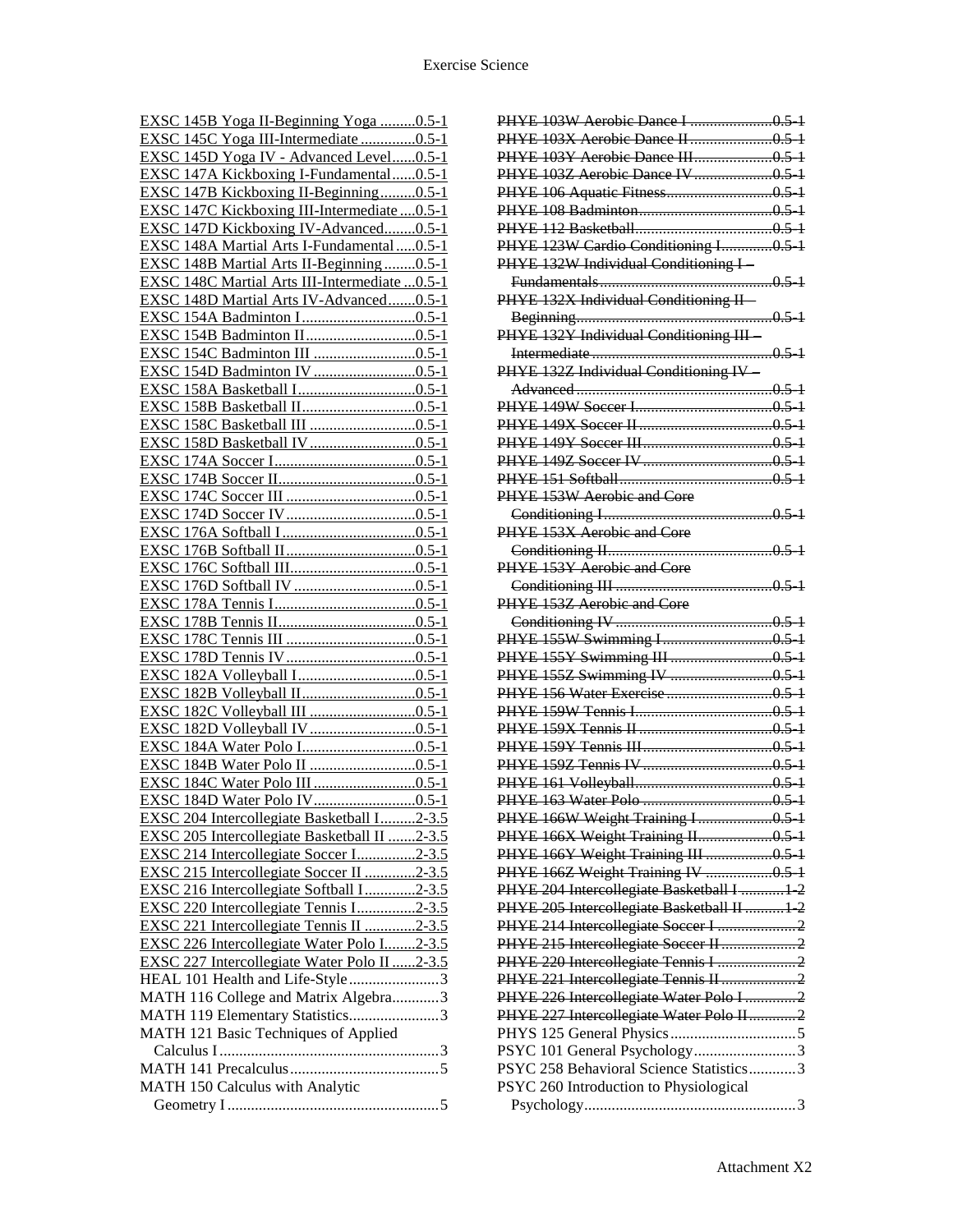Exercise Science

SOCO 101 Principles of Sociology ....................3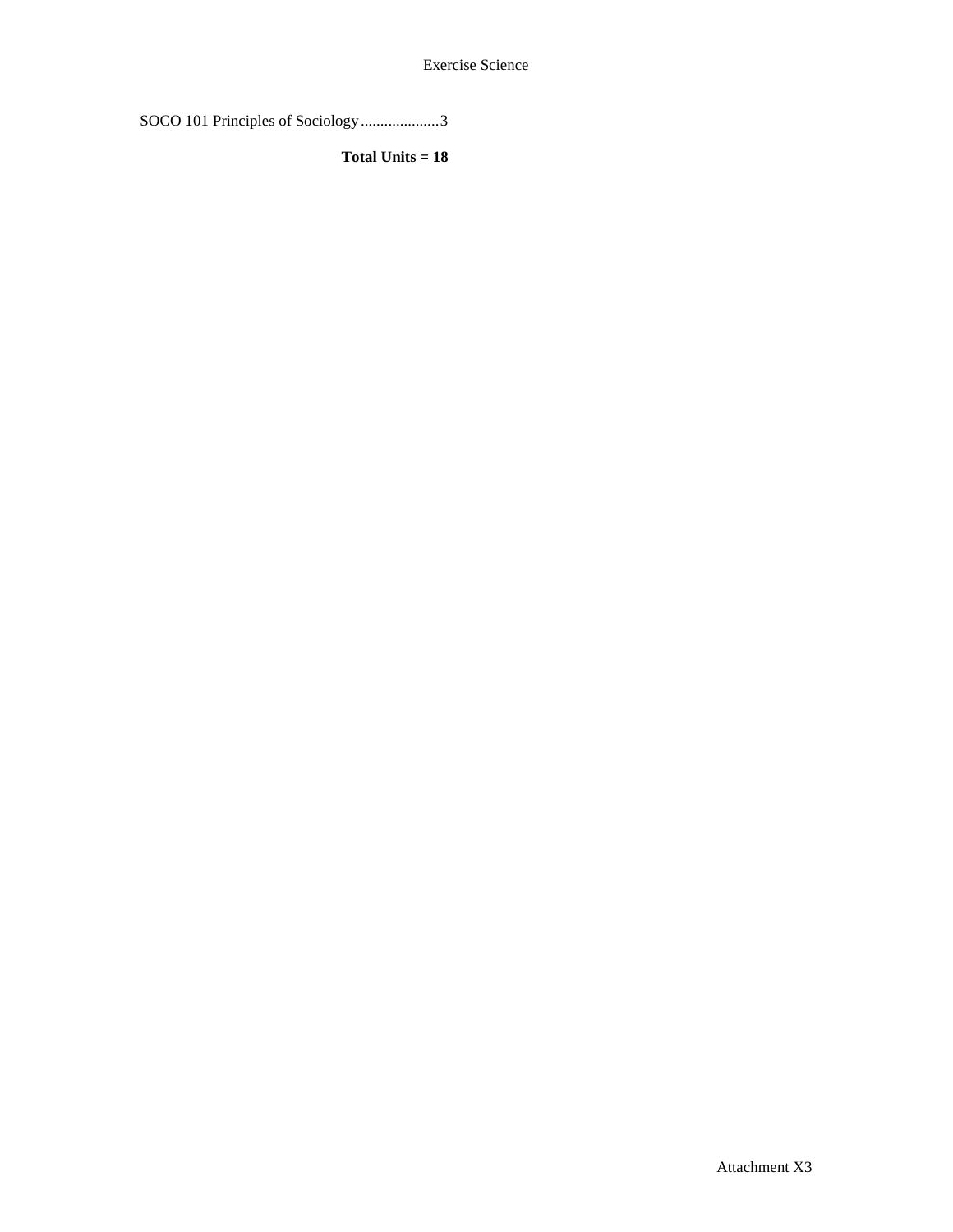### **Associate in Arts Degree in Kinesiology for Transfer Degree**

| <b>Courses Required for the Major:</b> | <b>Units</b> |
|----------------------------------------|--------------|
|                                        |              |
| BIOL 235 Human Physiology 4            |              |
| EXSC 241B Introduction to Kinesiology3 |              |
| PHYE 241B Introduction to Kinesiology3 |              |

#### **Select a maximum of one course from any three of the following areas for a minimum of 3 units:**

| v umuv.         |       |
|-----------------|-------|
| <b>Aquatics</b> | Units |
|                 |       |
|                 |       |
|                 |       |
|                 |       |
|                 |       |
|                 |       |
|                 |       |

| <b>Combatives</b>                          | <b>Units</b> |
|--------------------------------------------|--------------|
| ADJU 128A Defensive Tactics I1             |              |
|                                            |              |
| <b>EXSC 147A Kickboxing I-Fundamental1</b> |              |
| EXSC 148A Martial Arts I-Fundamental1      |              |
|                                            |              |

| <b>Units</b><br><b>Dance</b> |  |
|------------------------------|--|
| EXSC 125A Aerobic Dance I1   |  |
|                              |  |
|                              |  |
| EXSC 125D Aerobic Dance IV1  |  |
| PHYE 103W Aerobic Dance I1   |  |
|                              |  |
| PHYE 103Y Aerobic Dance III1 |  |
| PHYE 103Z Aerobie Dance IV 1 |  |
|                              |  |

| <b>Fitness</b><br>Units                |
|----------------------------------------|
| EXSC 126A Cardio Conditioning I1       |
| EXSC 126B Cardio Conditioning II 1     |
| EXSC 126C Cardio Conditioning III  1   |
| EXSC 126D Cardio Conditioning IV  1    |
| EXSC 135A Individual Conditioning I -  |
|                                        |
|                                        |
| EXSC 139B Weight Training II 1         |
| EXSC 139C Weight Training III1         |
| EXSC 139D Weight Training IV 1         |
| PHYE 132W Individual Conditioning I-   |
|                                        |
| PHYE 132X Individual Conditioning II   |
|                                        |
| PHYE 132Y Individual Conditioning III- |
|                                        |

PHYE 132Z Individual Conditioning IV –

| PHYE 166W Weight Training I 1   |  |
|---------------------------------|--|
| PHYE 166X Weight Training II 1  |  |
|                                 |  |
| PHYE 166Z Weight Training IV  1 |  |
|                                 |  |

| <b>Individual Sports</b> | Units |
|--------------------------|-------|
|                          |       |
|                          |       |
|                          |       |
|                          |       |
|                          |       |
|                          |       |
|                          |       |
|                          |       |

| <b>Team Sports</b>                           | <b>Units</b> |
|----------------------------------------------|--------------|
|                                              |              |
|                                              |              |
|                                              |              |
|                                              |              |
| <b>EXSC 234A Theories and Strategies of</b>  |              |
|                                              |              |
|                                              |              |
|                                              |              |
|                                              |              |
|                                              |              |
|                                              |              |
|                                              |              |
|                                              |              |
| PHYE 257A Theories and Strategies of         |              |
|                                              |              |
|                                              |              |
| Select two of the following courses (minimum |              |
| 6 units):                                    | <b>Units</b> |
| MATH 119 Elementary Statistics or            |              |
| PSYC 258 Behavioral Science Statistics3      |              |
| CHEM 200 General Chemistry I - Lecture and   |              |
| CHEM 200L General Chemistry I-               |              |
|                                              |              |
|                                              |              |

PHYS 125 General Physics **or** PHYS 195 Mechanics ........................................5

**(It is recommended to that students select courses that meet lower division major preparation requirements for your their transfer university)**

**Total Units = 22-24**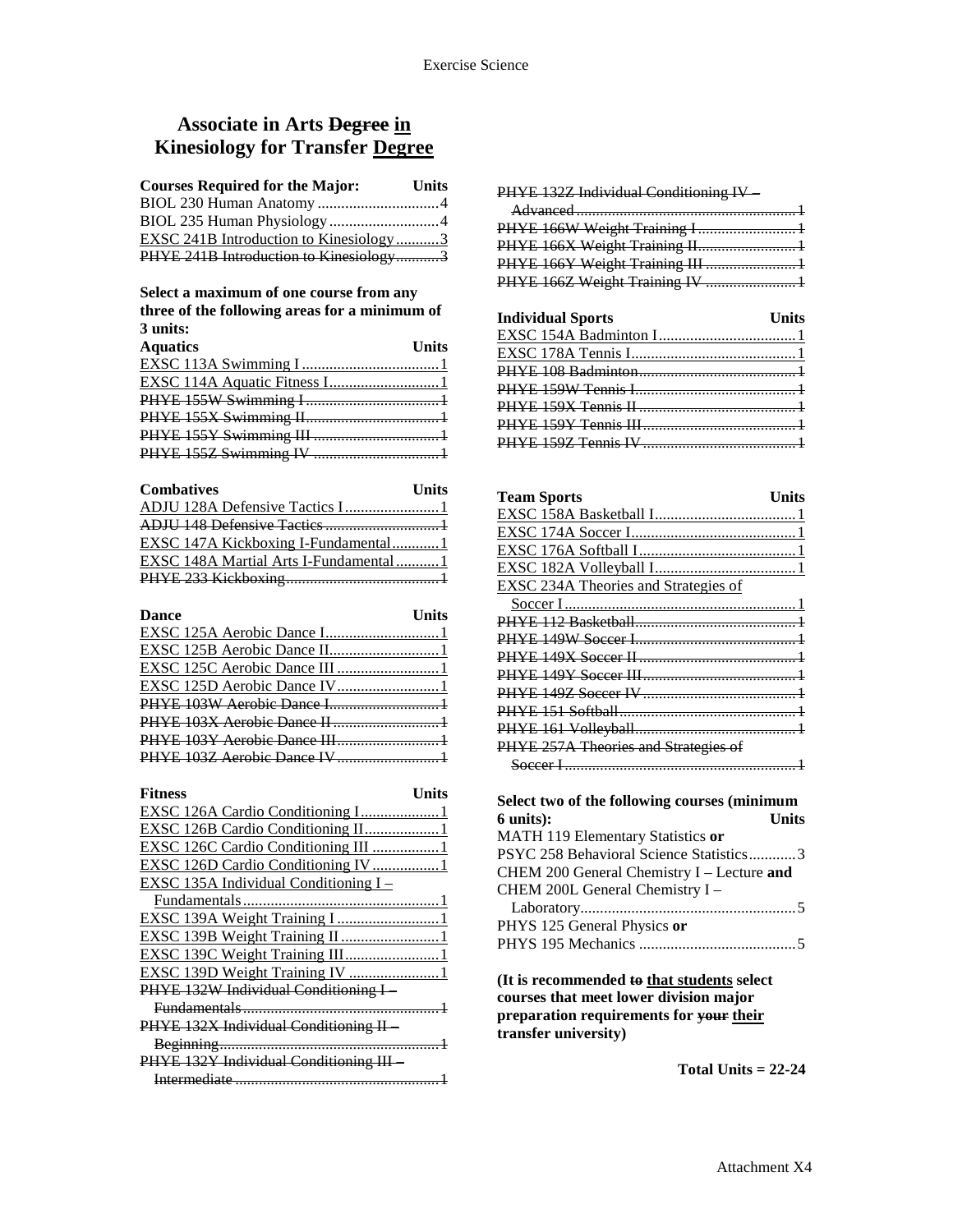Adoption of a new program at City College.

Proposed new program at City College:

### **Associate in Arts in Geography for Transfer Degree**

| <b>Courses Required for the Major:</b><br><b>Units</b><br>GEOG 101 Physical Geography and<br>GEOG 101L Physical Geography Laboratory4 |  |
|---------------------------------------------------------------------------------------------------------------------------------------|--|
| GEOG 102 Cultural Geography 3                                                                                                         |  |
| <b>Units</b><br>Select two courses (6 semester units):<br>(It is recommended that students select                                     |  |
| courses that meet lower division major<br>preparation requirements for their transfer                                                 |  |
| university)                                                                                                                           |  |
| GEOG 104 World Regional Geography3                                                                                                    |  |
| GISG 110 Introduction to Mapping and<br>Geographic Information Systems or                                                             |  |
| GISG 104 Geographic Information Science and                                                                                           |  |
|                                                                                                                                       |  |
| Select two of the following courses if not                                                                                            |  |
| selected above                                                                                                                        |  |
| (minimum 6 semester units):<br><b>Units</b>                                                                                           |  |
| (It is recommended that students select                                                                                               |  |
| courses that meet lower division major                                                                                                |  |
|                                                                                                                                       |  |
| preparation requirements for their transfer                                                                                           |  |
| university)                                                                                                                           |  |
| ANTH 102 Introduction to Physical                                                                                                     |  |
|                                                                                                                                       |  |
| <b>ANTH 103 Introduction to Cultural</b>                                                                                              |  |
|                                                                                                                                       |  |
| BIOL 107 General Biology-Lecture and                                                                                                  |  |
| CHEM 200 General Chemistry I - Lecture and                                                                                            |  |
| CHEM 200L General Chemistry I -                                                                                                       |  |
|                                                                                                                                       |  |
|                                                                                                                                       |  |
| CHEM 201 General Chemistry II - Lecture and<br>CHEM 201L General Chemistry II -                                                       |  |
|                                                                                                                                       |  |
| GEOL 100 Physical Geology 3                                                                                                           |  |
| GEOL 101 Physical Geology Laboratory 1                                                                                                |  |
| MATH 119 Elementary Statistics3                                                                                                       |  |
|                                                                                                                                       |  |

**Total Units = 19-23**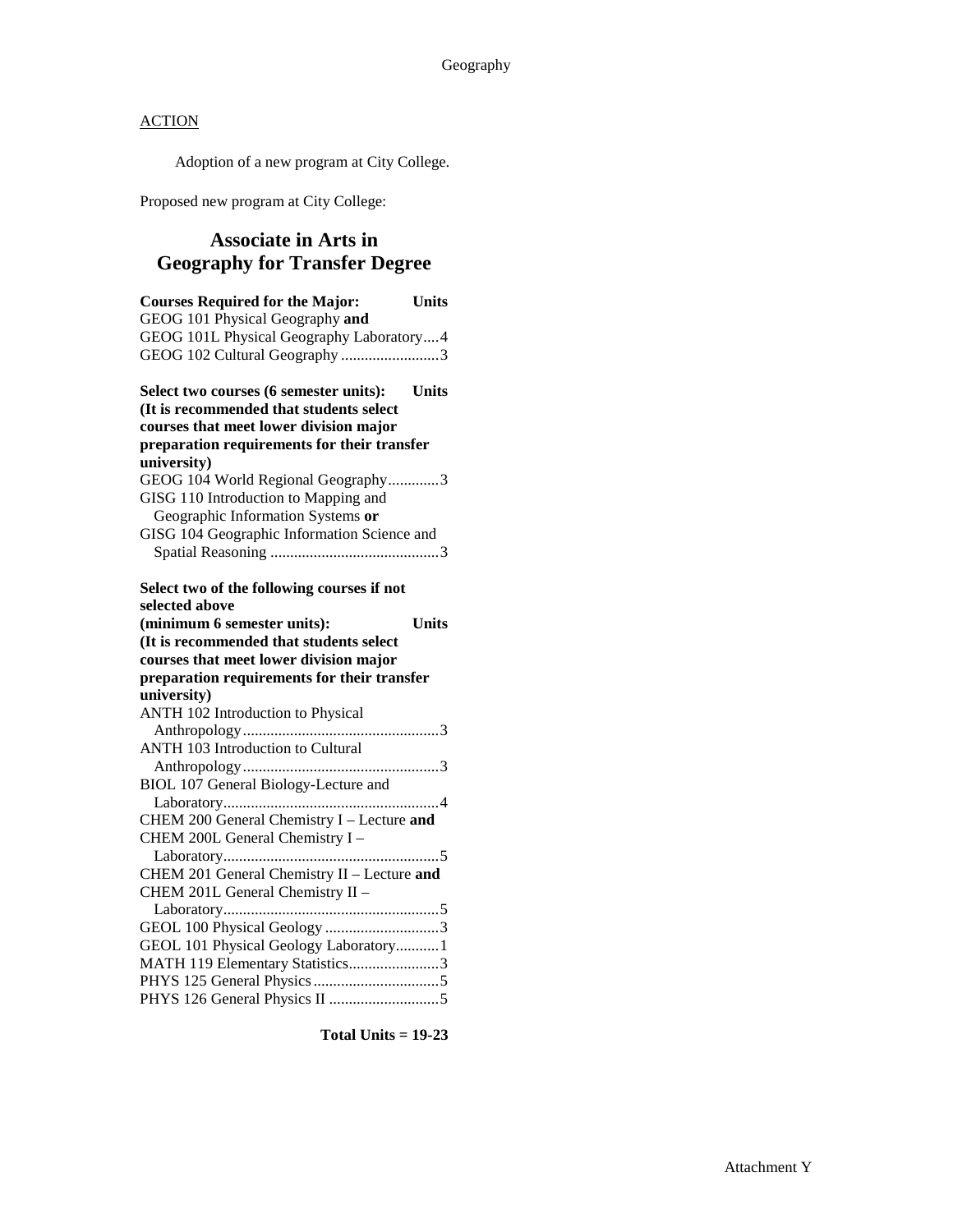Adoption of a new program at Miramar College.

Proposed new program at Miramar College:

### **Associate in Arts in Philosophy for Transfer Degree**

| <b>Courses Required for the Major:</b>        | <b>Units</b> |
|-----------------------------------------------|--------------|
| PHIL 100 Logic and Critical Thinking3         |              |
|                                               |              |
| PHIL 102B Introduction to Philosophy:         |              |
|                                               |              |
| PHIL 205 Critical Thinking and Writing in     |              |
|                                               |              |
|                                               |              |
| Select one course (3 units) from the          |              |
| following:                                    | <b>Units</b> |
| (It is recommended that students select       |              |
| courses that meet lower division major        |              |
| preparation requirements for their transfer   |              |
| university)                                   |              |
| PHIL 102A Introduction to Philosophy: Reality |              |
|                                               |              |
| PHIL 107 Reflections on Human Nature3         |              |
|                                               |              |
| Select one course (3 units minimum) from the  |              |
| following:                                    | <b>Units</b> |
| (It is recommended that students select       |              |
| courses that meet lower division major        |              |
| preparation requirements for their transfer   |              |
| university)                                   |              |
| PHIL 102A Introduction to Philosophy: Reality |              |
|                                               |              |
| PHIL 107 Reflections on Human Nature3         |              |
| ENGL 209 Literary Approaches to Film3         |              |
| ENGL 220 Masterpieces of World Literature I:  |              |
|                                               |              |
| ENGL 221 Masterpieces of World Literature II: |              |
|                                               |              |
| ENGL 230 Asian American Literature3           |              |
| ENGL 237 Women in Literature3                 |              |
| HIST 105 Introduction to Western              |              |
|                                               |              |
| HIST 106 Introduction to Western              |              |
|                                               |              |
| HIST 120 Introduction to Asian Civilizations3 |              |
| HIST 121 Asian Civilizations in Modern        |              |
|                                               |              |
| HUMA 101 Introduction to the Humanities I3    |              |
| HUMA 102 Introduction to the Humanities II  3 |              |
| HUMA 106 World Religions 3                    |              |
|                                               |              |

| SPAN 102 Second Course in Spanish5 |  |
|------------------------------------|--|
|                                    |  |
|                                    |  |
| TAGA 102 Second Course in Tagalog5 |  |
|                                    |  |
|                                    |  |

#### **Total Units = 18-20**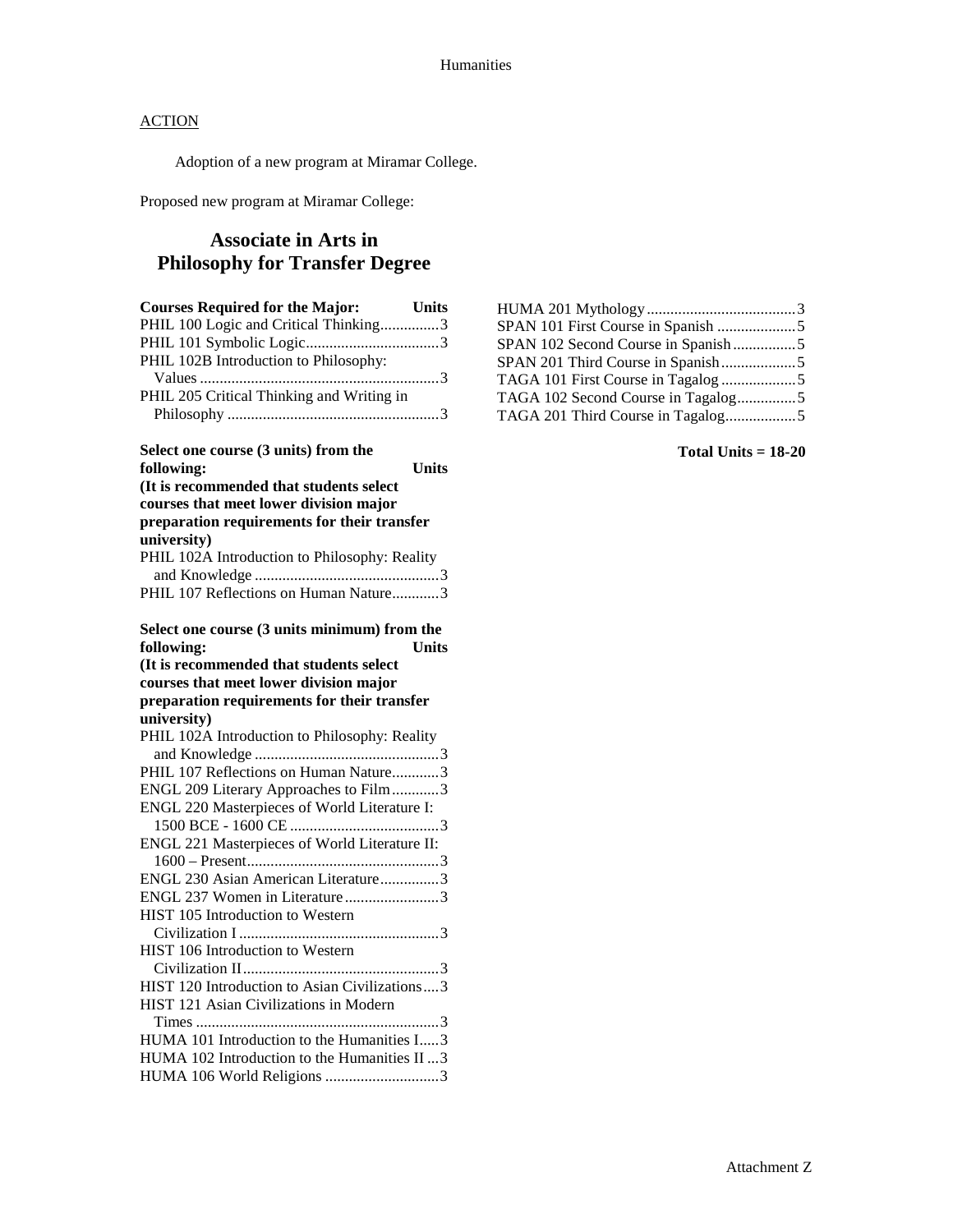Adoption of a program revision at Mesa College.

Proposed program revision at Mesa College:

### **Associate in Arts Degree in Journalism for Transfer Degree**

| <b>Courses Required for the Major:</b>   | <b>Units</b> |
|------------------------------------------|--------------|
| JOUR 200 Introduction to Newswriting and |              |
|                                          |              |
| JOUR 202 Introduction to Mass            |              |
|                                          |              |
| JOUR 210A Newspaper Production or        |              |
| JOUR 215A Magazine Writing and           |              |
|                                          |              |

### **Category A: Select one of the following courses (3 units): Units**

| JOUR 201 Advanced Newswriting and        |  |
|------------------------------------------|--|
|                                          |  |
| JOUR 206 Online Journalism3              |  |
| JOUR 210B Newspaper Production 23        |  |
| JOUR 220 Principles of Public Relations3 |  |

### **Category B: Select two of the following**

| courses, or any course not selected in Category |  |
|-------------------------------------------------|--|
| A(6 units):<br><b>Units</b>                     |  |
| ARTF 200 Photographic Composition and           |  |
|                                                 |  |
| COMS 135 Interpersonal Communication 3          |  |
| DRAM 150 Cinema as Art and                      |  |
|                                                 |  |
| ECON 120 Principles of Macroeconomics3          |  |
| ECON 121 Principles of Microeconomics 3         |  |
| ENGL 101 Reading and Composition3               |  |
| ENGL 105 Composition and Literature 3           |  |
| ENGL 205 Critical Thinking and Intermediate     |  |
|                                                 |  |
| JOUR 205 Editing for Print Journalism3          |  |
| MATH 119 Elementary Statistics or               |  |
| PSYC 258 Behavioral Science Statistics3         |  |
| POLI 101 Introduction to Political Science3     |  |
| POLI 102 The American Political System 3        |  |
| PSYC 101 General Psychology3                    |  |
| SOCO 101 Principles of Sociology3               |  |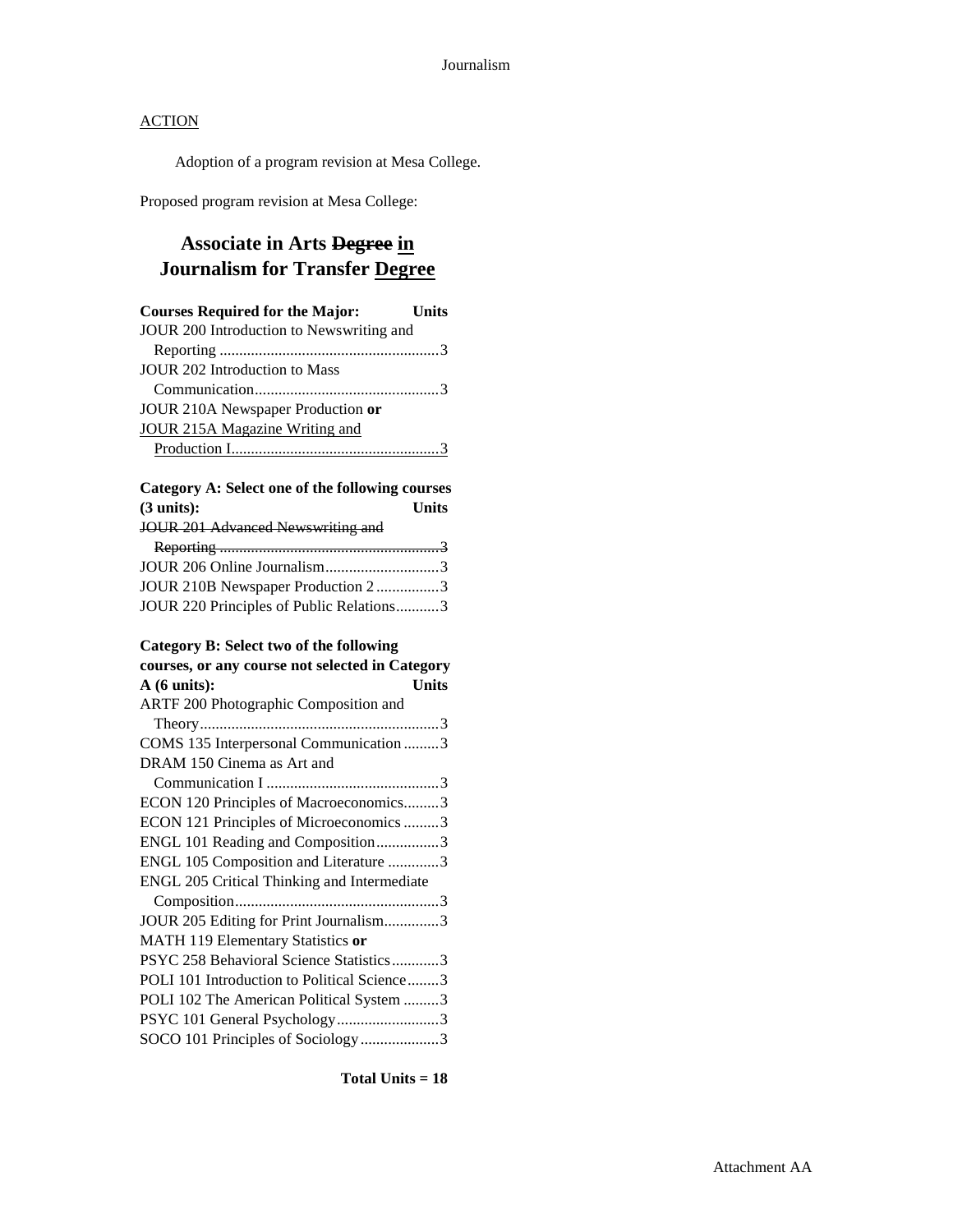Adoption of a new program at City College.

Proposed new program at City College:

### **Associate in Arts in Spanish for Transfer Degree**

| <b>Courses Required for the Major:</b>                                | <b>Units</b> |
|-----------------------------------------------------------------------|--------------|
|                                                                       |              |
| SPAN 102 Second Course in Spanish5                                    |              |
|                                                                       |              |
|                                                                       |              |
|                                                                       |              |
|                                                                       | Units        |
| Select one of the following:<br>SPAN 210 Conversation and Composition |              |
|                                                                       |              |
| SPAN 211 Conversation and Composition                                 |              |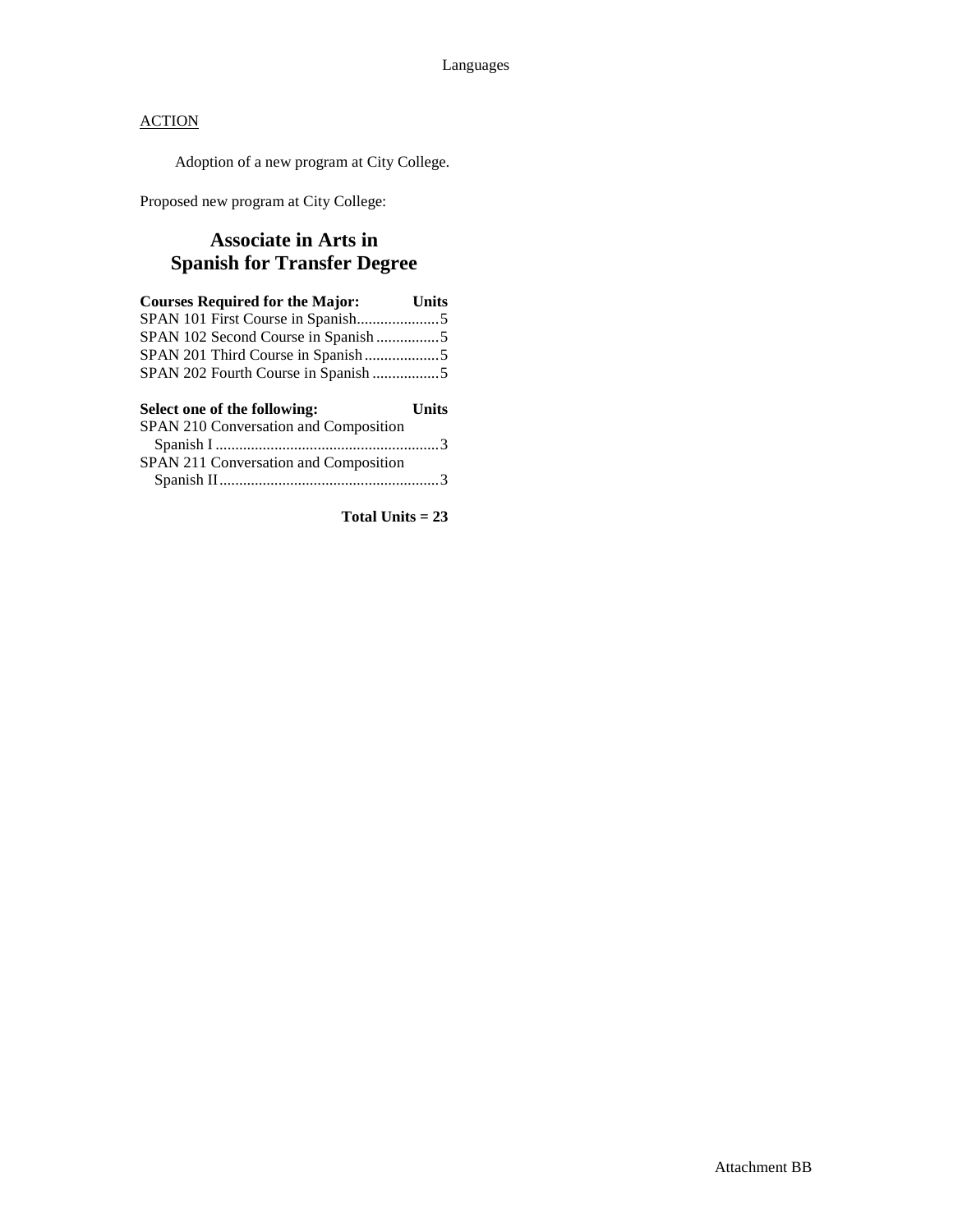Adoption of a program revision at Miramar College.

Proposed program revision at Miramar College:

### **Associate in of Science Degree Earth Science Studies**

| <b>Courses Required for the Major:</b> Units |
|----------------------------------------------|
| CHEM 200 General Chemistry I - Lecture 3     |
| CHEM 200L General Chemistry I -              |
|                                              |
| PHYS 125 General Physics or                  |
| PHYS 180A General Physics I and              |
| PHYS 181A General Physics Laboratory I or    |
|                                              |
|                                              |
| Select at least 8 units from the             |
| following:<br>Units                          |
| ASTR 101 Descriptive Astronomy3              |
| ASTR 111 Astronomy Laboratory 1              |
| BIOL 107 General Biology-Lecture and         |
|                                              |
| BIOL 210A Introduction to the Biological     |
|                                              |
| BIOL 210B Introduction to the Biological     |
|                                              |
| BIOL 215 Introduction to Zoology 4           |
| BIOL 250 Introduction to Botany 4            |
| CHEM 201 General Chemistry II - Lecture3     |
| CHEM 200L General Chemistry I -              |
|                                              |
| CHEM 231 Organic Chemistry I - Lecture3      |
| CHEM 231L Organic Chemistry I -              |
|                                              |
| CISC 186 Visual Basic Programming4           |
| CISC 189A Introduction to Programming I 4    |
| CISC 189B Introduction to Programming II 4   |
|                                              |
| COMS 103 Oral Communication 3                |
| ECON 121 Principles of Microeconomics 3      |
| GEOG 101 Physical Geography3                 |
| GEOG 101L Physical Geography Laboratory1     |
| GEOG 102 Cultural Geography 3                |
| GEOL 100 Physical Geology 3                  |
| GEOL 101 Physical Geology Laboratory1        |
|                                              |
| MATH 116 College and Matrix Algebra3         |
| MATH 119 Elementary Statistics3              |
| MATH 121 Basic Techniques of Applied         |
|                                              |

MATH 122 Basic Techniques of Calculus II .....3 MATH 141 Precalculus......................................5

| <b>MATH 150 Calculus with Analytic</b>    |
|-------------------------------------------|
| MATH 151 Calculus with Analytic           |
|                                           |
| PHYN 100 Survey of Physical Science3      |
| PHYN 101 Survey of Physical Science       |
|                                           |
| PHYN 120 Physical Oceanography 3          |
|                                           |
|                                           |
| PHYS 181B General Physics Laboratory II 1 |
|                                           |
| PHYS 197 Waves, Optics and Modern         |
|                                           |
| PSYC 258 Behavioral Science Statistics3   |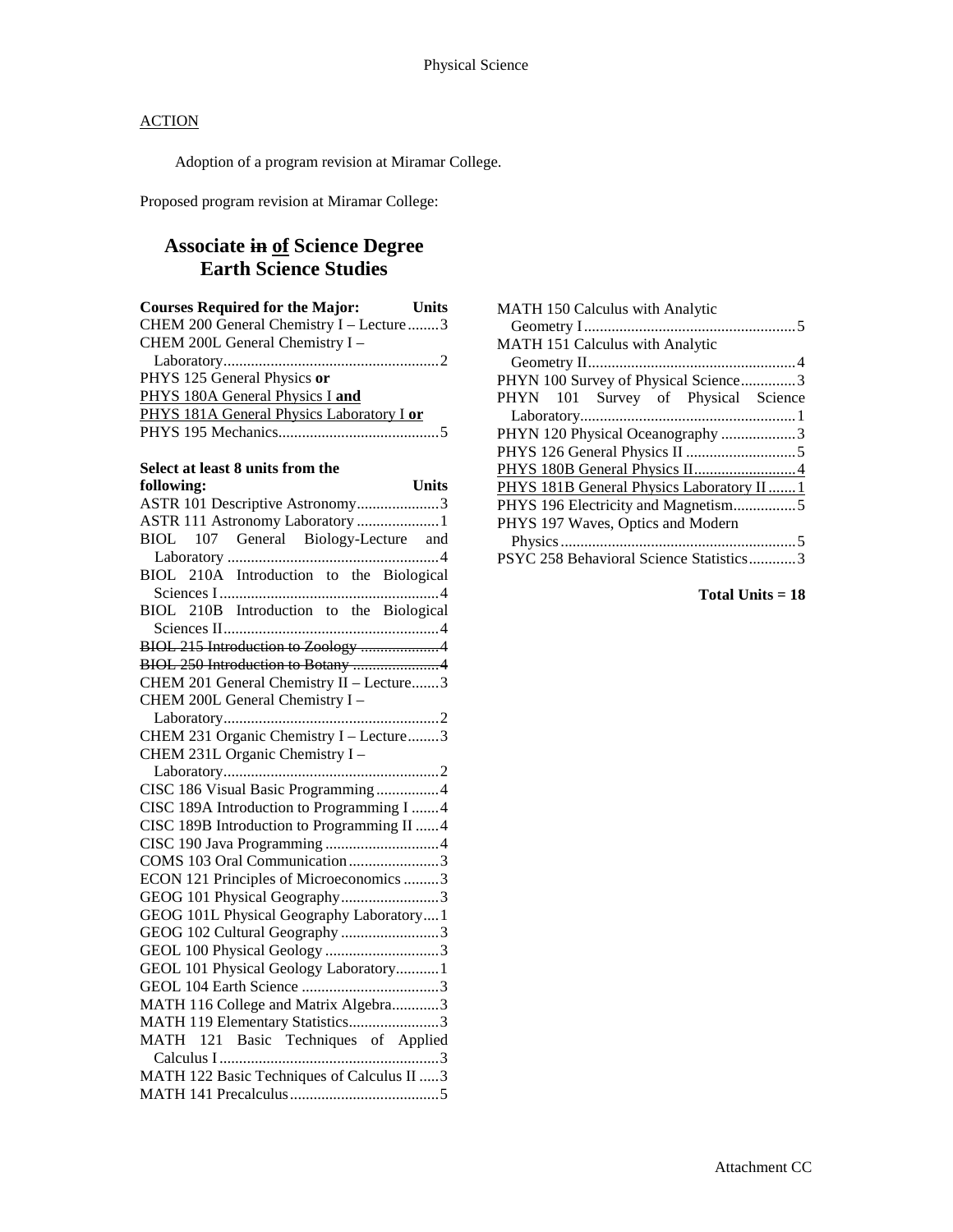Adoption of a program revision at Miramar College.

Proposed program revisions at Miramar College:

### **Associate in Arts Degree in History for Transfer Degree**

| <b>Courses Required for the Major:</b><br>Units      |
|------------------------------------------------------|
|                                                      |
|                                                      |
| HIST 109 History of the United States I 3            |
| HIST 110 History of the United States II 3           |
| Select one of the following courses:<br><b>Units</b> |
| (It is recommended that students select              |
| courses that meet lower division major               |
| preparation requirements for their transfer          |
| university; a Spanish course is strongly             |
| recommended for students planning to                 |
| transfer to San Diego State University)              |
| HIST 120 Introduction to Asian Civilizations3        |
| HIST 121 Asian Civilizations in Modern               |
| GEOG 102 Cultural Geography 3                        |
| GEOG 104 World Regional Geography3                   |
| SPAN 101 First Course in Spanish5                    |
| SPAN 102 Second Course in Spanish 5                  |
| SPAN 201 Third Course in Spanish5                    |
| SPAN 202 Fourth Course in Spanish 5                  |
| SPAN 215 Spanish for Spanish Speakers I 5            |
| SPAN 216 Spanish for Spanish Speakers II5            |
|                                                      |
| Select one of the following courses if not           |
| Units<br>selected above:                             |
| (It is recommended that students select              |
| courses that meet lower division major               |
| preparation requirements for their transfer          |
| university)                                          |
| HIST 105 Introduction to Western                     |
|                                                      |
| HIST 106 Introduction to Western                     |
|                                                      |
| HIST 120 Introduction to Asian Civilizations3        |
| HIST 121 Asian Civilizations in Modern               |
| ANTH 103 Introduction to Cultural                    |
|                                                      |
| ARTF 107 Contemporary Art3                           |
| ARTF 109 History of Modern Art3                      |
| ARTF 110 Art History: Prehistoric to Gothic  3       |

| ARTF 111 Art History: Renaissance to        |  |
|---------------------------------------------|--|
|                                             |  |
| GEOG 102 Cultural Geography 3               |  |
| GEOG 104 World Regional Geography3          |  |
| MUSI 103 History of Rock Music 3            |  |
| MUSI 111 Jazz - History and Development3    |  |
| POLI 101 Introduction to Political Science3 |  |
| PSYC 101 General Psychology3                |  |
| SOCO 101 Principles of Sociology3           |  |
|                                             |  |

#### **Total Units = 18-20**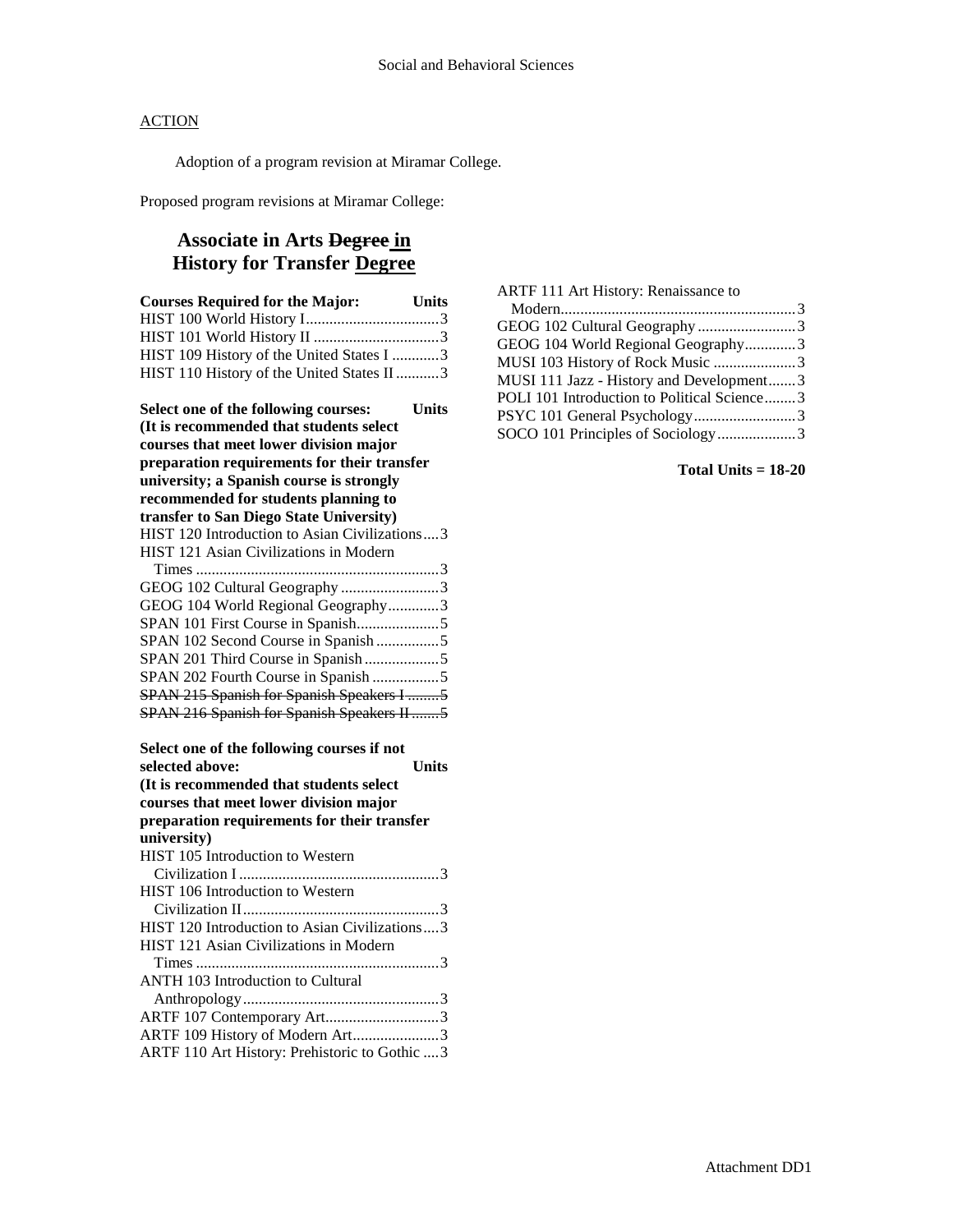### **Associate in Arts Degree in Sociology for Transfer Degree**

| <b>Courses Required for the Major:</b><br><b>Units</b>                                      |  |
|---------------------------------------------------------------------------------------------|--|
| SOCO 101 Principles of Sociology3                                                           |  |
| SOCO 110 Contemporary Social Problems 3                                                     |  |
| SOCO 220 Introduction to Research Methods in                                                |  |
|                                                                                             |  |
| PSYC 166 Introduction to Social Psychology3                                                 |  |
| PSYC 255 Introduction to Psychological                                                      |  |
|                                                                                             |  |
| PSYC 258 Behavioral Science Statistics or                                                   |  |
| MATH 119 Elementary Statistics3                                                             |  |
| Select one of the following courses:<br>Units<br>(It is recommended to that students select |  |
| courses that meet lower division major                                                      |  |
| preparation requirements for your their                                                     |  |
| transfer university)                                                                        |  |
| SOCO 201 Advanced Principles of Sociology or                                                |  |
| SOCO 223 Globalization and Social Change or                                                 |  |
| ANTH 103 Introduction to Cultural                                                           |  |
| Anthropology or                                                                             |  |
| ENGL 205 Critical Thinking and Intermediate                                                 |  |
| Composition or                                                                              |  |
| GEOG 102 Cultural Geography or                                                              |  |
| PHIL 100 Logic and Critical Thinking or                                                     |  |
| PSYC 101 General Psychology3                                                                |  |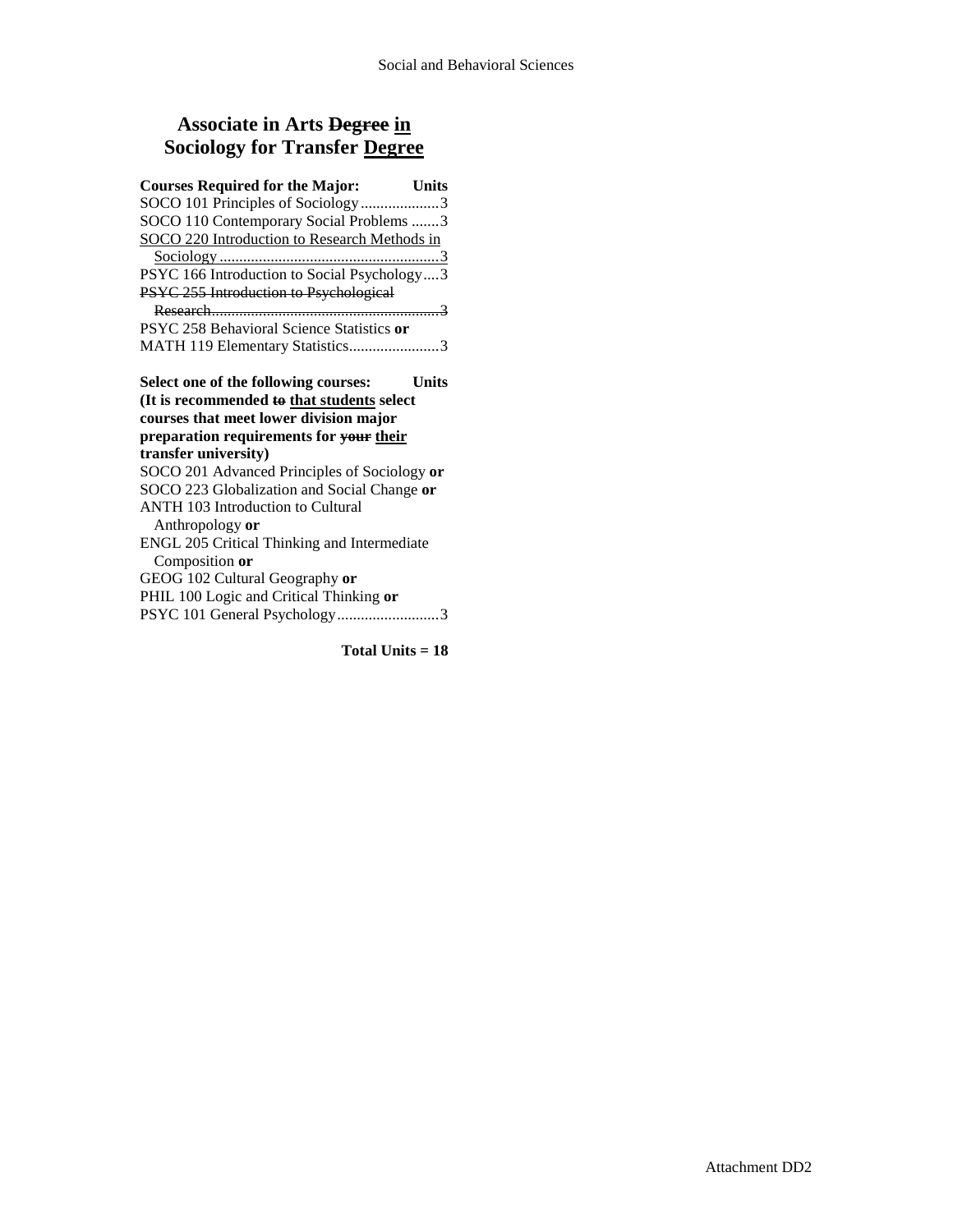## **Associate in of Arts Degree Psychology**

| <b>Courses Required for the Major:</b>  | <b>Units</b> |
|-----------------------------------------|--------------|
| PSYC 101 General Psychology3            |              |
| MATH 119 Elementary Statistics or       |              |
| PSYC 258 Behavioral Science Statistics3 |              |

### **Select at least 12 units from the**

| following:                                  | <b>Units</b> |
|---------------------------------------------|--------------|
| ASTR 101 Descriptive Astronomy3             |              |
| BIOL 107 General Biology-Lecture and        |              |
|                                             |              |
|                                             |              |
| BIOL 210A Introduction to the Biological    |              |
|                                             |              |
| BIOL 210B Introduction to the Biological    |              |
|                                             |              |
|                                             |              |
| CHEM 100 Fundamentals of Chemistry 3        |              |
|                                             |              |
| CHEM 100L Fundamentals of Chemistry         |              |
|                                             |              |
| CHEM 130 Introduction to Organic and        |              |
|                                             |              |
| CHEM 130L Introduction to Organic and       |              |
| Biological Chemistry Laboratory  1          |              |
| CHEM 152 Introduction to General            |              |
|                                             |              |
| CHEM 152L Introduction to General Chemistry |              |
|                                             |              |
|                                             |              |
|                                             |              |
| ECON 120 Principles of Macroeconomics3      |              |
| MATH 121 Basic Techniques of Applied        |              |
|                                             |              |
| MATH 122 Basic Techniques of Calculus II  3 |              |
|                                             |              |
| MATH 150 Calculus with Analytic             |              |
|                                             |              |
| MATH 151 Calculus with Analytic             |              |
|                                             |              |
| MATH 252 Calculus with Analytic             |              |
|                                             |              |
| PHIL 100 Logic and Critical Thinking3       |              |
|                                             |              |
|                                             |              |
|                                             |              |
|                                             |              |
| PHYS 196 Electricity and Magnetism5         |              |
| PHYS 197 Waves, Optics and Modern           |              |
|                                             |              |
| PSYC 123 Adolescent Psychology3             |              |
| PSYC 133 Psychology of Women3               |              |
| PSYC 135 Marriage and Family Relations 3    |              |
| PSYC 137 Human Sexual Behavior3             |              |
|                                             |              |

| PSYC 155 Introduction to Personality 3      |  |
|---------------------------------------------|--|
| PSYC 166 Introduction to Social Psychology3 |  |
|                                             |  |
| PSYC 230 Psychology of Lifespan             |  |
|                                             |  |
| PSYC 245 Abnormal Psychology 3              |  |
| PSYC 255 Introduction to Psychological      |  |
|                                             |  |
| PSYC 260 Introduction to Physiological      |  |
|                                             |  |
| SOCO 101 Principles of Sociology3           |  |
|                                             |  |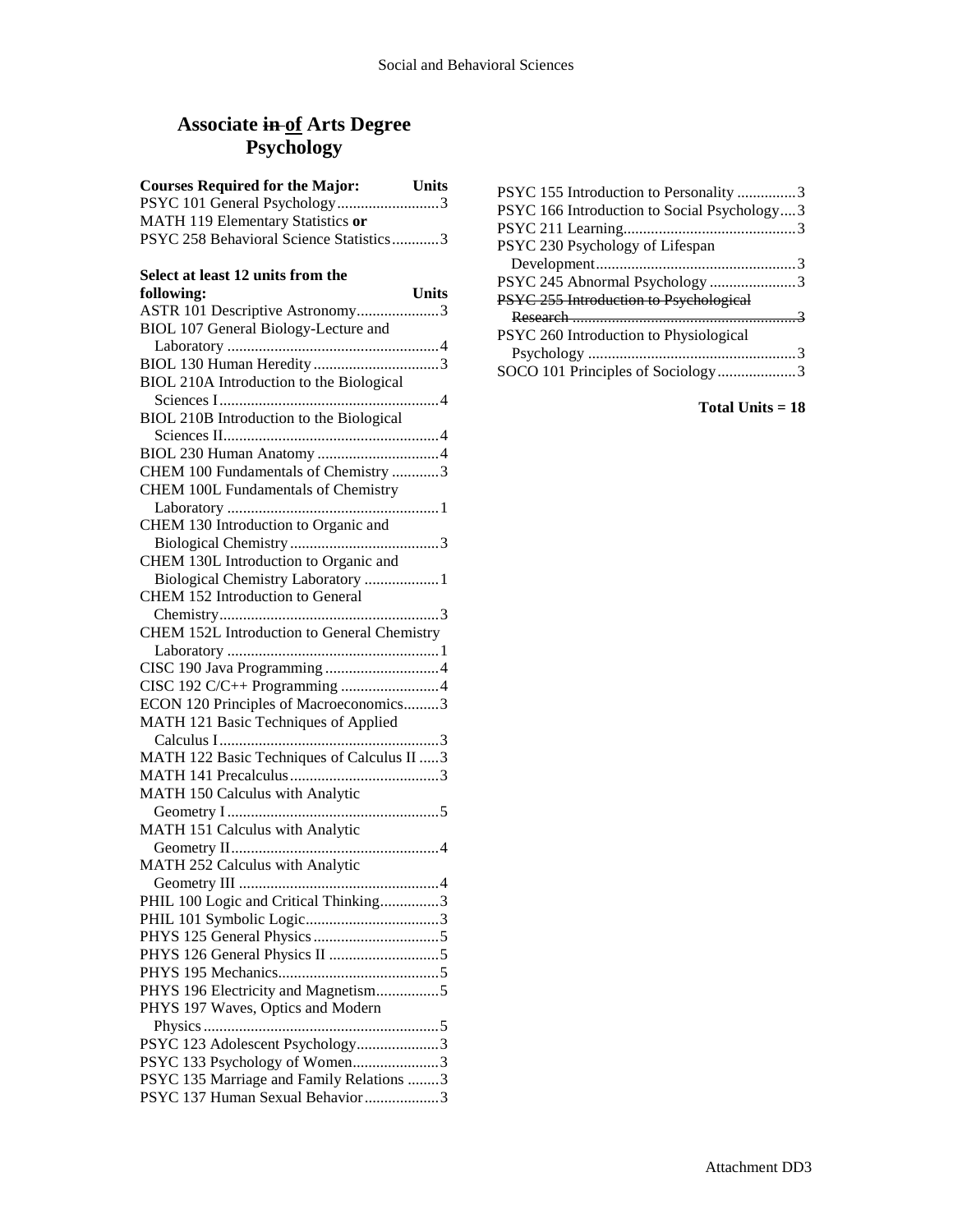Adoption of a program revision at City College.

Proposed program revision at City College:

### **Associate in Arts Degree in Theatre Arts for Transfer Degree**

| <b>Courses Required for the Major:</b>      | Units        |
|---------------------------------------------|--------------|
| (It is recommended that students select     |              |
| courses that meet lower division major      |              |
| preparation requirements for their transfer |              |
| university.)                                |              |
| DRAM 105 Introduction to Dramatic Arts or   |              |
| DRAM 136 History of Canonized Theatre-      |              |
| Ancient Greece to the Restoration 3         |              |
| DRAM 132 Beginning Acting3                  |              |
| DRAM 242A Rehearsal and Performance I3      |              |
|                                             |              |
| Select three courses from the following for |              |
| nine units:                                 | <b>Units</b> |
| (It is recommended that students select)    |              |
| courses that meet lower division major      |              |
| preparation requirements for their transfer |              |
| university.)                                |              |
|                                             |              |
| DRAM 123 Beginning Stagecraft 3             |              |
| DRAM 133 Intermediate Acting3               |              |
| DRAM 142 Drawing for the Theatre: Costume   |              |
| Illustration or                             |              |
| DRAM 143 Beginning Costuming3               |              |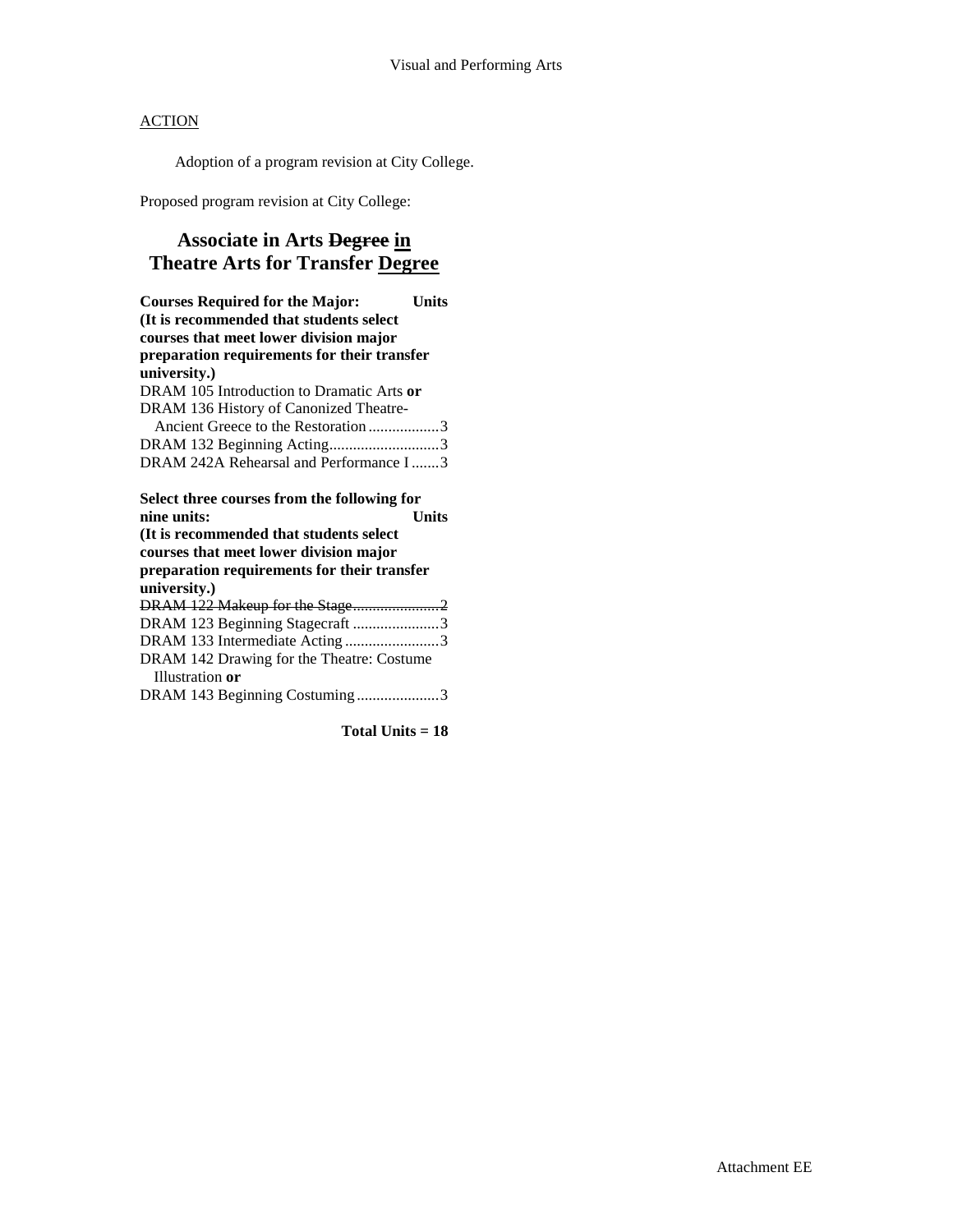Adoption of a new program at Mesa College.

Proposed new program at Mesa College:

### **Associate in Arts in Studio Arts for Transfer Degree**

| <b>Courses Required for the Major:</b> | <b>Units</b> |
|----------------------------------------|--------------|
| ARTF 111 Art History: Renaissance to   |              |
|                                        |              |
| ARTF 150A Two-Dimensional Design3      |              |
| ARTF 151 Three-Dimensional Design3     |              |
| ARTF 155A Freehand Drawing I3          |              |

# **CategoryA: Select one of the following courses**

| $(3 \text{ units})$ :                          | <b>Units</b> |
|------------------------------------------------|--------------|
| ARTF 110 Art History: Prehistoric to Gothic  3 |              |
| ARTF 113 Arts of Africa, Oceania, and the      |              |
|                                                |              |
| ARTF 125 Art History: Arts of the Asian        |              |
|                                                |              |

### **Category B: Select three of the following**

| courses (9 units):                       | <b>Units</b> |
|------------------------------------------|--------------|
| ARTF 107 Contemporary Art3               |              |
| ARTF 109 History of Modern Art3          |              |
| ARTF 120 Native American Art 3           |              |
| ARTF 150B Beginning Graphic Design3      |              |
|                                          |              |
| ARTF 155B Freehand Drawing II3           |              |
| ARTF 165A Composition in Painting I3     |              |
| ARTF 165B Composition in Painting II3    |              |
| ARTF 165C Composition in Painting III 3  |              |
| ARTF 165D Composition in Painting IV 3   |              |
|                                          |              |
|                                          |              |
|                                          |              |
|                                          |              |
| ARTF 190A Black and White Art            |              |
|                                          |              |
| ARTF 191 Cultural Influences on          |              |
|                                          |              |
| ARTF 194 Critical Photography3           |              |
|                                          |              |
|                                          |              |
| ARTF 197A Handbuilding Ceramics I3       |              |
| ARTF 197B Handbuilding Ceramics II3      |              |
| ARTF 198A Introduction to Printmaking I3 |              |

| ARTF 198B Introduction to Printmaking II 3    |  |
|-----------------------------------------------|--|
| ARTF 198C Introduction to Printmaking III3    |  |
| ARTF 205A New Genres: Art in the Twenty-First |  |
|                                               |  |
| ARTF 210A Life Drawing I3                     |  |
|                                               |  |
| ARTF 210C Life Drawing III3                   |  |
|                                               |  |
|                                               |  |
|                                               |  |
| ARTF 231 Introduction to Digital Art3         |  |
| ARTF 233 Introduction to Digital Photographic |  |
|                                               |  |
| MULT 101 Introduction to Multimedia 3         |  |
| MULT 1373D Animation I: Introduction to 3D    |  |
|                                               |  |